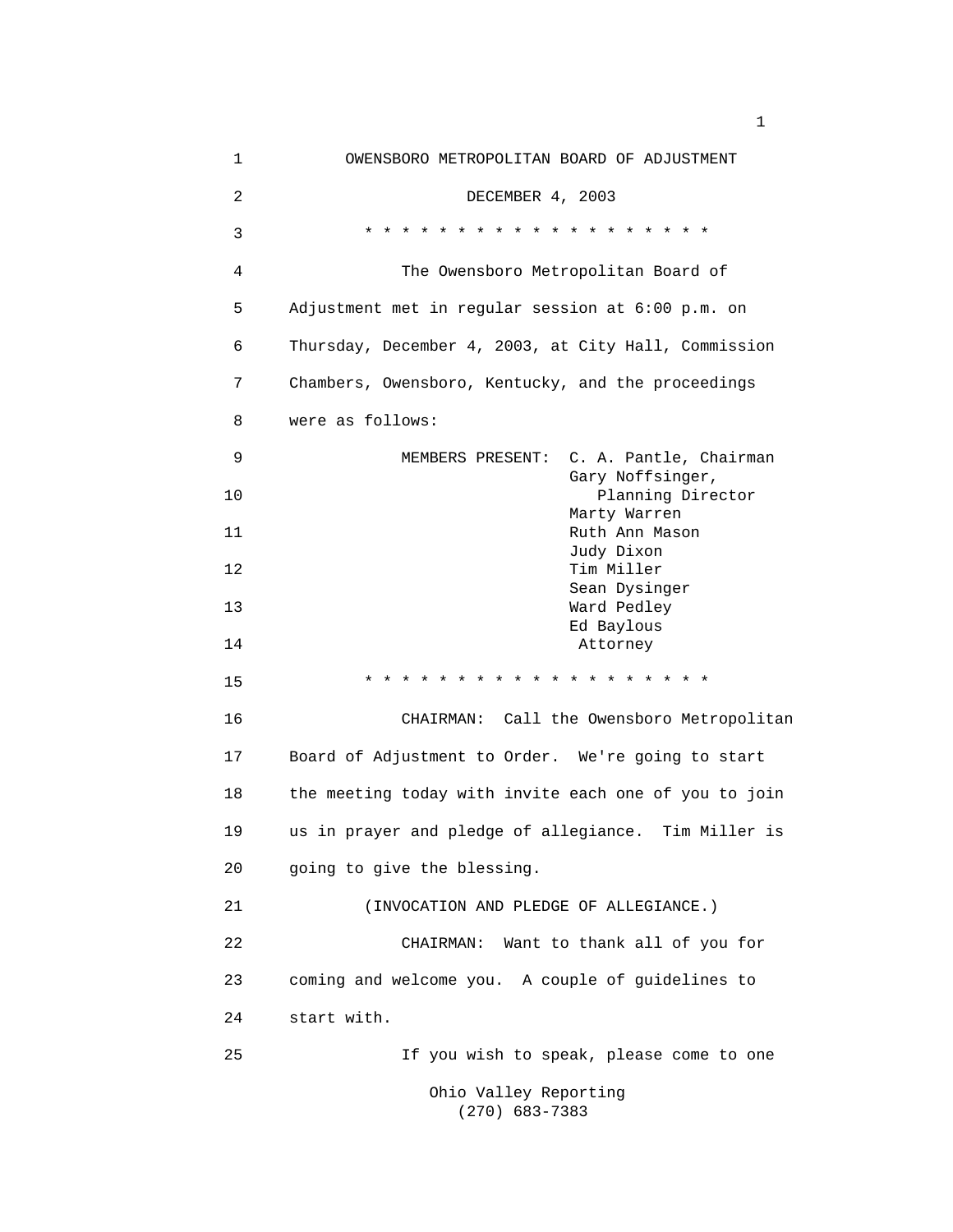1 of the microphones and state your name and be sworn in 2 for the secretary. Be sure it all gets correct. 3 You're all welcome to talk about any of the things as 4 long as you're saying the first time around. If 5 you're repeating on it, we'll cut you off. There's no 6 need to listening to it every time over and over. 7 With that we'll start off with the first 8 item of business which is the minutes of the last 9 November 6th meeting. They're on record in the 10 office. Have there been no corrections or anything 11 needed to it? 12 MR. NOFFSINGER: That's correct. 13 CHAIRMAN: We'll entertain a motion to 14 dispose of it. 15 MS. MASON: I move to approve the minutes. 16 CHAIRMAN: A motion has been made for 17 approval. Is there a second? 18 MR. DYSINGER: Second. 19 CHAIRMAN: Motion been made and a second. 20 All in favor raise your right hand. 21 (ALL BOARD MEMBERS PRESENT RESPONDED AYE.) 22 CHAIRMAN: Motion carries. 23 Next item, Mr. Noffsinger. 24 ----------------------------------------- 25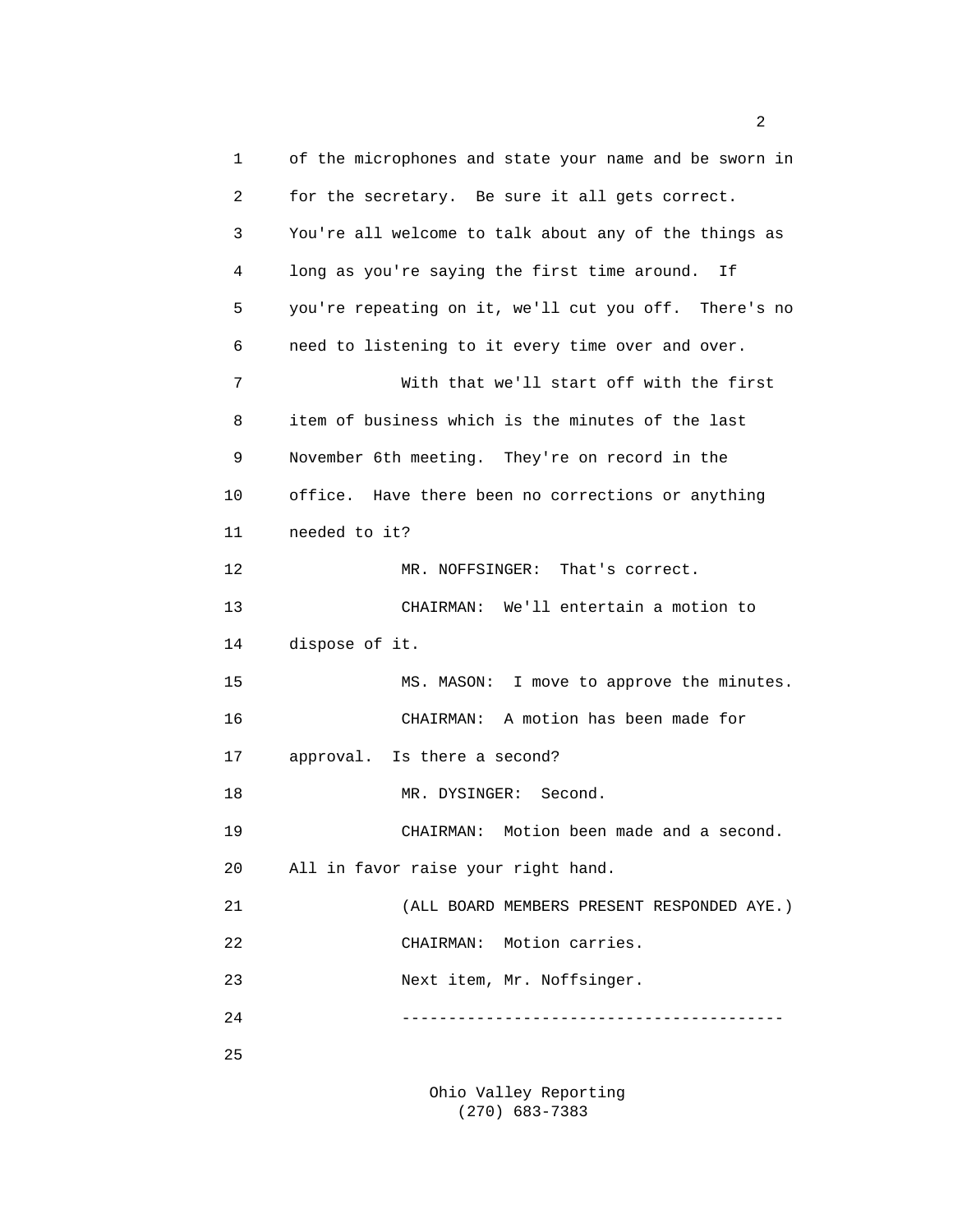1 CONDITIONAL USE PERMITS 2 ITEM 2 3 6371 Karns Grove Road, in an A-R zone Consider request for a Conditional Use Permit to 4 construct a 50-foot by 54-foot addition to the existing church building for church assembly, 5 sanctuary, fellowship hall, Sunday school classes and related church activities. 6 Reference: Zoning Ordinance, Article 8, Section 8.2/B4 7 Applicant: Karns Grove Baptist Church 8 MR. NOFFSINGER: Mr. Chairman, the 9 Planning Staff has reviewed this application. The 10 application has been found to be in order. The 11 application is for an addition to an existing church 12 facility and is ready for consideration 13 CHAIRMAN: Was there any objections filed 14 in the office? 15 MR. NOFFSINGER: No, sir. 16 CHAIRMAN: Is there anyone wishing to 17 speak in objection to this particular item? 18 (NO RESPONSE) 19 CHAIRMAN: Does the applicant have 20 anything they want to come forward and state or have 21 to say? 22 APPLICANT REP: No. 23 CHAIRMAN: Any board member have any 24 questions or comments? 25 (NO RESPONSE) Ohio Valley Reporting

(270) 683-7383

 $\sim$  3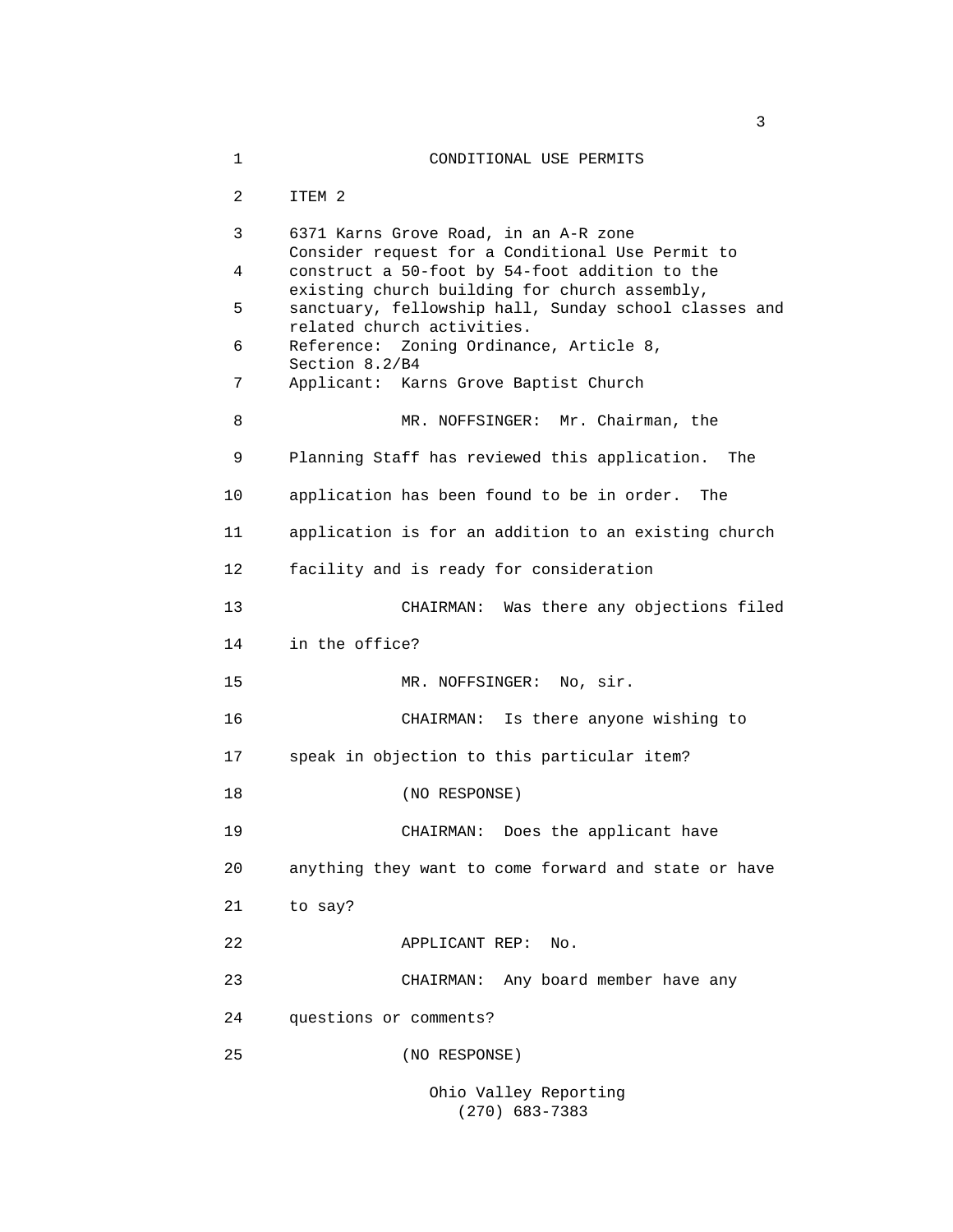1 CHAIRMAN: Staff have anything to add to 2 it? 3 MR. NOFFSINGER: No, sir. 4 CHAIRMAN: Hearing none Chair will 5 entertain a motion. 6 MR. MILLER: Mr. Chairman, I make a motion 7 to approve since it complies with all the applicable 8 provisions of the Zoning Ordinance and is consistent 9 with the Comprehensive Plan. It will not have a 10 significant environmental impact and is adequately 11 served by the public utilities and facilities. 12 CHAIRMAN: Is there a second to the 13 motion? 14 MR. WARREN: Second. 15 CHAIRMAN: A motion has been made and a 16 second. Any other questions or comments by the staff 17 or board? 18 (NO RESPONSE) 19 CHAIRMAN: Hearing none all in favor raise 20 your right hand. 21 (ALL BOARD MEMBERS PRESENT RESPONDED AYE.) 22 CHAIRMAN: Motion carries unanimously. 23 Next item, please. 24 ITEM 3 25 5224 KY 54, in an A-R zone Ohio Valley Reporting

(270) 683-7383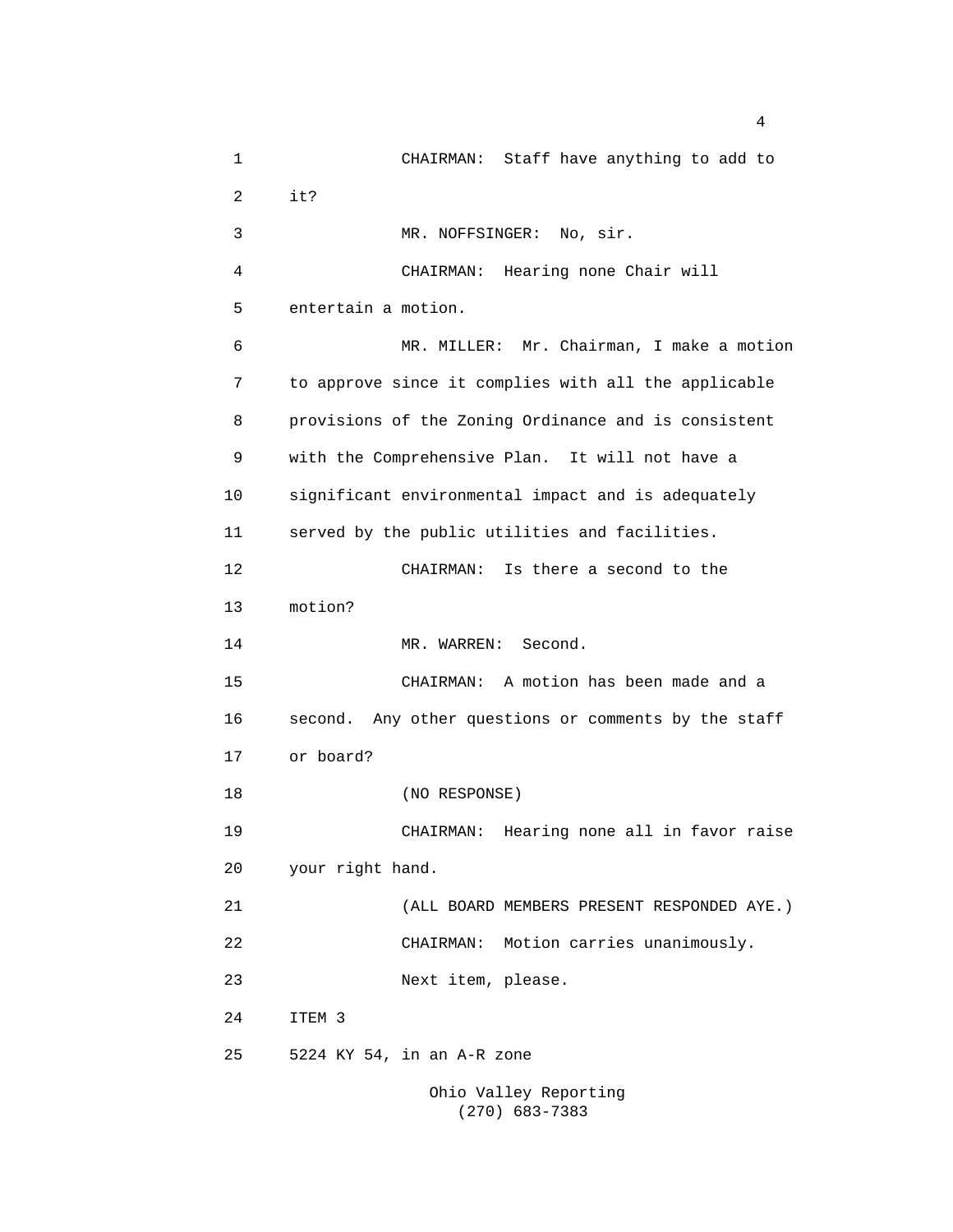1 Consider request for a Conditonal Use Permit to construct a golf driving range with a pro shop and 2 teaching facility building. Reference: Zoning Ordinance, Article 8, 3 Section 8.2/K7 Applicant: Donald H. Mitchell, Jr., Veronica L. 4 Mitchell 5 MR. NOFFSINGER: Mr. Chairman, this 6 application has been reviewed by the Planning Staff. 7 It's found to be in order. 8 The applicant has submitted a site plan of 9 how they intend to develop the property. The subject 10 property is located on Kentucky 54 which is an 11 arterial roadway. It's located in an A-R zone as we 12 discussed and the adjoining properties include a 13 vacant farm land or farm land as well as a cemetery in 14 the area and some commercial uses. 15 The applicant proposes to develop the 16 majority of the property, if not all of the property, 17 which contains approximately 30 acres. On that 30 18 acres there will be facilities for parking, a pro 19 shop. There will be a driving range as well as a 20 teaching facility. 21 The applicant is proposing conceptionally 22 a retention basin to the rear of the property, the 23 south end of the property. That will be a retention 24 basin an an irrigation lake. 25 The site plan was prepared by Bryant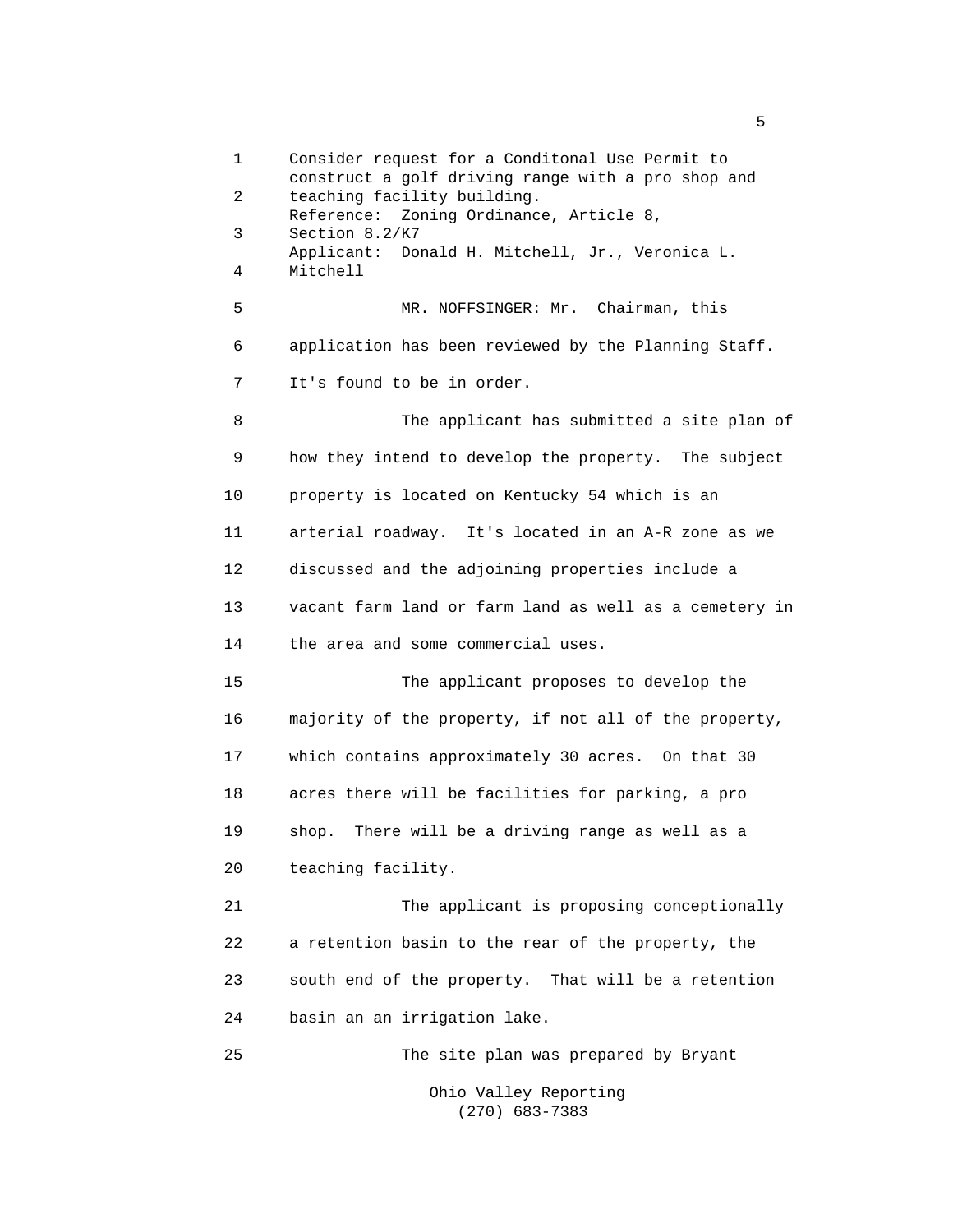1 Engineering, Inc.. With that it's ready for your 2 consideration. 3 CHAIRMAN: Have there been any objections 4 filed in the office? 5 MR. NOFFSINGER: There have been no 6 objections; however, we have had at least one call 7 from adjoining land owners that were asking questions, 8 but we have no formal objections. 9 CHAIRMAN: Is there anyone in the audience 10 wishing to object to this particular item? 11 MR. DAME: Yes. 12 CHAIRMAN: Let me get the applicant to 13 comply at this time and then you'll have your chance. 14 MR. KAMUF: Mr. Chairman, Charles Kamuf. 15 (MR. CHARLES KAMUF SWORN BY ATTORNEY.) 16 MR. KAMUF: Mr. Chairman, Mr. Mitchell is 17 here and also the engineering firm to answer any 18 questions that you would like. I don't think I need 19 to make a presentation until I see what the issues 20 are. 21 CHAIRMAN: Board any have any questions 22 right now of Mr. Kamuf? 23 (NO RESPONSE) 24 CHAIRMAN: Hearing none you object to it 25 so will you state your name and your questions please, Ohio Valley Reporting

 $\sim$  6

(270) 683-7383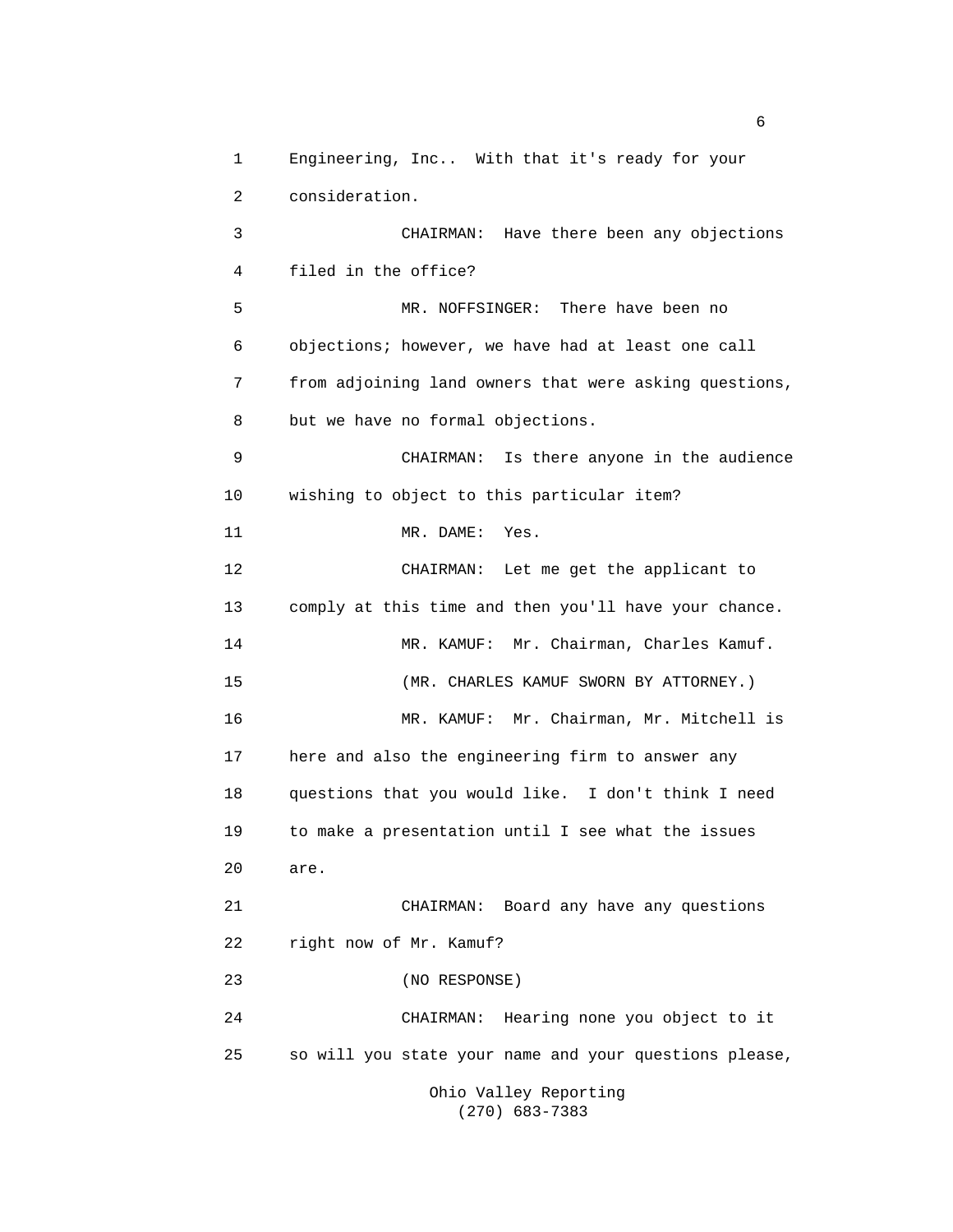1 sir.

 2 MR. DAME: I'm Walter Dame. 3 (MR. WALTER DAME SWORN BY ATTORNEY.) 4 MR. DAME: I'm a property owner. I don't 5 have no objection to someone making an improvement on 6 that property as long as it doesn't affect my 7 property. That is a flood area out there and I sure 8 wouldn't want it to cause worse flooding on my 9 property. 10 I talked with a fellow over the phone the 11 other day and he says he doesn't know how this pond or 12 lake is going to be drained. I wouldn't want it to 13 drain over on my property. There's a big ditch on one 14 side of his property and my property. That is a flood 15 zone out there, both properties and so forth. 16 CHAIRMAN: You're concerned with the 17 water? 18 MR. DAME: Water situation coming out on 19 me. If he's going to have a lake, he said he didn't 20 know how it was going to be drained. It would be up 21 to the engineering so are they present? Would they 22 know how it's going to be drained? 23 CHAIRMAN: We'll try to get the answer for 24 you then, sir. 25 Mr. Kamuf, you all have - - Ohio Valley Reporting

(270) 683-7383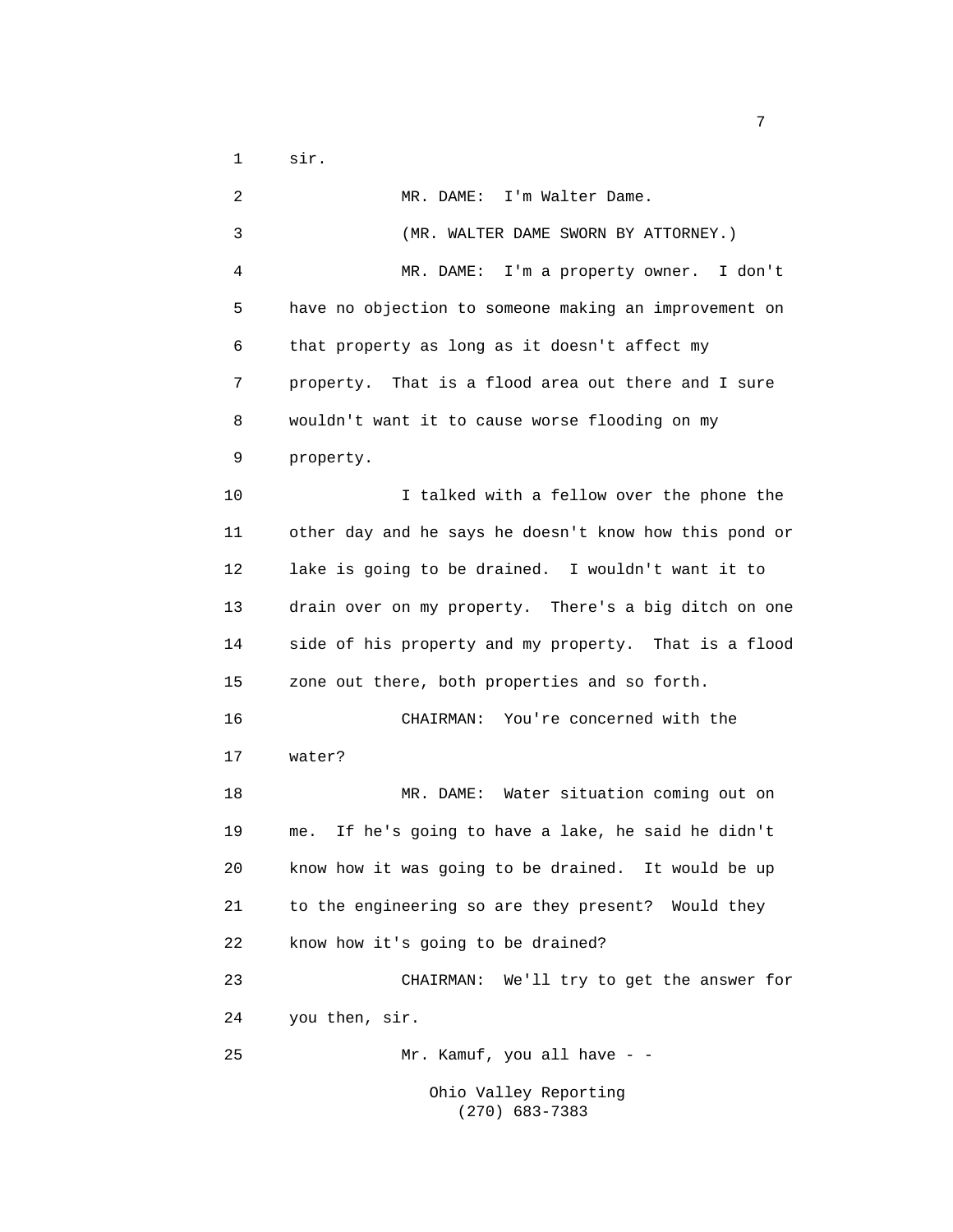1 MR. BRYANT: I'm Don Bryant of Bryant 2 Engineering. 3 (MR. DON BRYANT SWORN BY ATTORNEY.)

 4 MR. BRYANT: He's correct in stating that 5 the entire site is in a flood zone, it's a regulated 6 flood zone. We have anticipated this from the 7 beginning. The topo has been completed for the site 8 in preparation of a site plan.

 9 Elevations generally run from 396 to 398 10 for a couple of areas, even 400. Base flood elevation 11 for the site is 396 which is basically the existing 12 ground elevation near the rear of the property, south 13 of the property where the retention lake is proposed. 14 There will be regrading of the site, but 15 we have no intention of hauling any fill material 16 whatsoever into the site. We're not going to build it 17 up above what's there.

 18 In shaping the site, will be removing 19 material from the retention area and some of the areas 20 outside of the green space areas and elevating the 21 practice areas that are shown in green and the 22 building pads and so forth. It will just be a 23 regrading of the existing site. There will be no 24 adverse affect on the flooding on any properties 25 upstream or down. Retention lake overflow will go

> Ohio Valley Reporting (270) 683-7383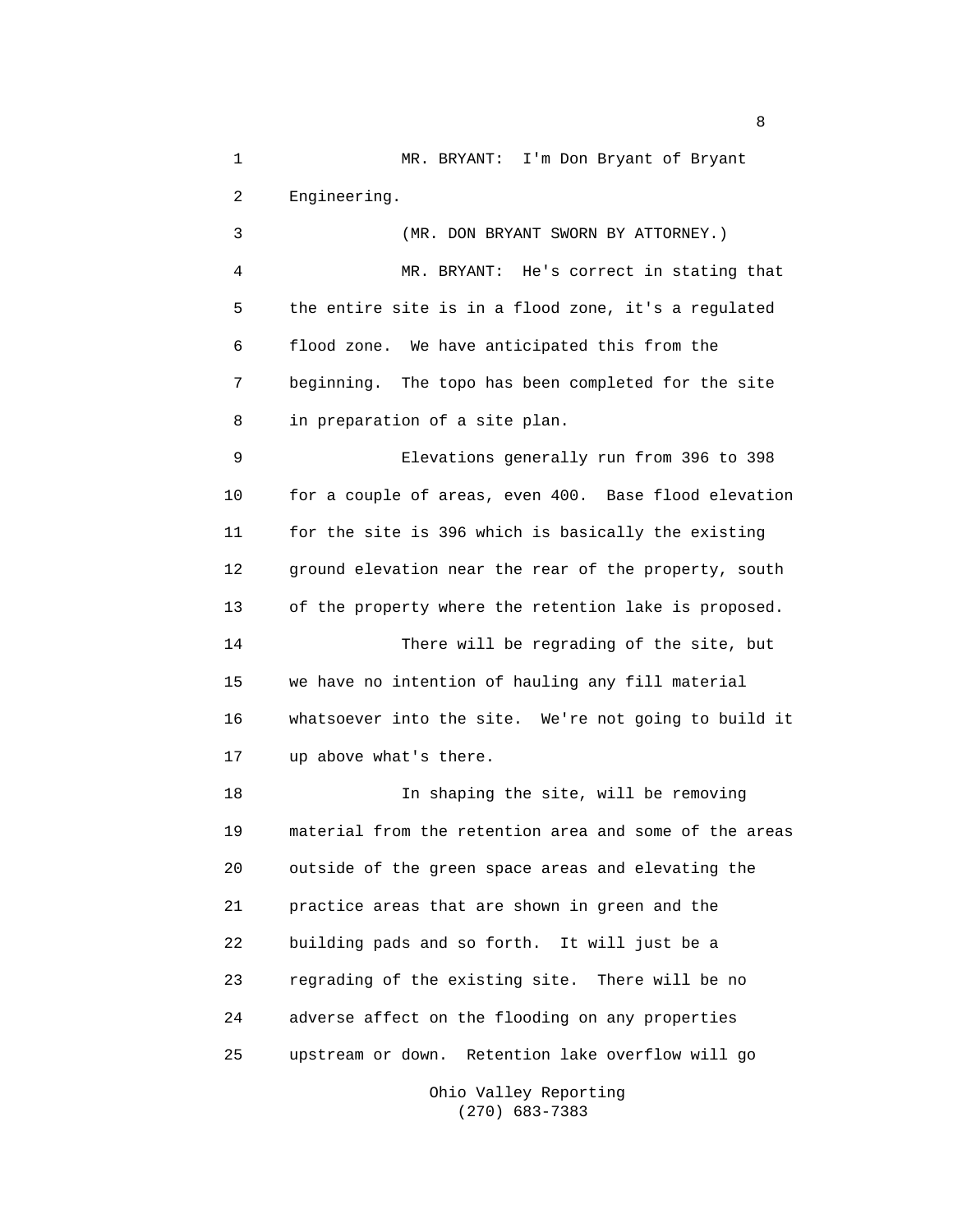1 directly into Burnett Fork. It will not affect any 2 adjoining properties.

 3 Now, once we get the conditional use 4 issued for the property, we'll submit a more detailed 5 site plan. In this case it's in the county. It will 6 be reviewed and approved by the county engineer. Then 7 since it is in a flood zone we'll be submitting this 8 for the Division of Water for their approval as well. 9 CHAIRMAN: With that pond that you're 10 picturing, retaining will have a trickle type? 11 MR. BRYANT: Yes, for low flows. Actually 12 we're not going to be constructing any improving areas 13 such as roof areas and large paving areas or anything 14 that's going to increase the runoff from the 15 property. It's agricultural and undeveloped now. 16 When improved it will improved but it will still be in 17 grasses and so forth. It will not increase runoff. 18 We are going to route as much water into the lake. It 19 will be a permanent pool so they can irrigate out of 20 it and then it will also serve as a retention. 21 CHAIRMAN: Does that answer your question, 22 sir? 23 MR. DAME: Yes, pretty much so in some 24 ways. I still don't see - - if you see them three and 25 four inch rains we had this summer, it stands several Ohio Valley Reporting

(270) 683-7383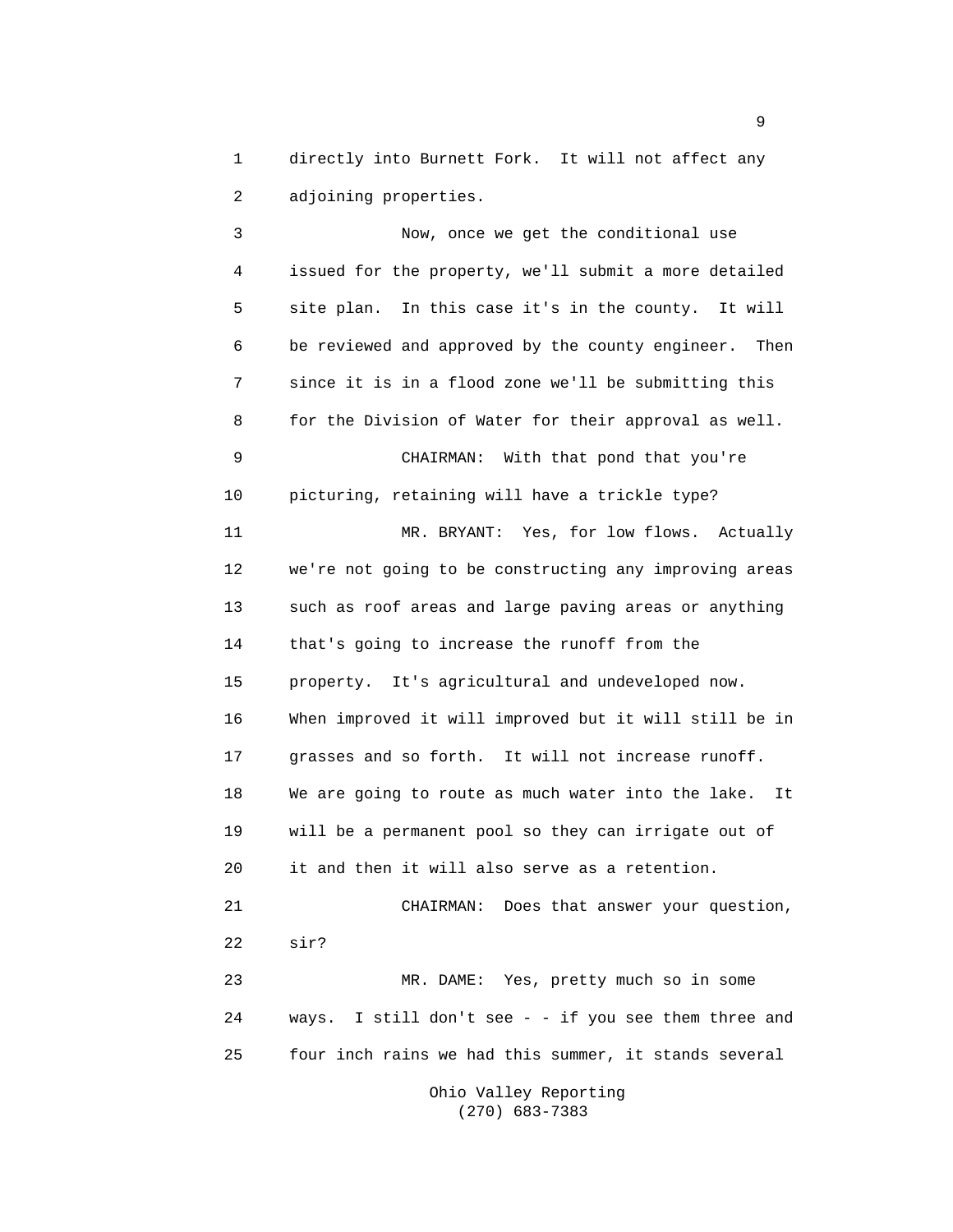1 inches deep over all that property down in there. If 2 you don't fill it up, how are they going to hit a golf 3 ball in the water? 4 MR. BRYANT: Like I said we're not going 5 to bring the elevation of the entire site up. We'll 6 be regrading the site. The greens and fairways will 7 be elevated, but some of the other areas will be 8 lowered as part of the regrading plan. So the net 9 impact is zero. 10 MR. DAME: Is that blue in the corner 11 there on that map the lake? 12 MR. BRYANT: That's the retention lake, 13 yes. 14 MR. DAME: Where is it going to drain from 15 there? 16 MR. BRYANT: The overflow will be directly 17 into the creek. Will be a pipe structure or possibly 18 - - we don't have a detailed design, but it will go 19 directly into the creek. 20 MR. DAME: It's going to be some kind of 21 drainage from all of his property into that lake? 22 MR. BRYANT: Not the entire site. Just 23 the rear portion of the site. The rest of the site 24 will drain as it does now, directly into the creek. 25 MR. DAME: It don't drain into the creek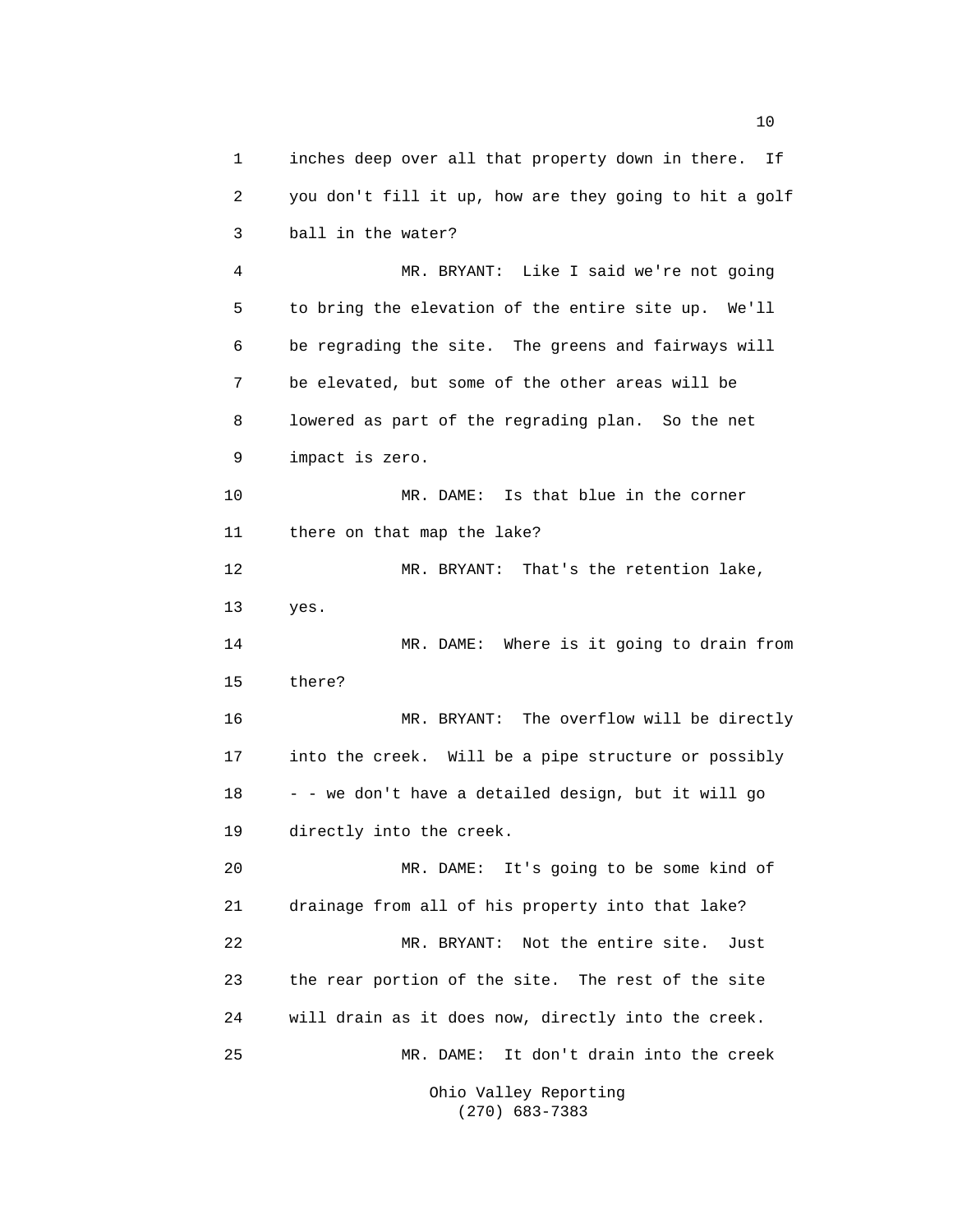1 right now is the problem.

 2 MR. BRYANT: Well, it's part of Burnett 3 Fork. 4 CHAIRMAN: It will have to be approved by 5 the county engineer and meet their specifications 6 before they can do it. 7 MR. DAME: There's one other problem. It 8 really doesn't concern me that much, but isn't the 9 state going to have to widen that highway out there, 10 you know, on and off problem there across that bridge? 11 MR. BRYANT: I suppose so. Undeveloped 12 doesn't encroach on the right-of-way in any way so it 13 won't interfere in any way with future development. 14 CHAIRMAN: Anyone else have any other 15 questions? 16 (NO RESPONSE) 17 MR. WARREN: Is this Burnett Fork the big 18 ditch that you were talking about that separates you? 19 MR. DAME: That's the first time I've ever 20 heard it called that. 21 CHAIRMAN: Staff. 22 MR. NOFFSINGER: Mr. Chairman, Burnett 23 Fork would establish the line for the urban service 24 area. This property is right on the edge of our urban 25 service area, our urban growth area. It's just

 Ohio Valley Reporting (270) 683-7383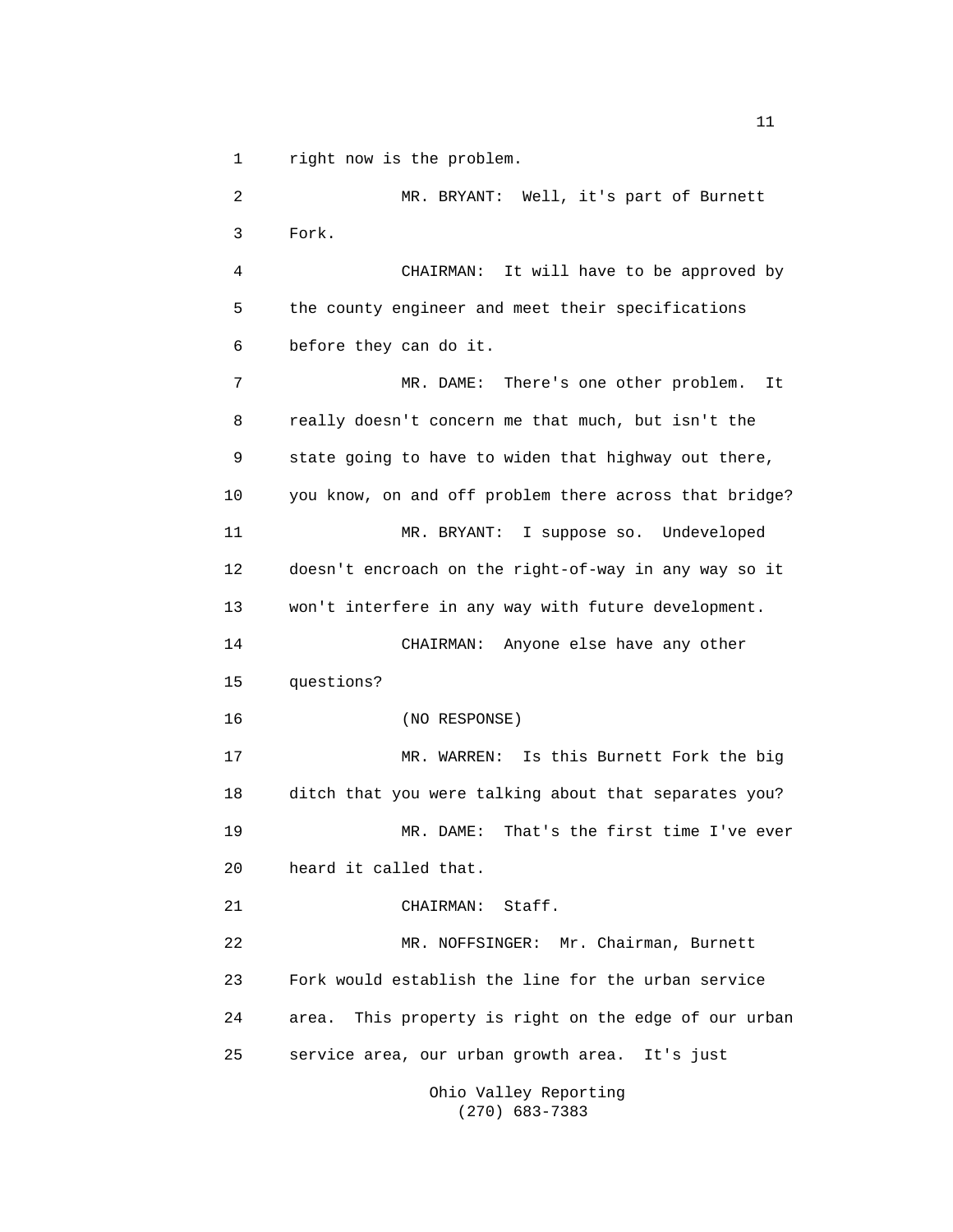1 outside of that urban growth boundary.

 2 Considering that this property is located 3 within the flood plain and the proximity to that 4 creek, the proposed use would probably have, well, I'm 5 sure would have less of an impact upon the environment 6 and flooding in that area than a residential 7 subdivision would. Whatever changes in elevations 8 that they make on this property, those will have to be 9 approved by the county engineer and they'll have to 10 have a detailed drainage plan plus the Division of 11 Water will have to approve this permit. So if you 12 take into consideration that there are going to be 13 very few buildings and very little impervious area on 14 this site, this is probably and environmentally is as 15 good of use as you could expect for this particular 16 piece of property. 17 Now, granted it's non-residential use and 18 it would be a use that would generate some traffic, be 19 non-residential in nature; however, as I stated, 20 Kentucky 54 is classified as arterial, it's an 21 arterial street. It is included for widening in the 22 transportation plan. 23 What does that mean? Well, when is going 24 to be widened? I don't know. I can tell you it's one 25 of the priorities this community is looking at.

> Ohio Valley Reporting (270) 683-7383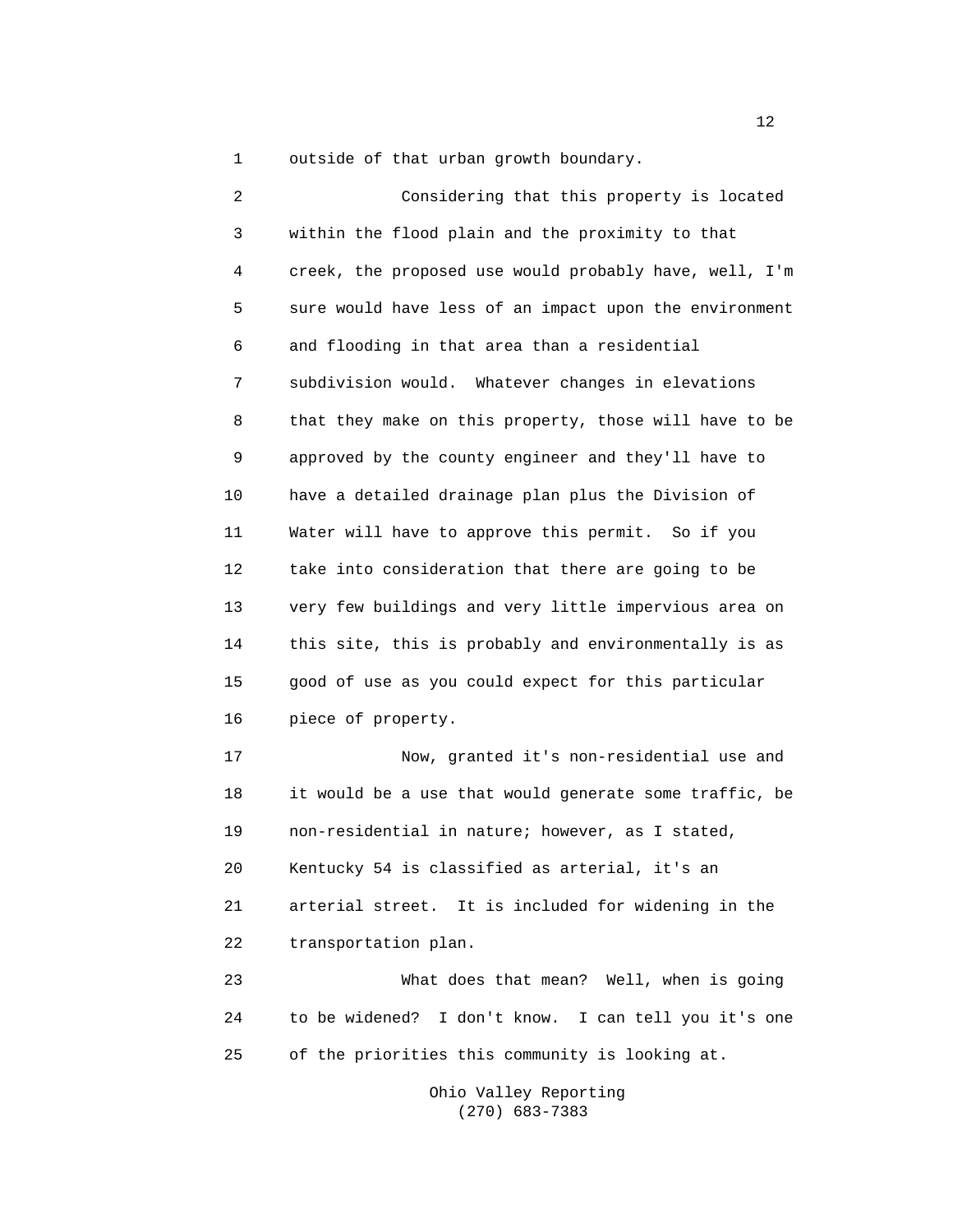1 Eventually I feel confident it will be widen, but at 2 this point the money has not been allocated for that 3 project. 4 With this type of development and traffic 5 that it should generate it should not overburden the 6 capacity of Kentucky 54 in that area. 7 CHAIRMAN: Anyone else have any other 8 comments? 9 (NO RESPONSE) 10 CHAIRMAN: Board members have any 11 questions? 12 (NO RESPONSE) 13 CHAIRMAN: Hearing none entertain a motion 14 to dispose of the item, please. 15 MR. WARREN: I'd like to make a motion to 16 grant this Conditional Use Permit due to the fact that 17 it does promote public health by providing 18 recreational opportunities. It will not have a 19 significant impact on the environment or negative 20 impact on the environment. It complies with site 21 development requirements for the zoning ordinance and 22 it's consistent with the goals of the Comprehensive 23 Plan. 24 CHAIRMAN: Is there a second? 25 MR. DYSINGER: Second. Ohio Valley Reporting

(270) 683-7383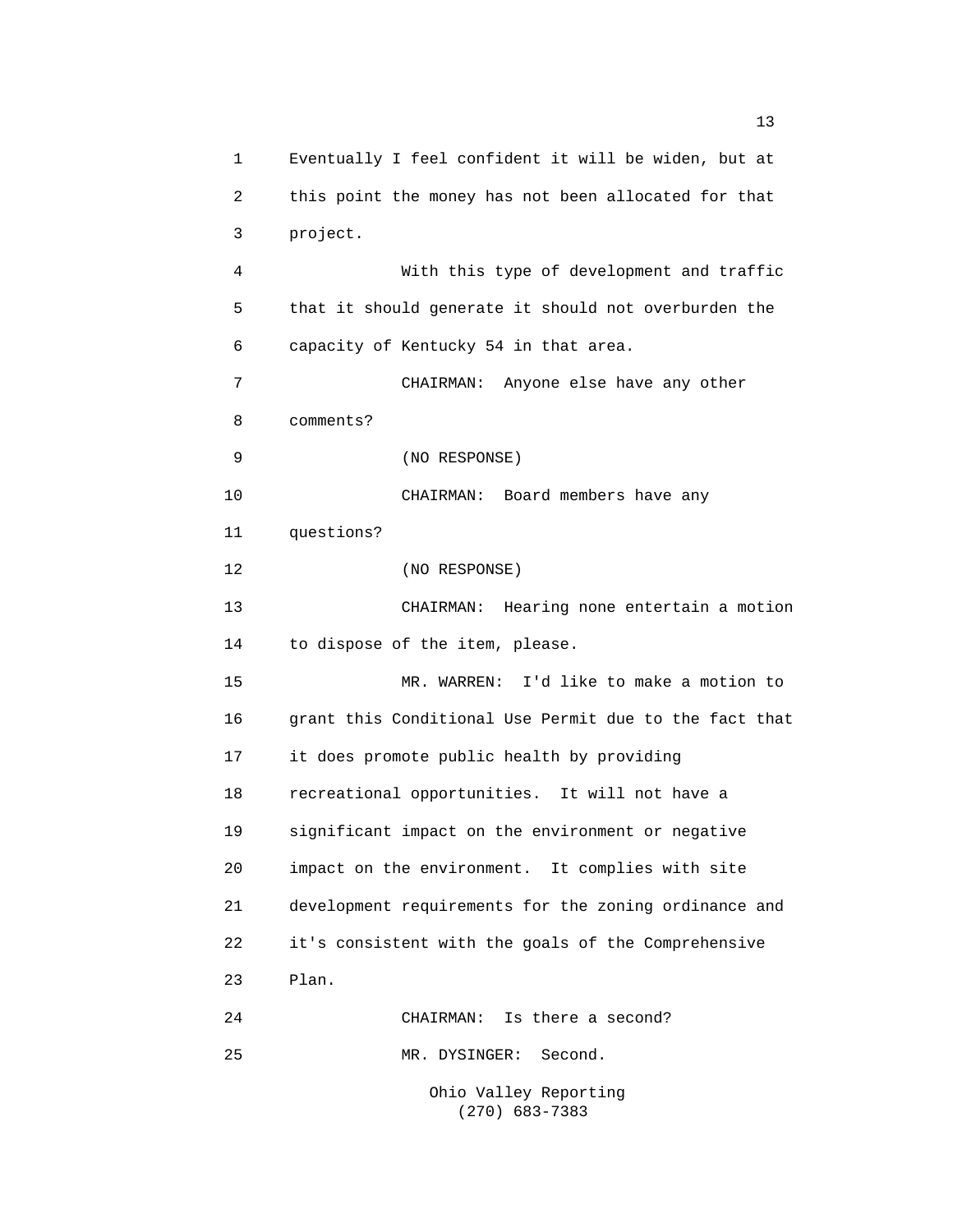1 CHAIRMAN: A motion has been made and a 2 second. Are there other questions from the staff or 3 board? 4 MR. NOFFSINGER: No, sir. I have said 5 enough. 6 CHAIRMAN: All in favor raise your right 7 hand. 8 (ALL BOARD MEMBERS PRESENT RESPONDED AYE.) 9 CHAIRMAN: Motion carries unanimously. 10 We're going to change our agenda and go 11 from Number 5 instead of Number 4, put that in last on 12 the agenda this evening. With that proceed on, 13 please, sir. 14 ITEM 5 15 819 East Ninth Street, in a B-4 zone Consider request for a Conditional Use Permit to 16 operate a child day care facility within an existing building to serve a maximum of 75 children. 17 Reference: Zoning Ordinance, Article 8, Section 8.2/B3 18 Applicant: Debbie Cooney, Louis Reynolds 19 MR. NOFFSINGER: Mr. Chairman, the 20 Planning Staff has reviewed this application. The 21 application is found to be in order. 22 The proposed facility will be located 23 within the existing building. The existing building 24 contains a number of businesses. There is adequate 25 parking on the site to meet the parking needs of the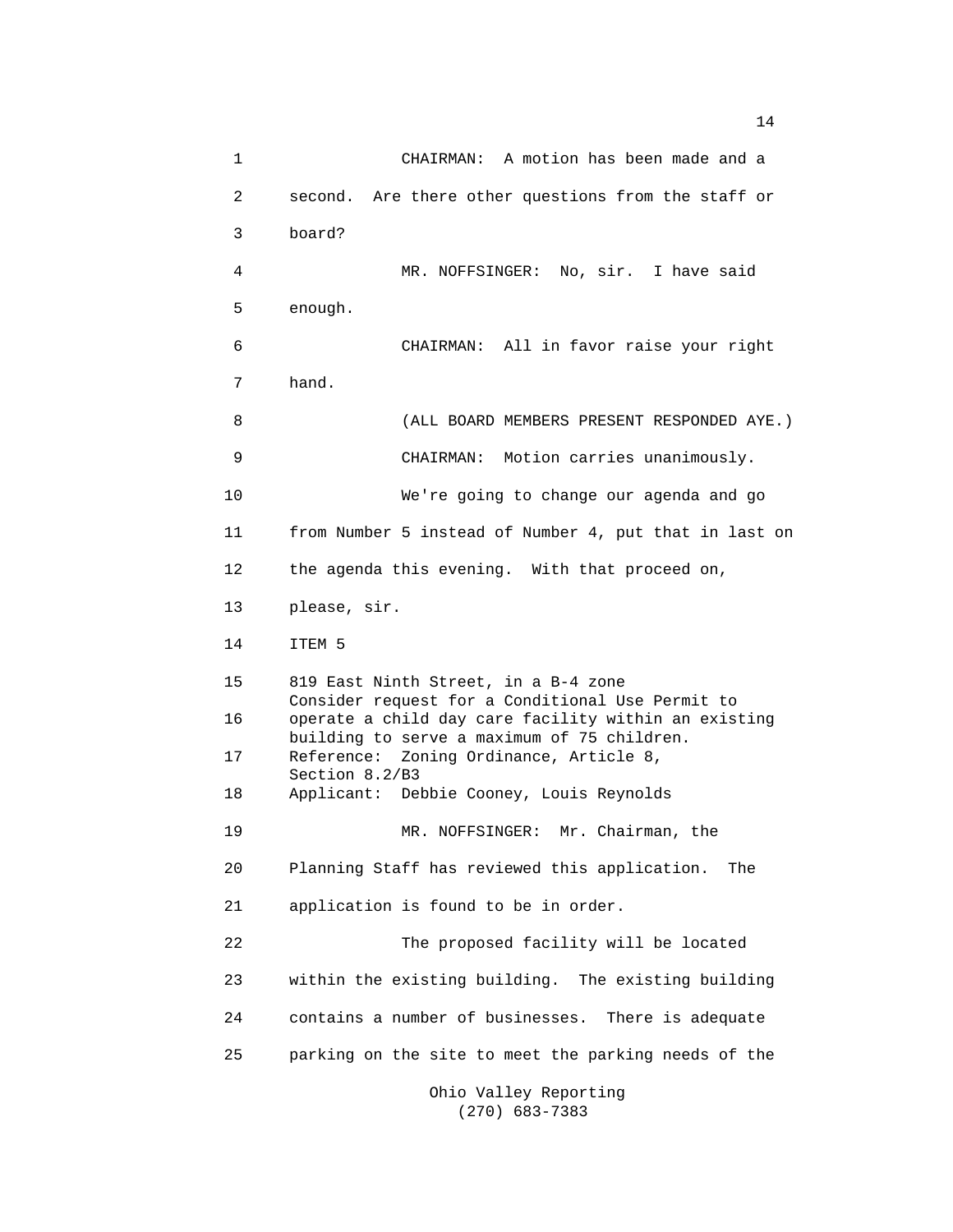1 proposed use. There's an adequate drop-off area as 2 well located on the property so that the children 3 could be dropped off in a safe and efficient manner. 4 Access to the property is provided via East Ninth, 5 Street which is an arterial street, as well as Center 6 Street which is a local street. So there should be 7 adequate transportation facilities existing. 8 There are also a number of businesses 9 located within the community or within this 10 neighborhood such as the Owensboro-Daviess County 11 Hospital which would support or could support a need 12 for this type of facility. So that is ready for your 13 consideration. 14 CHAIRMAN: Has there bee any objections 15 filed in the office? 16 MR. NOFFSINGER: No, sir. 17 CHAIRMAN: Is there anyone wishing to 18 object to this application? 19 (NO RESPONSE) 20 CHAIRMAN: Is the applicant here? 21 APPLICANT REP: Yes. 22 CHAIRMAN: Do you have anything you'd like 23 to add to it at this time? 24 APPLICANT REP: No, I don't think so. 25 CHAIRMAN: Any board members have any Ohio Valley Reporting (270) 683-7383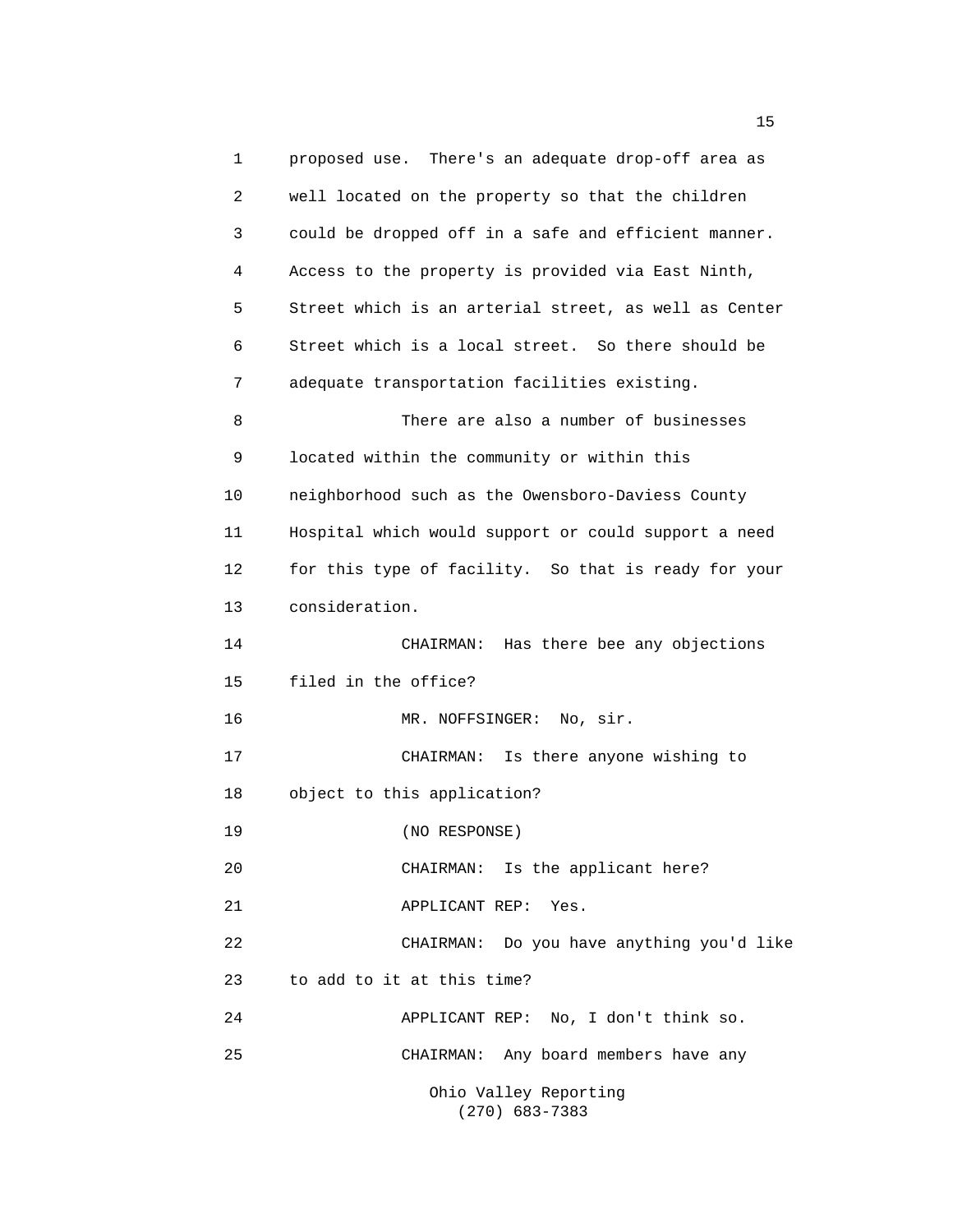1 questions of the applicant? 2 (NO RESPONSE) 3 CHAIRMAN: Staff have anything else to 4 add? 5 MR. NOFFSINGER: No, sir. 6 CHAIRMAN: Chair will entertain a motion 7 to dispose of the item. 8 MS. DIXON: Move to approve because it 9 would provide a use that's essential to the community; 10 would not have a significant impact on the 11 environment; complies with the site development 12 requirements of the zoning ordinance and is consistent 13 with the goals of the Comprehensive Plan. 14 CHAIRMAN: Is there a second? 15 MR. MILLER: Second. 16 CHAIRMAN: A motion has been made and a 17 second. Any other questions or comments from the 18 board? 19 (NO RESPONSE) 20 CHAIRMAN: Staff have anything else to add 21 on? 22 MR. NOFFSINGER: No, sir. 23 CHAIRMAN: Hearing none all in favor raise 24 your right hand. 25 (ALL BOARD MEMBERS PRESENT RESPONDED AYE.) Ohio Valley Reporting (270) 683-7383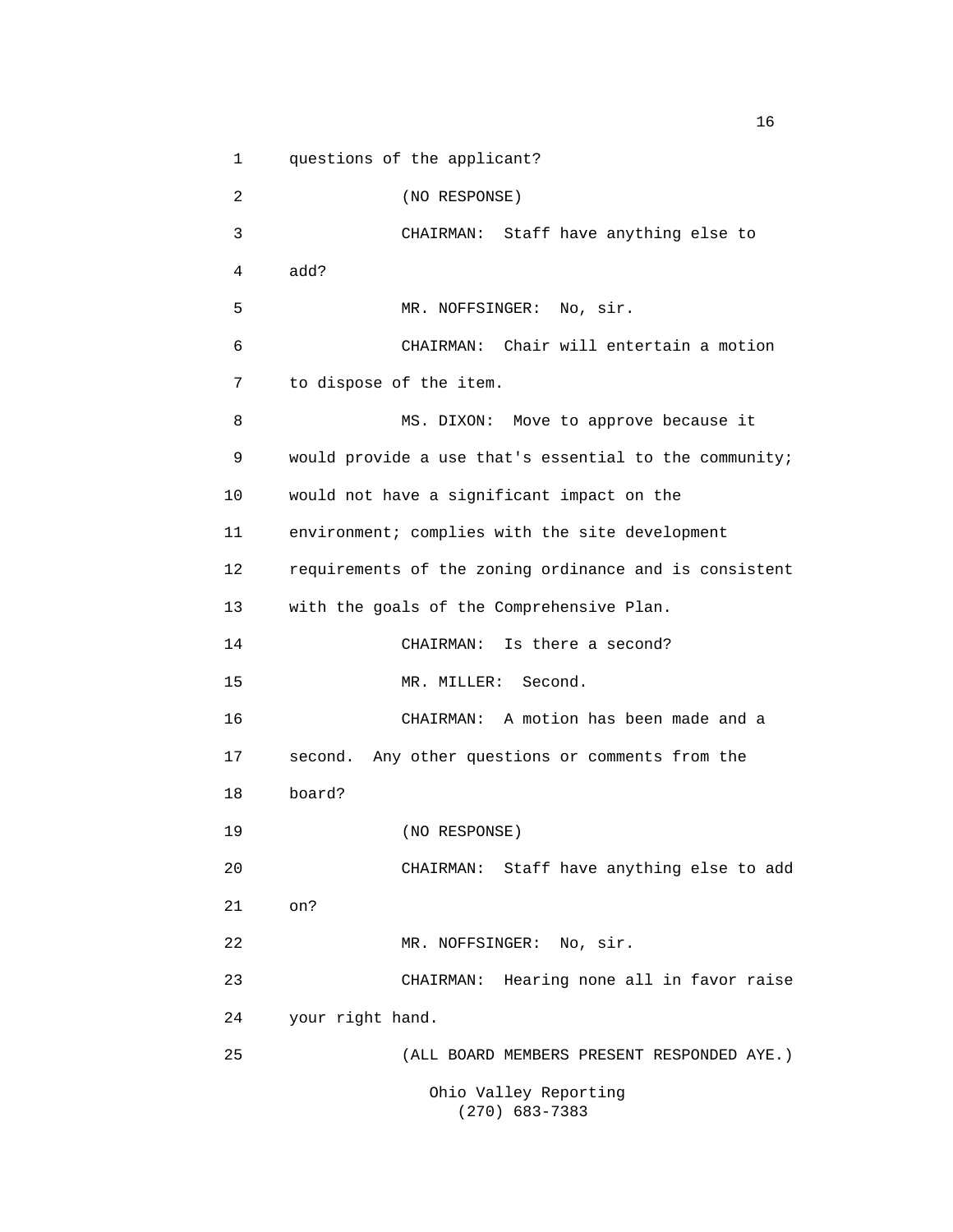1 CHAIRMAN: Motion carries unanimously. 2 The next item, please. 3 ITEM 4 4 1253 Willett Road, in an A-R zone (POSTPONED) Consider request for a Conditional Use Permit to 5 construct a 3,946 square foot bunkhouse with a 2,818 square foot deck to house a maximum of 14 migrant farm 6 workers and one supervisor. Reference: Zoning Ordinance, Article 8, 7 Section 8.2/A7 Applicant: MISAS, Inc., Robert J. & Lisa C. Wimsatt 8 9 MR. NOFFSINGER: Mr. Chairman, Planning 10 Staff has reviewed this application. We find the 11 application to be in order. 12 At this time I would like to read the 13 project overview into the record as submitted by the 14 applicant. 15 In Spanish, the word "posada" means "inn." 16 When we speak of an inn, we refer to a place of 17 hospitality, where paying guests stay for a time. The 18 posada or inn that we plan will be for migrant workers 19 who are employed by farmers in this part of the 20 county. In some ways it will resemble the 21 European-model hostel; a place where guests share in 22 the care of the facility. 23 The Inn/Posada will be an attractive and 24 well-maintained building that offers simple bunkhouse 25 style accommodations to meet the housing needs for Ohio Valley Reporting

(270) 683-7383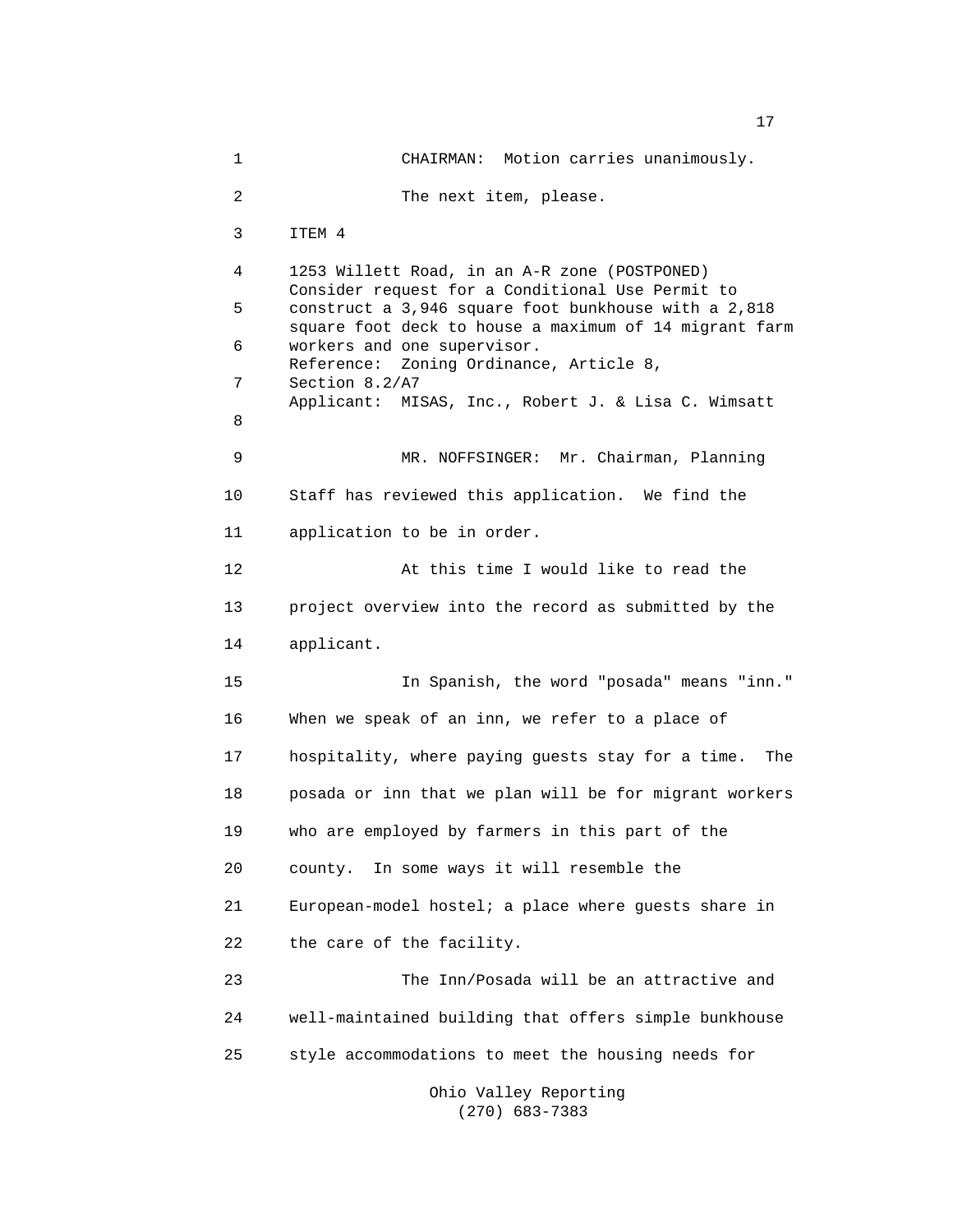1 single migrant workers. It will be an asset to the 2 community, both visually and in its purpose.

 3 We feel that our plan has benefits for 4 both the migrant workers and the farmers who employ 5 them. We are aware that farmers are increasingly 6 dependent on migrant help, and that housing their 7 workers is often a continual challenge. If farmers 8 apply for special visas for workers through the H2A 9 program, they must have housing arrangements that meet 10 certain standards, and are guaranteed for the duration 11 of the visa. In addition, the presence of guest 12 workers will make a modest contribution to the local 13 economy.

 14 Our Inn/Posada will have a full-time 15 "innkeeper" - a live-in administrator who will 16 supervise the living arrangements and residents, and 17 oversee care of the building and grounds. It will 18 also have the oversight of the MISAS Board. Sr. 19 Larraine Lauter OSU will be closely involved in 20 direction and supervision of the inn and its guests. 21 All of the guests will be employed by 22 local farmers. They or their employers will lease 23 space for the duration of their intended employment. 24 They will have some share in responsibilities for the 25 inn, including cleaning and cooking.

> Ohio Valley Reporting (270) 683-7383

n 18 ann an t-Iomraid ann an t-Iomraid ann an t-Iomraid ann an t-Iomraid ann an t-Iomraid ann an t-Iomraid ann an t-Iomraid ann an t-Iomraid ann an t-Iomraid ann an t-Iomraid ann an t-Iomraid ann an t-Iomraid ann an t-Iomr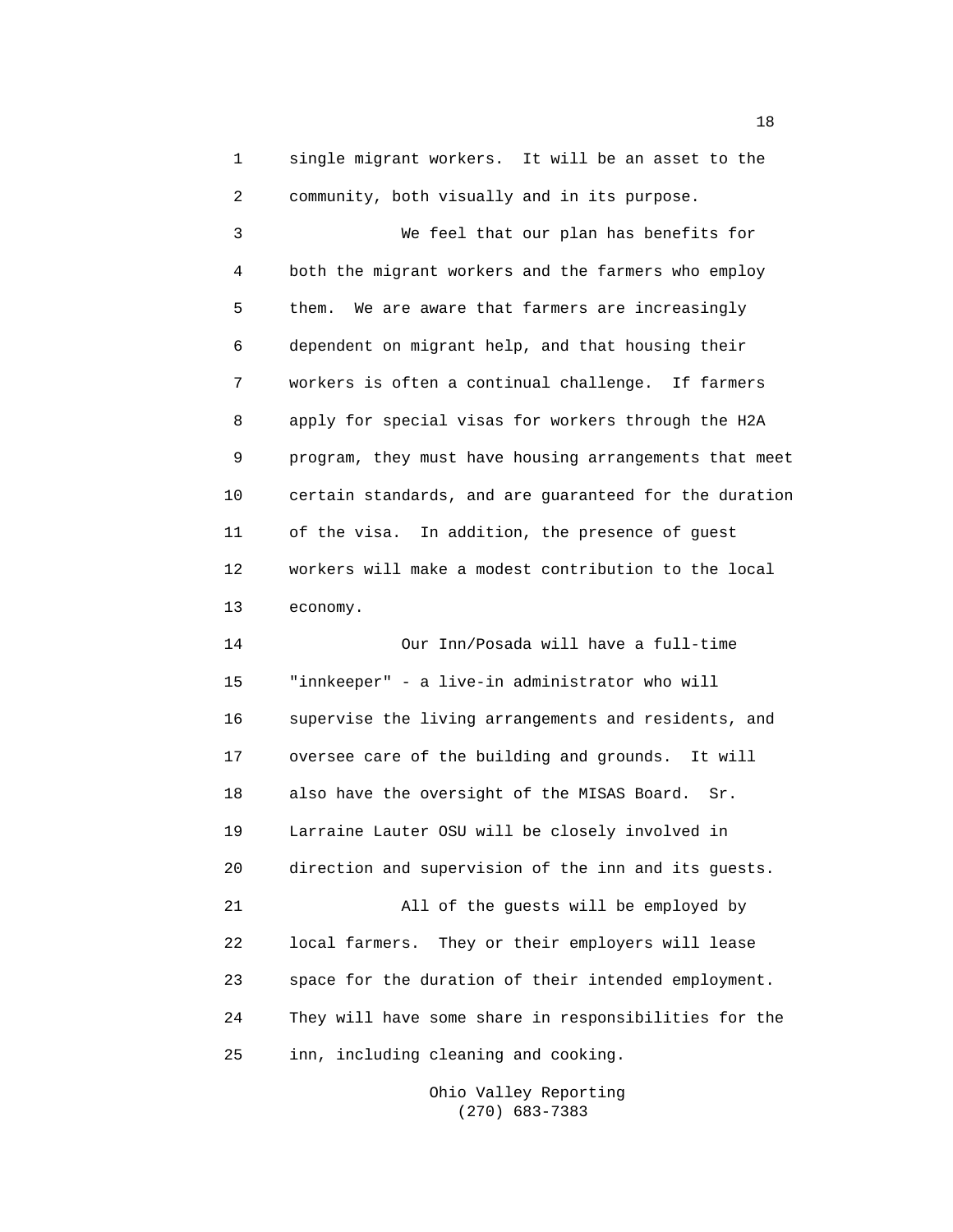1 The Posada will not be an open homeless 2 shelter. Those who live there will be gainfully 3 employed. They will be contributing to the local 4 community for the duration of their stay. 5 Guests of the Posada will have 6 opportunities for recreation, shopping and laundry, 7 and worship. Enrichment programs will be offered, 8 most notably classes in English. These programs will 9 be open to anyone in the area, whether or not they are 10 guests at the Posada. 11 We believe that the Posada will be a 12 remarkably strong asset to the community in which it 13 is located. By welcoming the Posada, the community 14 will be supporting the farmers who are its backbone, 15 while offering decent and affordable housing to guest 16 workers. 17 The Posada will be built under the 18 auspices of MISAS (Migrant/Immigrant Shelter and 19 Support). MISAS was founded in February 2002, in 20 response to an invitation from the Kentucky Housing 21 Corporation. The KHC was searching for a group that 22 would develop a plan for migrant housing, a need that 23 is critical throughout the state. With the 24 acquisition of an approved site, and an approved plan 25 for construction (including input from contractors,

> Ohio Valley Reporting (270) 683-7383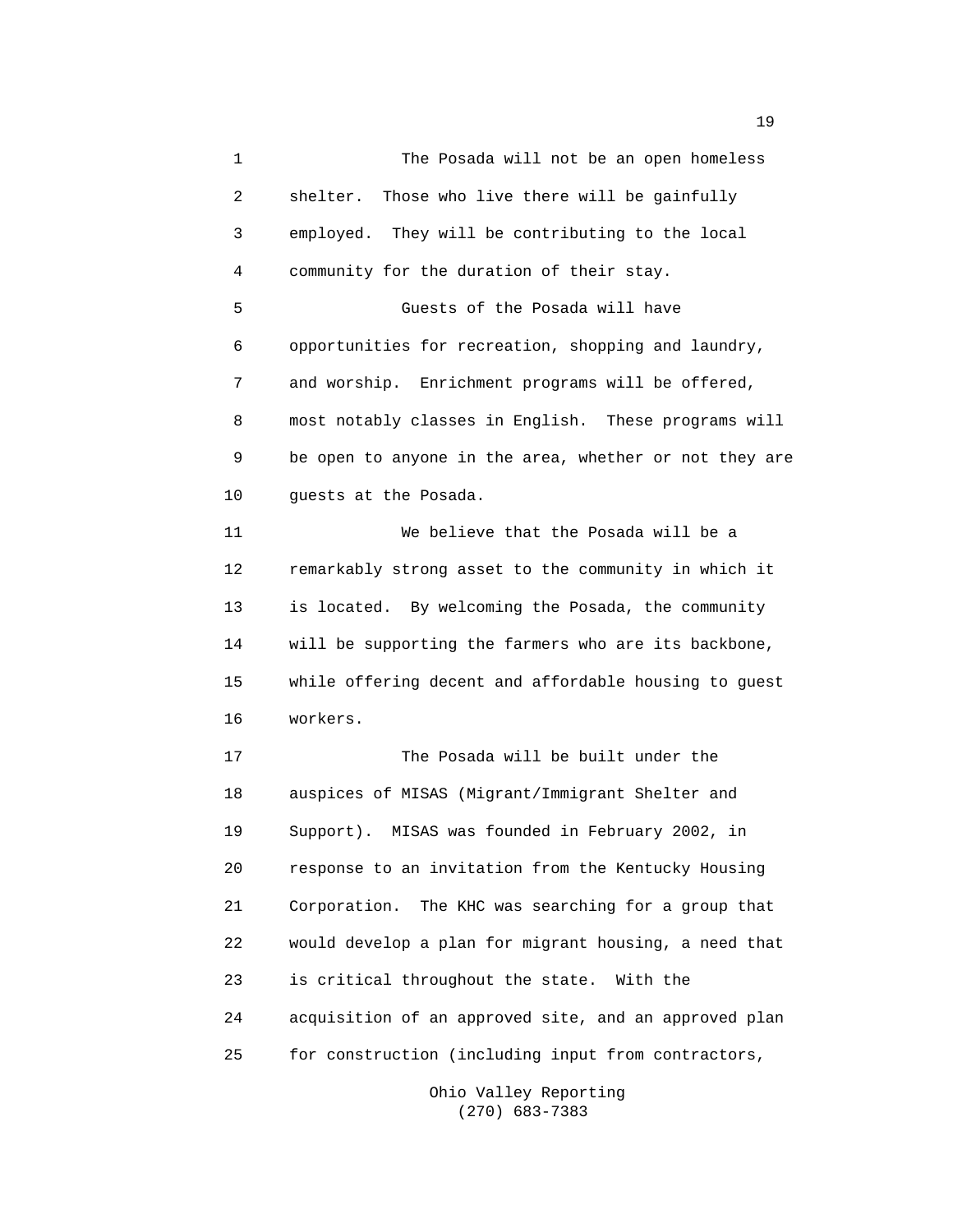1 architects, engineers and other construction

 2 professionals) MISAS will be awarded a challenge grant 3 of up to \$220,700. MISAS is pursuing grants from 4 other entities as well for ongoing support of the 5 project. 6 Questions relating to the Posada project 7 may be directed to Sr. Larraine Lauter, 229-2713, or 8 llauter@maplemount. org. 9 Mr. Chairman, this was postponed from the 10 last meeting due to some questions regarding 11 conditions to a possible recommendation. At that time 12 there were questions raised by the applicant as to 13 previous conditions that were placed on the approval 14 by this board. 15 This is a new day. The previous 16 conditional use permit expired. The applicant is 17 before you again to ask for approval for this project. 18 The proposed facility is being classified 19 under use group 8.2/A7 in the Zoning Ordinance. With 20 that it's ready for your consideration. 21 CHAIRMAN: Does the applicant have 22 anything you want to direct new at this time before 23 the board? 24 SISTER LARRAINE: Yes.

25 CHAIRMAN: Please state your name.

 Ohio Valley Reporting (270) 683-7383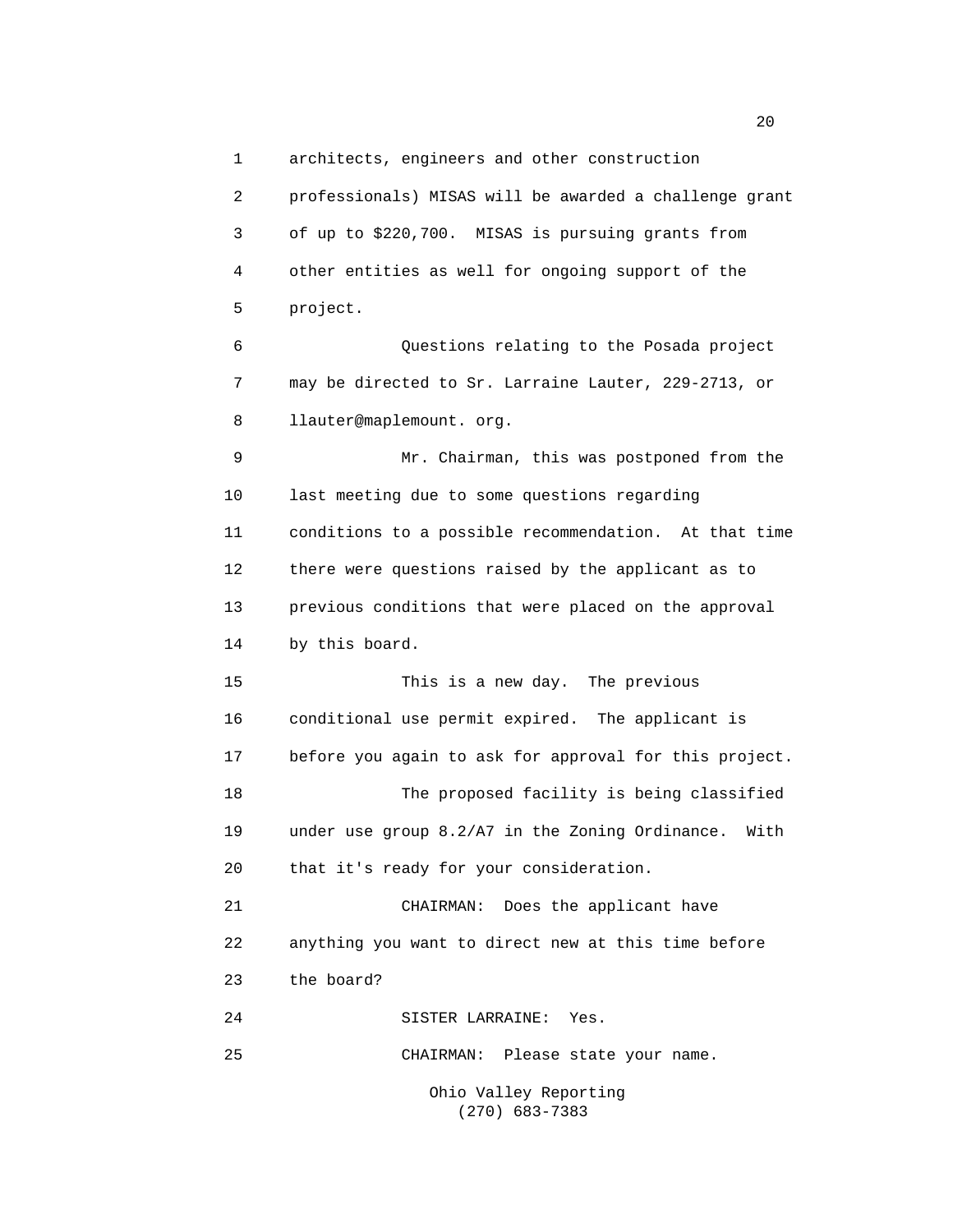1 (SISTER LARRAINE LAUTER SWORN BY

2 ATTORNEY.)

 3 SISTER LARRAINE: My name is Sister 4 Lorraine Lauter. I'm a little unsure as to how to 5 address the entire nature of my remarks since I had 6 sent the memo both to Mr. Noffsinger and to the board. 7 Just now am aware that you would not have seen the 8 memo because it would have to be reviewed by all of 9 you in full. The memo is quite lengthy. I'm not sure 10 if we want to engage in reading it into the record or 11 what's the appropriate step to do. 12 CHAIRMAN: It should be read into the 13 record. 14 MR. BAYLOUS: If we can put a copy into 15 the record, that will be fine. It doesn't have to be 16 read in its entirety as long as a copy is in the 17 record of the proceeding. 18 CHAIRMAN: Do you have anything major you 19 want to bring or do you want to read it or not? 20 That's up to you. 21 SISTER LARRAINE: I'm fine with 22 summarizing the subtle points. 23 CHAIRMAN: That will be fine. 24 SISTER LARRAINE: The first point had to 25 do with the desire that has been from the beginning on

 Ohio Valley Reporting (270) 683-7383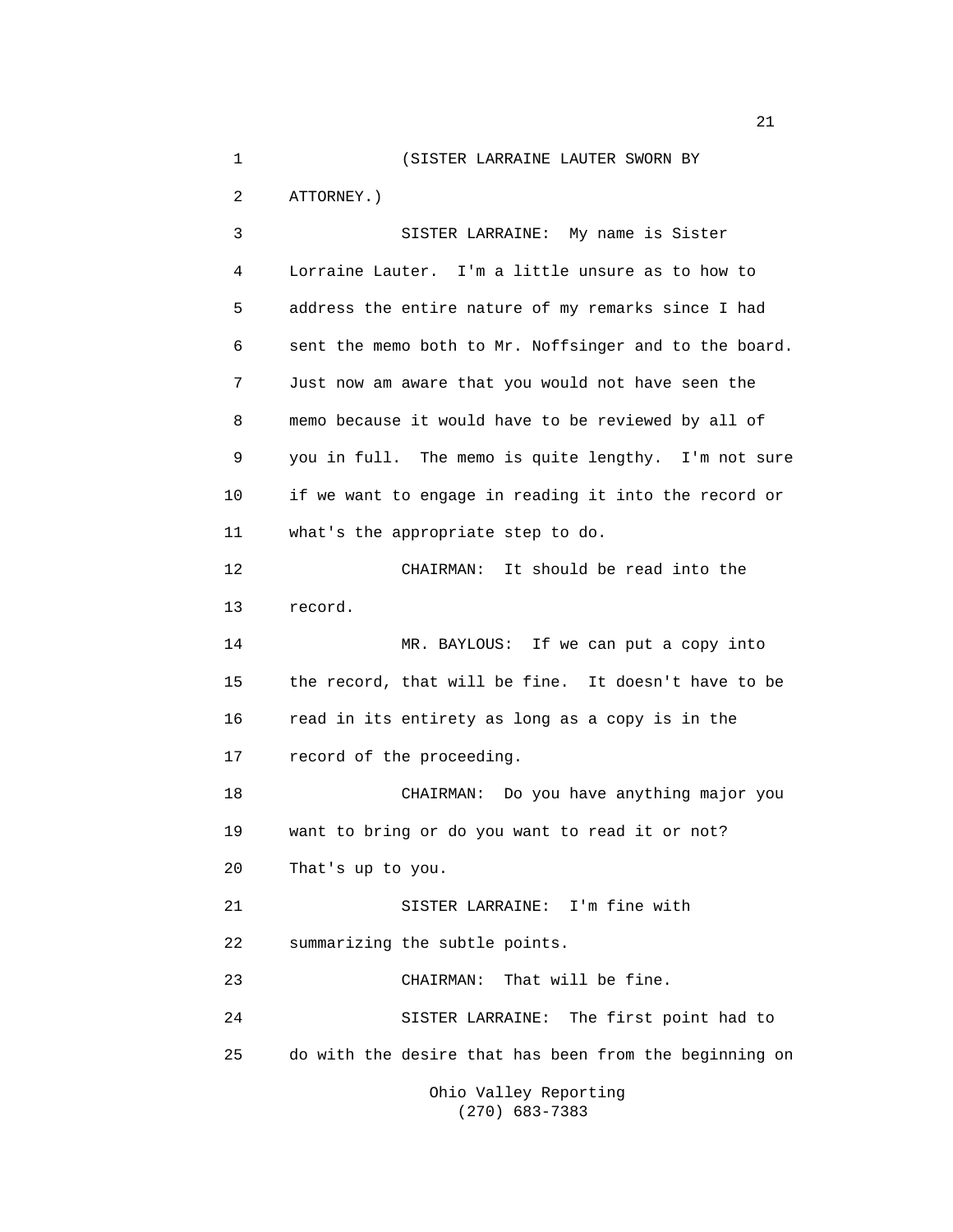1 part of MISAS and myself as to carry out whatever is 2 done in spirit of cooperation with the community; 3 city, county and entities of the community. 4 I want to reiterate with that that my 5 personal philosophy is that adversarially 6 relationships are not in the best interest of 7 anyone. I say that as a preface to these other 8 remarks which I hope make more clear my concern with 9 the conditions as they were placed on the previous 10 permit. 11 We've already reviewed the Kentucky 12 Housing Corporation invited me to start the non-profit 13 to pursue this project. 14 Another point is that its reasonable to 15 conclude that we have demonstrated a sincere desire 16 for a successful project. One of the first things I 17 would say in response to the conditions is that they 18 seem to imply that perhaps it might not be the desire 19 of MISAS to have a successful project. That just 20 doesn't seem very reasonable, especially given that 21 two of the conditions specifically refers to simply 22 restate the law as it stands that would be a given, 23 the condition that it would be given that those 24 conditions would be met according to the law. If not, 25 that the permit would be withdrawn. Those would be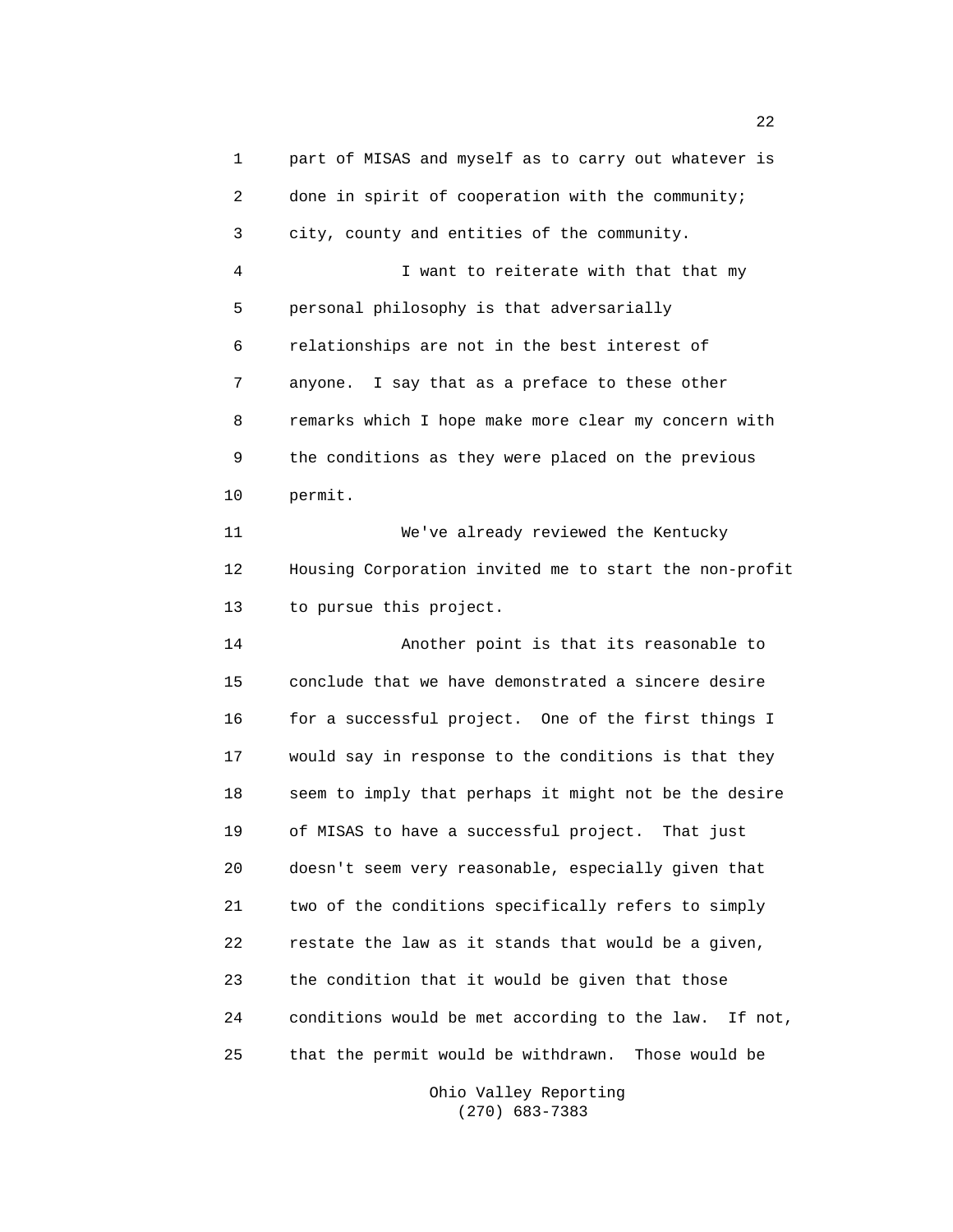1 the conditions on any conditional use permit.

 2 I'd like to read this section of the memo: 3 I have a well-founded and researched 4 concern that all involved (both MISAS and the Board of 5 Adjustors) have inadvertently violated the Kentucky 6 Fair Housing law by the conditions set on the 7 conditional use permit for the La Posada Hostel. The 8 Board of Adjustors has set extraordinary conditions in 9 response to opinions and fears stated at on public 10 record that may be clearly demonstrated to be 11 discriminatory in nature, relating to ethnicity and 12 country of origin of the likely residents of the 13 project. MISAS has agreed to these conditions in the 14 past, knowing that they were extraordinary and the 15 response to discriminatory fears and opinions. 16 Therefore, both MISAS and the Board of Adjustors could 17 be demonstrated to be in collusion with discriminatory 18 intentions. A lack of bad intent is in no way an 19 adequate defense when the violations of fair housing 20 laws are identified. 21 Then from the next section; 22 MISAS is very concerned about what appears 23 to be a lack of uniform administration and treatment 24 as to similar structures and activity. For example, 25 it is our understanding that similar structures and

 Ohio Valley Reporting (270) 683-7383

23 and 23 and 23 and 23 and 23 and 23 and 23 and 23 and 23 and 23 and 23 and 23 and 23 and 23 and 23 and 23 and 23 and 24 and 25 and 25 and 26 and 26 and 26 and 26 and 26 and 26 and 26 and 26 and 26 and 26 and 26 and 26 an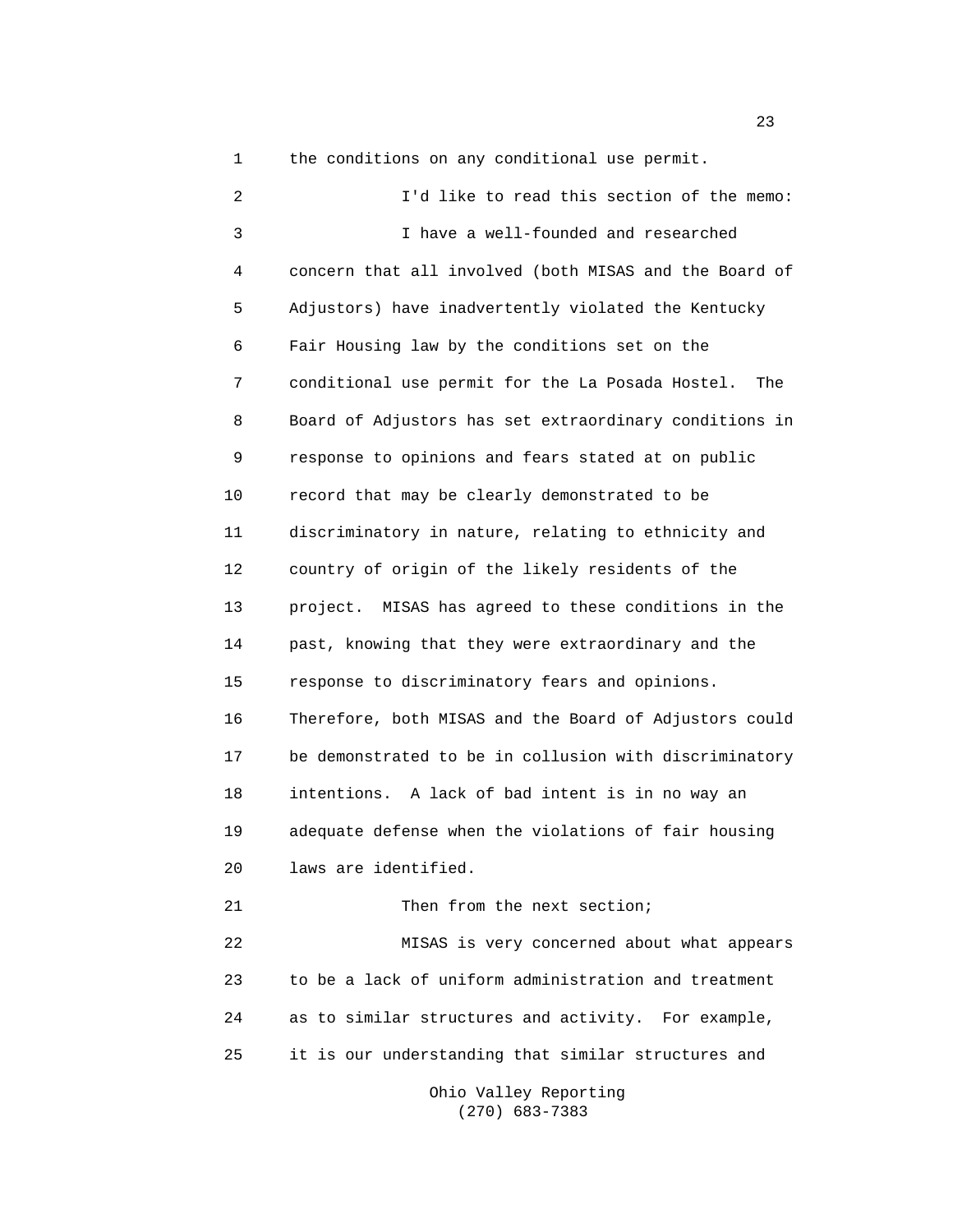1 activities either have no conditional use permit at 2 all, or if such permits were issued, no special or 3 extraordinary conditions were attached to such 4 permits. 5 Then we have a list of particular permits, 6 particular issues including a variety of bunkhouses 7 and the Jennifer House; none of which have conditions 8 attached to the permits. 9 Just bare with me for a moment. I'll see 10 if we can skip anything. 11 MISAS has already stated an intention to 12 build a hostel in compliance with the housing 13 regulations of the H2(a) program. Our hope is that 14 farmers who wish to participate in the visa program 15 and yet are precluded from doing so by the stringent 16 housing regulations may find housing for their workers 17 and thereby afford them the opportunity to work 18 legally and safely in this country. However, our 19 public willingness to support, and I'm speaking of 20 MISAS, the H2(a) program and our open dialogue with 21 farmers and state officials who work with the program 22 makes us, MISAS, vulnerable to potential criticism of 23 the intentions of our mission. Any hint of collusion 24 with discrimination would likely bring well-deserved 25 challenges to our intentions, and the nature of our

> Ohio Valley Reporting (270) 683-7383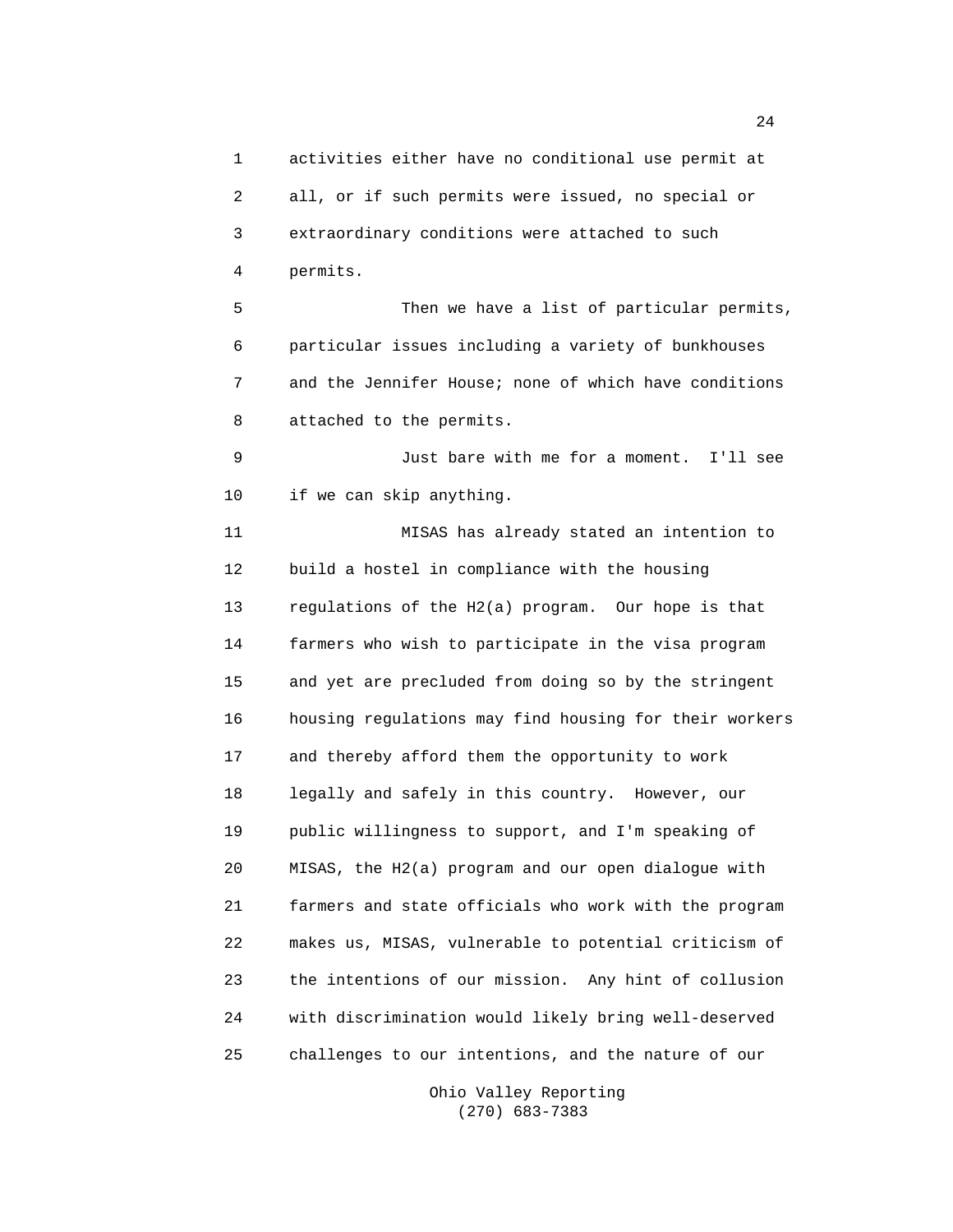1 support of fair housing.

 2 I'd like to add that not five minutes 3 after I finished typing this I received with e-mail 4 from across the state asking about this very concern. 5 Completely unsolicited. I had no idea if this person 6 had any understanding of what our project was about 7 or anything. Just someone in another non-profit 8 housing venture. 9 MISAS has a partnership with the Kentucky 10 Human Rights Commission to assist in the awareness of 11 fair housing laws, and in fact, is co-sponsoring the 12 Fair Housing Symposium on November 15, 2003. 13 Our vision and that of Kentucky Housing 14 Corporation is that Daviess County be known as a site 15 for a model program of housing for farm workers. We 16 want a project that the community can be proud of and 17 which merits positive attention, rather than negative 18 criticism. 19 Now, this parts speaks more distinctly to 20 the issue of fair housing, as the Kentucky Fair 21 Housing law are set. 22 MISAS must operate rental housing under 23 the same conditions of the new landlord. There is no 24 law that requires proof of citizenship or legal 25 residence to rent, and in fact to do so on the open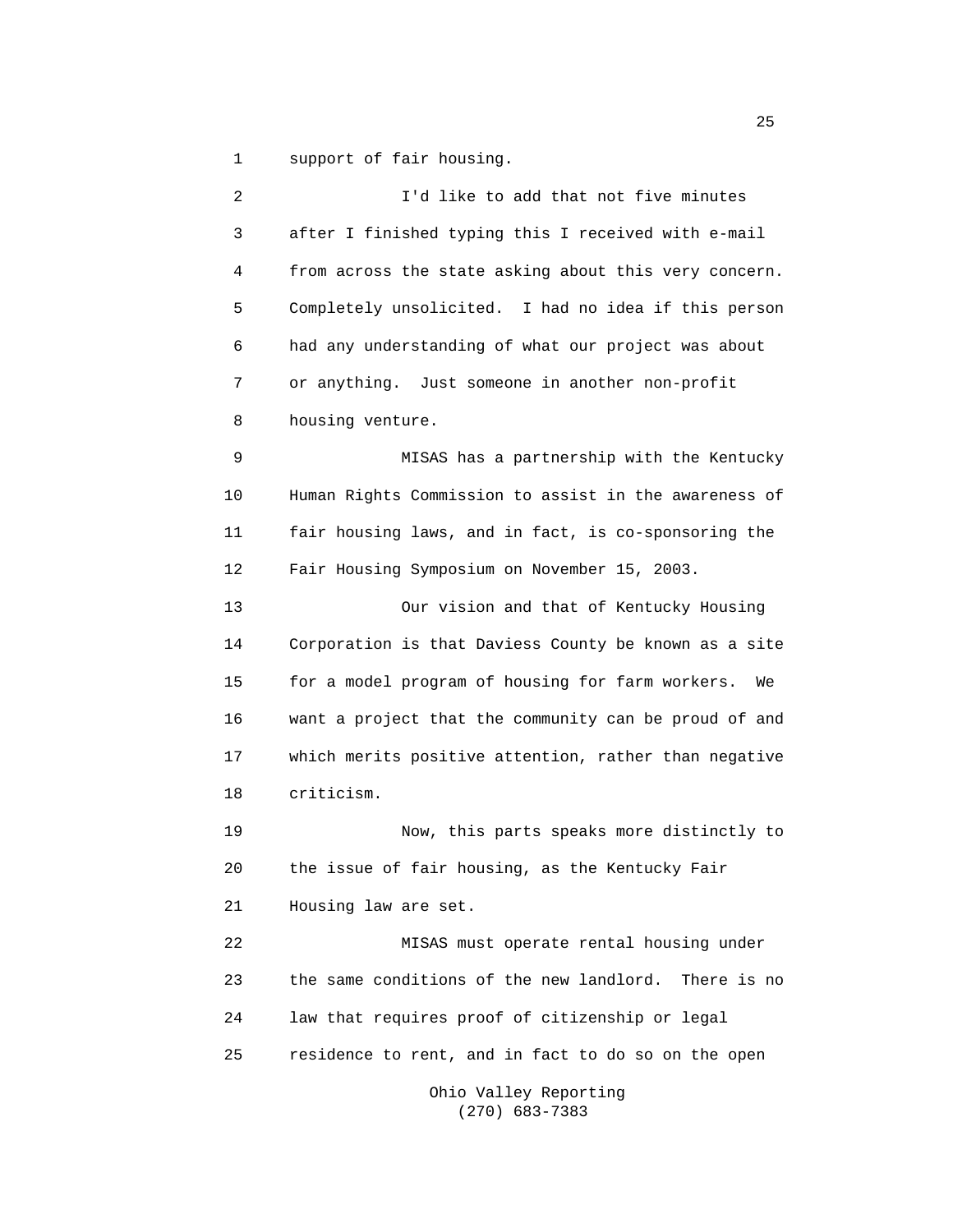1 market could be challenged as a fair housing 2 violation. If in the future federal farm worker 3 housing funds are secured for the construction of 4 additional housing, the legislation pertaining to 5 those funds would mandate the recording of legal 6 residency documents.

 7 I was asked that question kind of on the 8 spot last time about this so I want to be clear. 9 I was confused and unprepared for the 10 related question at the last hearing, and I should 11 have been clearer. MISAS may only legally request to 12 retain copies of legal residency in those cases where 13 housing or rental subsidy has been funded by 14 particular federal programs. It's a legal mandate to 15 us.

 16 Below is a draft statement in response to 17 the issue of extraordinary conditions placed on the La 18 Posada Conditional Use Permit, which has been prepared 19 with legal counsel. Jesse Mountjoy is our lawyer.

 20 I would also like to invite the Board of 21 Adjustors, after I read this, to offer suggestions as 22 to wording that would allow both parties to rectify 23 the unintended violation of fair housing laws. So 24 this is a draft statement.

 25 Kentucky Fair Housing Law mandates housing Ohio Valley Reporting (270) 683-7383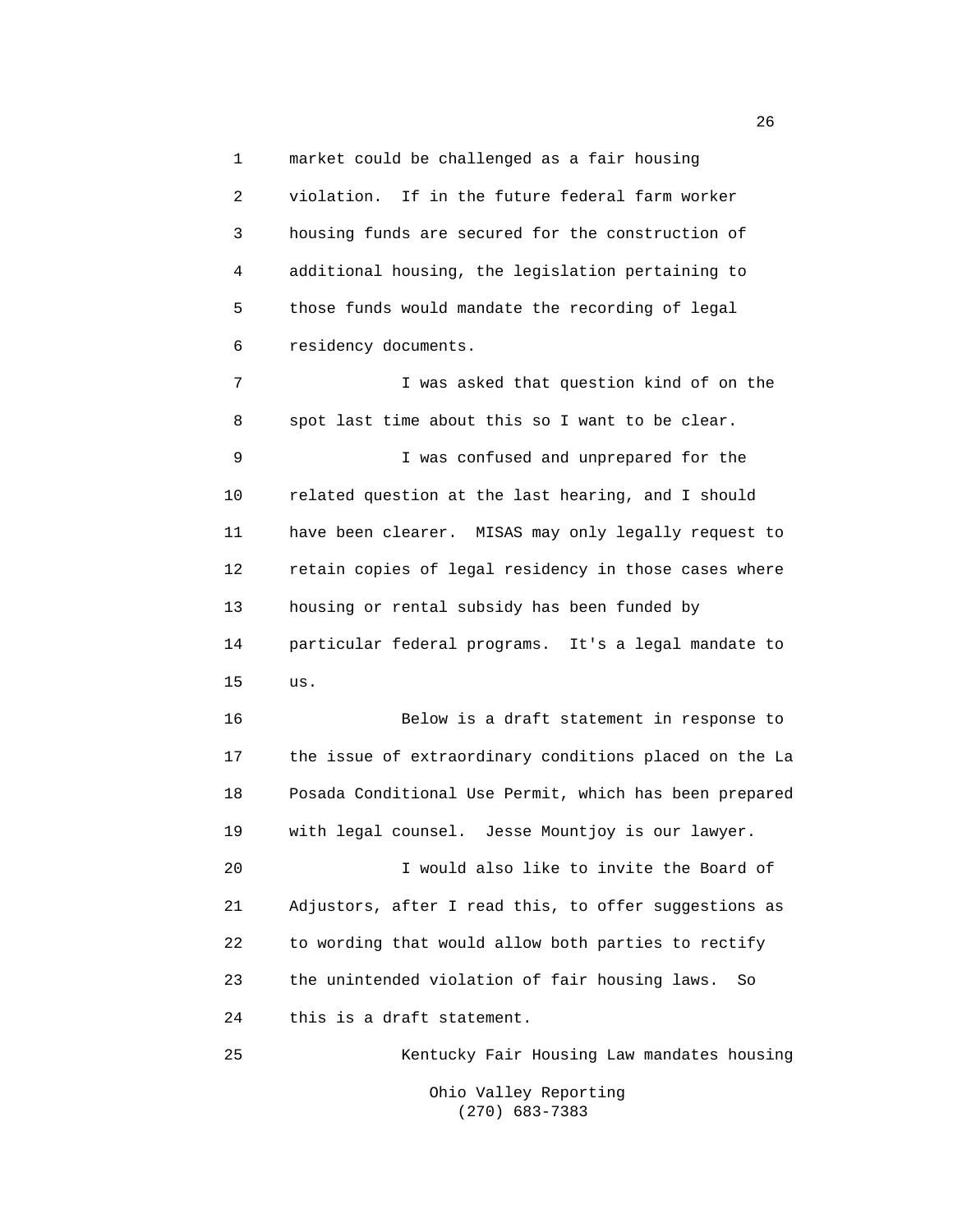1 without discrimination. Sr. Larraine Lauter, as 2 Executive Director for MISAS, has the responsibility 3 to act solely in accord with the law. She also has a 4 mandate, set by the Kentucky Housing Corporation, that 5 the funds granted for this project be in no way used 6 in violation of fair housing. The extraordinary 7 permit conditions that can be demonstrated to have 8 been set and maintained in response to concerns of a 9 discriminatory nature could readily be challenged as 10 violating the fair housing laws.

 11 One year past the original date of the 12 conditions set for the permit, Sr. Larraine is far 13 more educated as to the intent and implications of 14 Kentucky Fair Housing Law. She, and the MISAS Board 15 of Directors realize that in agreeing to the 16 conditions out of a spirit of compromise, she 17 unwittingly colluded with discriminatory intentions. 18 The MISAS Board of Directors also believes that the 19 Board of Adjustors acted without intention of 20 discrimination.

 21 To wit, some of the permit conditions, 22 specifically Numbers 1, 2 and 4, point to a special 23 set of concerns about a particular group of people, 24 identified solely by their ethnicity and country of 25 origin, as they are currently stated. They may be

> Ohio Valley Reporting (270) 683-7383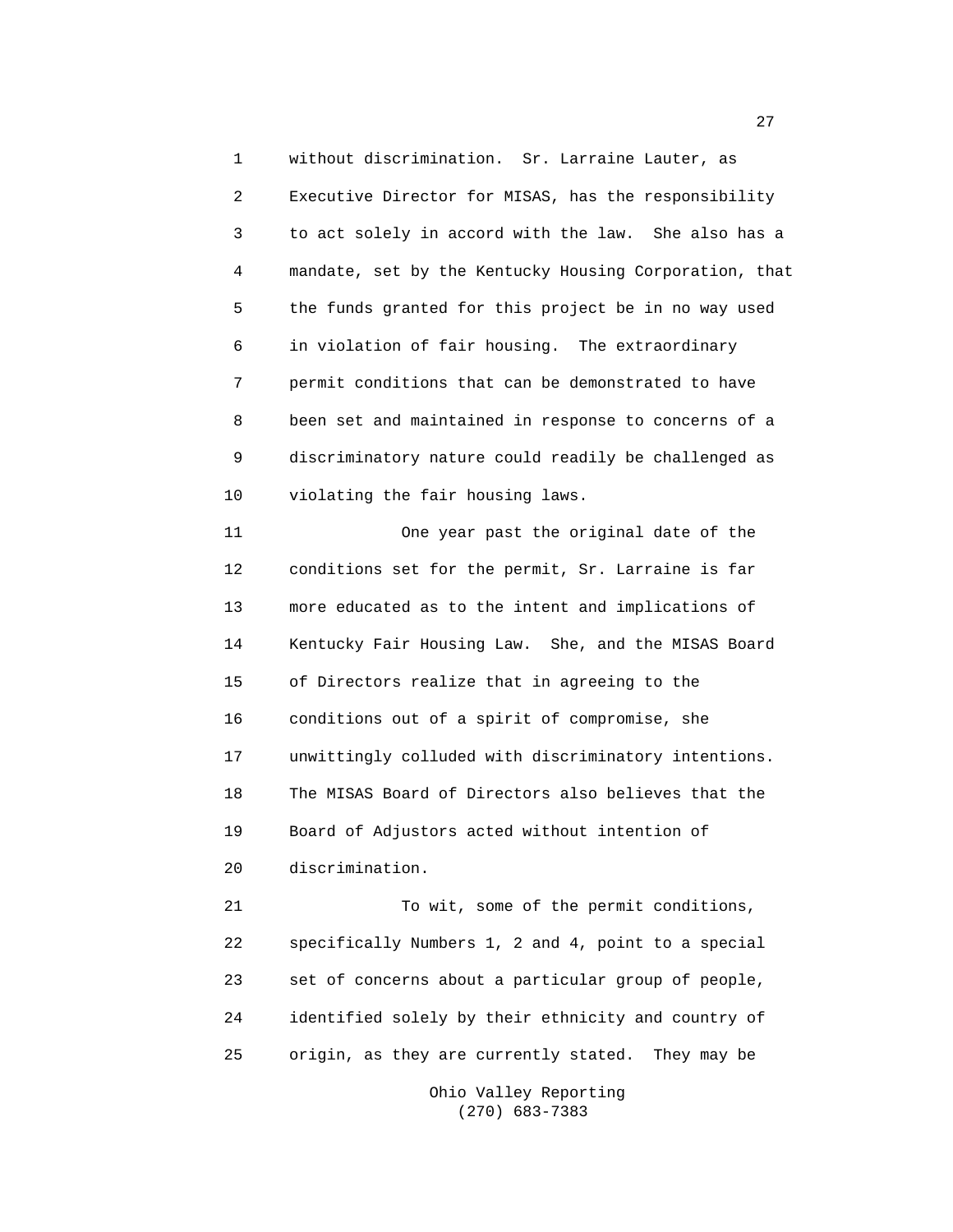1 demonstrated to have been set in response to very 2 publicly aired opinions and fears about the group of 3 people who would most likely constitute the residents 4 of the project. Statements that may be clearly 5 demonstrated to be discriminatory, prejudicial and 6 defamatory in nature have been made on public record 7 at all three of the public hearings that have 8 addressed the conditional use permit for the La Posada 9 project. 10 It may be easily ascertained that similar 11 conditional use permits for seasonal farm worker 12 housing in Daviess County have not reflected those 13 discriminatory concerns. 14 I'd also like reiterate at this point that 15 as far as has been able to ascertain that there are 16 similar bunkhouses that have been built without 17 permits. 18 MISAS is therefore legally obligated to 19 request a careful review of the conditions as they 20 stand, and a rewriting of the conditions so that they 21 are in line with similar projects. 22 MISAS has no hidden agendas or plans for 23 the La Posada project, nor should we be held 24 accountable to respond to every public statement that 25 claims otherwise. The MISAS mission will be best

> Ohio Valley Reporting (270) 683-7383

28 and 28 and 28 and 28 and 28 and 28 and 28 and 28 and 28 and 28 and 28 and 28 and 28 and 28 and 28 and 28 and 28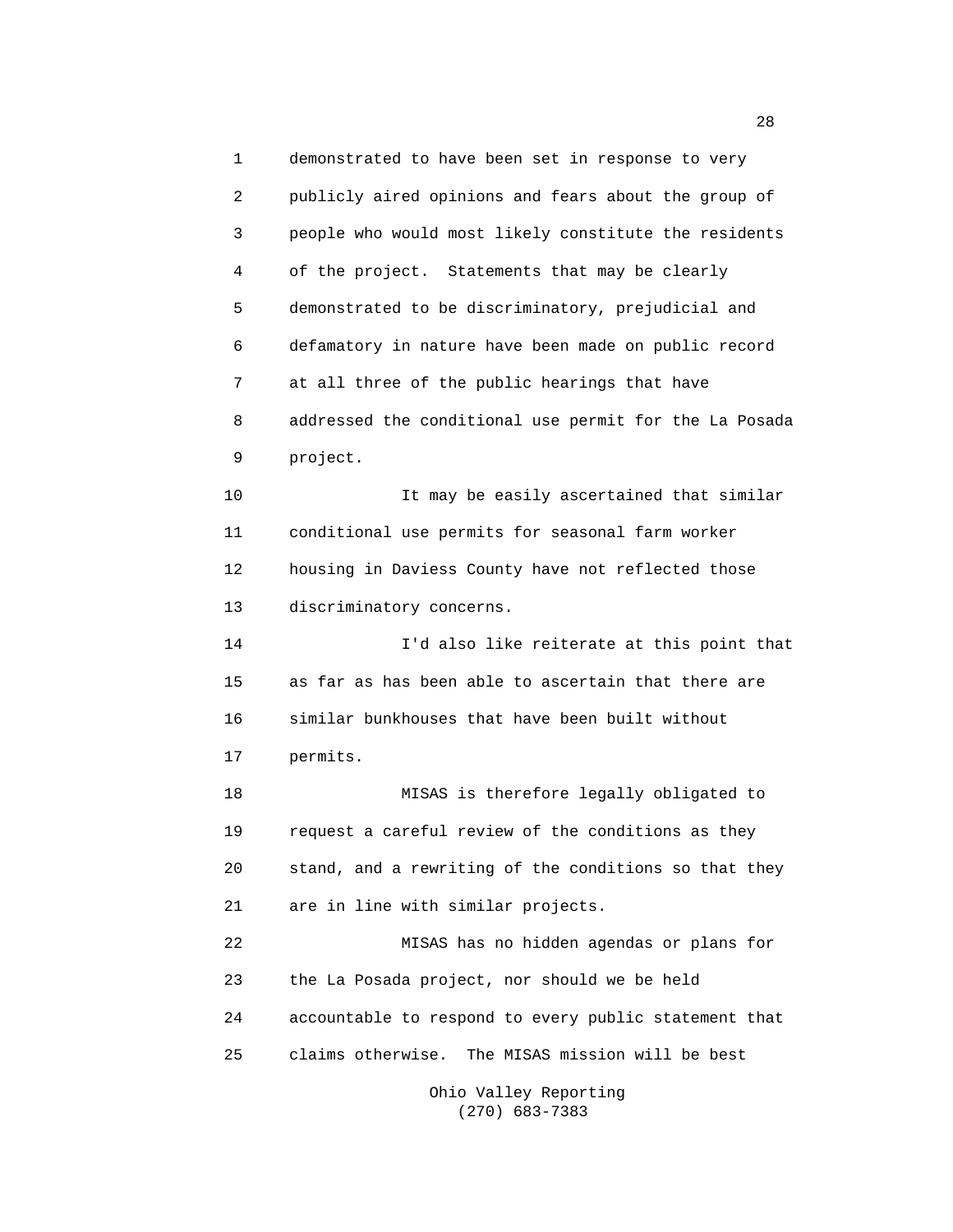1 served by a well-managed and maintained facility, and 2 those involved fully recognize that the success of the 3 project or lack thereof will reflect on themselves 4 personally, as well as MISAS. To assert otherwise is 5 defamatory of the character and intentions of the 6 persons involved, and illogical. 7 That's the end of the draft statement. 8 I'd also have to say that I'm concerned 9 about the implications for setting special conditions 10 where none have existed before, particularly as they 11 might impact future permit requests. 12 I, again, have an obligation to act in 13 complete accord with Kentucky Fair Housing law and in 14 the best interest of the mission and activities of 15 MISAS. In addition, I can see that such precedence 16 would have implications for other projects, especially 17 those brought to the board by farmers. 18 MISAS would prefer a permit that is in 19 every way comparable to those of comparable 20 projects; that is, having no special conditions 21 attached, especially as regards special supervisory 22 conditions. At the same time, we recognize the 23 difficulty of simply wiping the slate clean. 24 Therefore, we propose the following: 25 A) That conditions 1 and 2 simply be Ohio Valley Reporting

(270) 683-7383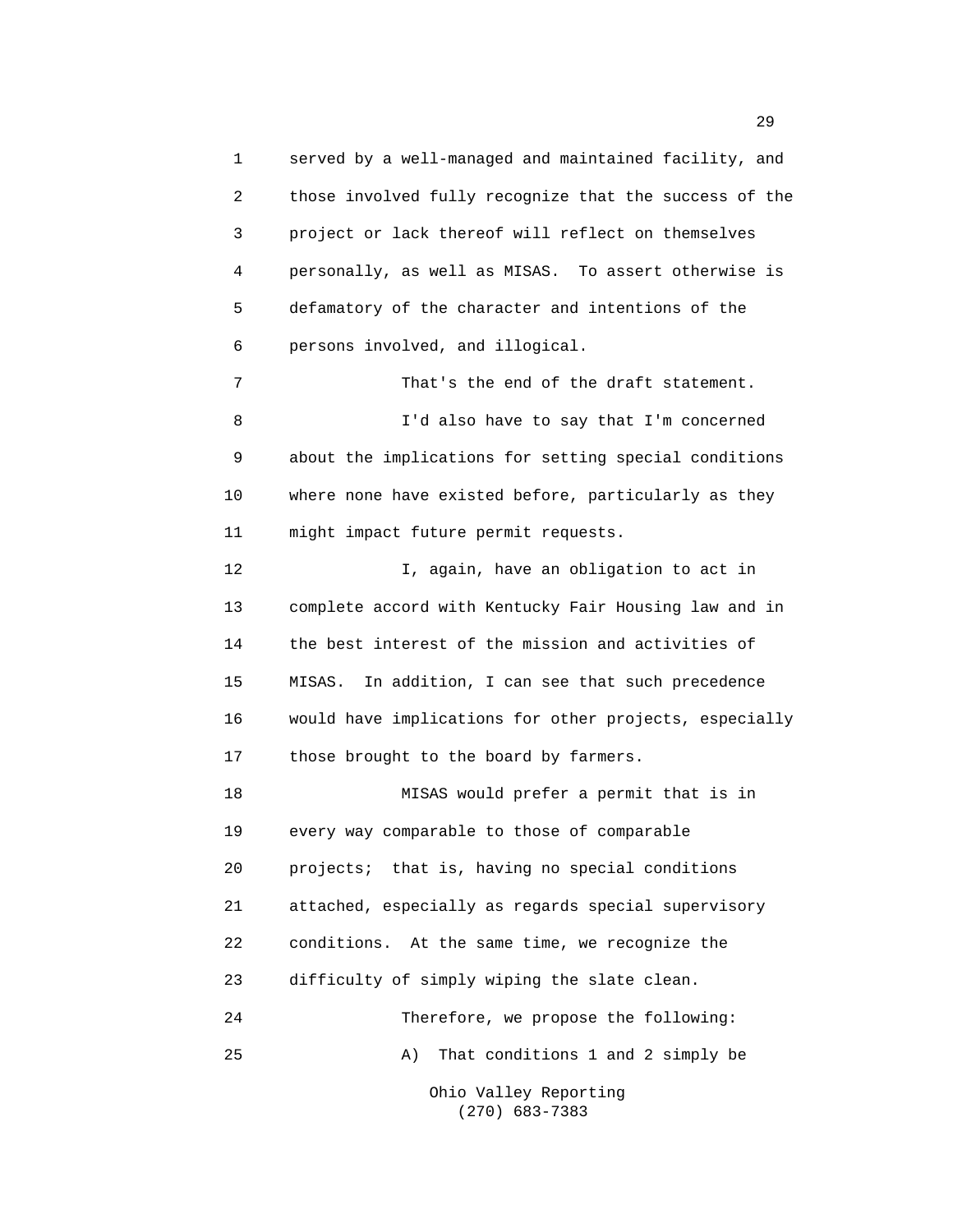1 deleted, since they are in reality implied by existing 2 law, and do not need to be reiterated; 3 B) Condition 3, the condition that seems 4 most appropriate and lawful with regard to concerns 5 about discrimination - that was having to do with the 6 subdivision of the plat - has been satisfied, and 7 therefore, need not be reiterated; 8 C) Condition 4, the condition that most 9 patently reflects discriminatory concerns, be 10 eliminated in its entirety; 11 D) A new condition, which states in its 12 entirety: The facility shall be managed by MISAS, 13 Inc., would be the condition that we feel like we 14 could accept. 15 CHAIRMAN: Would you answer one question 16 for me. You were stating other locations in the 17 county that have been built accordingly like them. Do 18 you know of any of those on small locations on 19 theirself and not on large farm operations? 20 SISTER LARRAINE: I'm not sure about the 21 one that was built in relation to the -- 22 CHAIRMAN: That are not connected to large 23 farm. 24 SISTER LARRAINE: I'm thinking about the 25 one that was built in relation to the packaging Ohio Valley Reporting

(270) 683-7383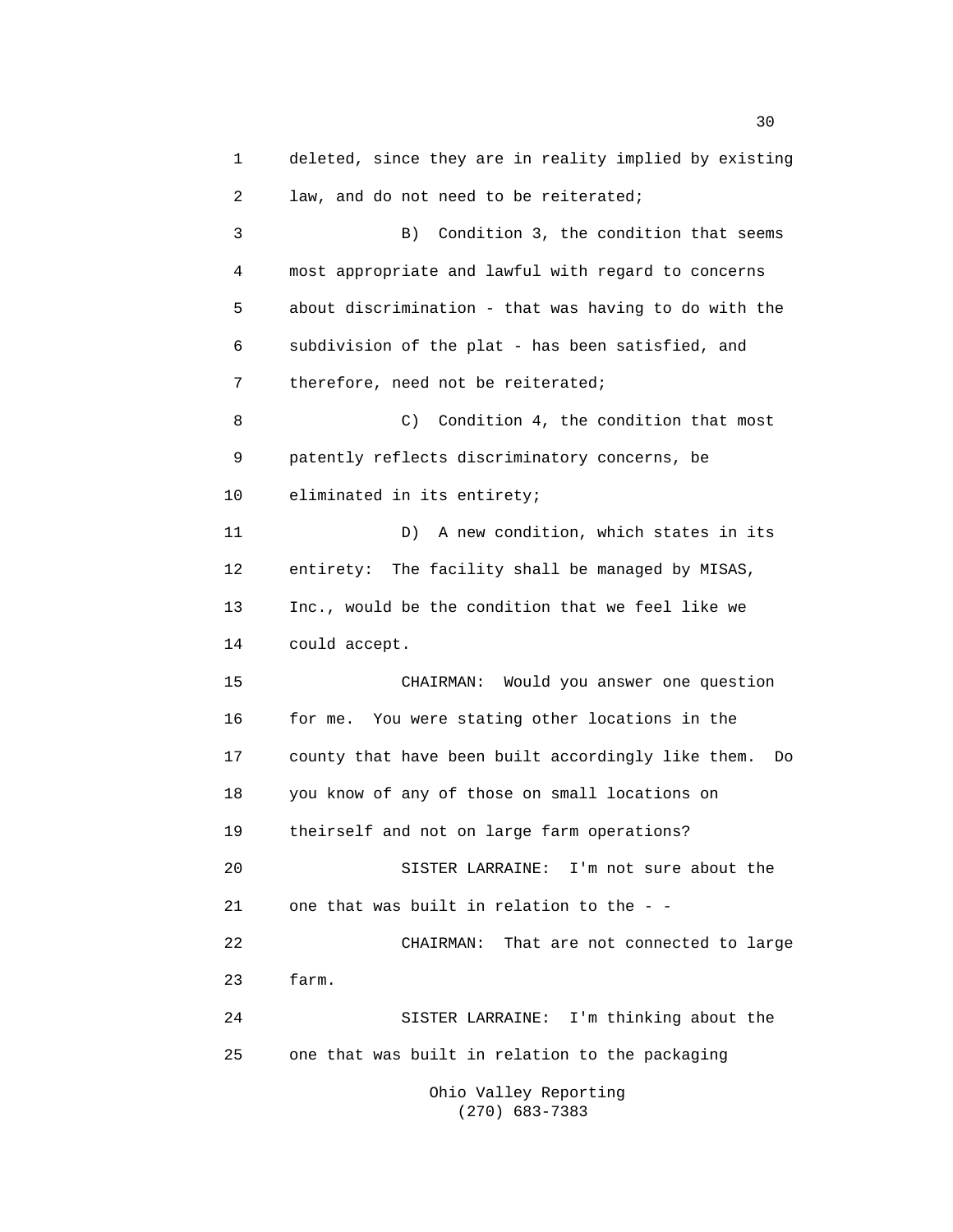1 facility. Help me out here. Vegetable processing 2 facility. Western Kentucky Growers Co-Op. While 3 these are all on large parcels - - I'm not sure that 4 that one is permitted at all actually. Been unable to 5 find a permit for that. However, they're all in 6 residential areas. They're all public roads; all the 7 ones that we've been able to find permits for. 8 MR. NOFFSINGER: Mr. Chairman, if I might 9 comment on a few of these items. 10 Sister Lorraine mentioned Joe Elliott's 11 bunkhouse. No special conditions. Conditional use 12 permit came before this body. It was approved with no 13 conditions and the facility was constructed on Joe

 14 Elliott's farm. He resided there. In fact, he had a 15 full-time innkeeper, if you will, administrator, 16 supervisor. It could be argued that that would be 17 tenant housing which is exempt by the statutes for 18 agricultural use and perhaps would not have required a 19 conditional use permit.

 20 She mentioned the Jennifer House. I don't 21 know how you can attach conditions to an application 22 that this board denies. How do you deny an 23 application and then attach conditions? You don't do 24 it.

25 SISTER LARRAINE: It has a permit though.

 Ohio Valley Reporting (270) 683-7383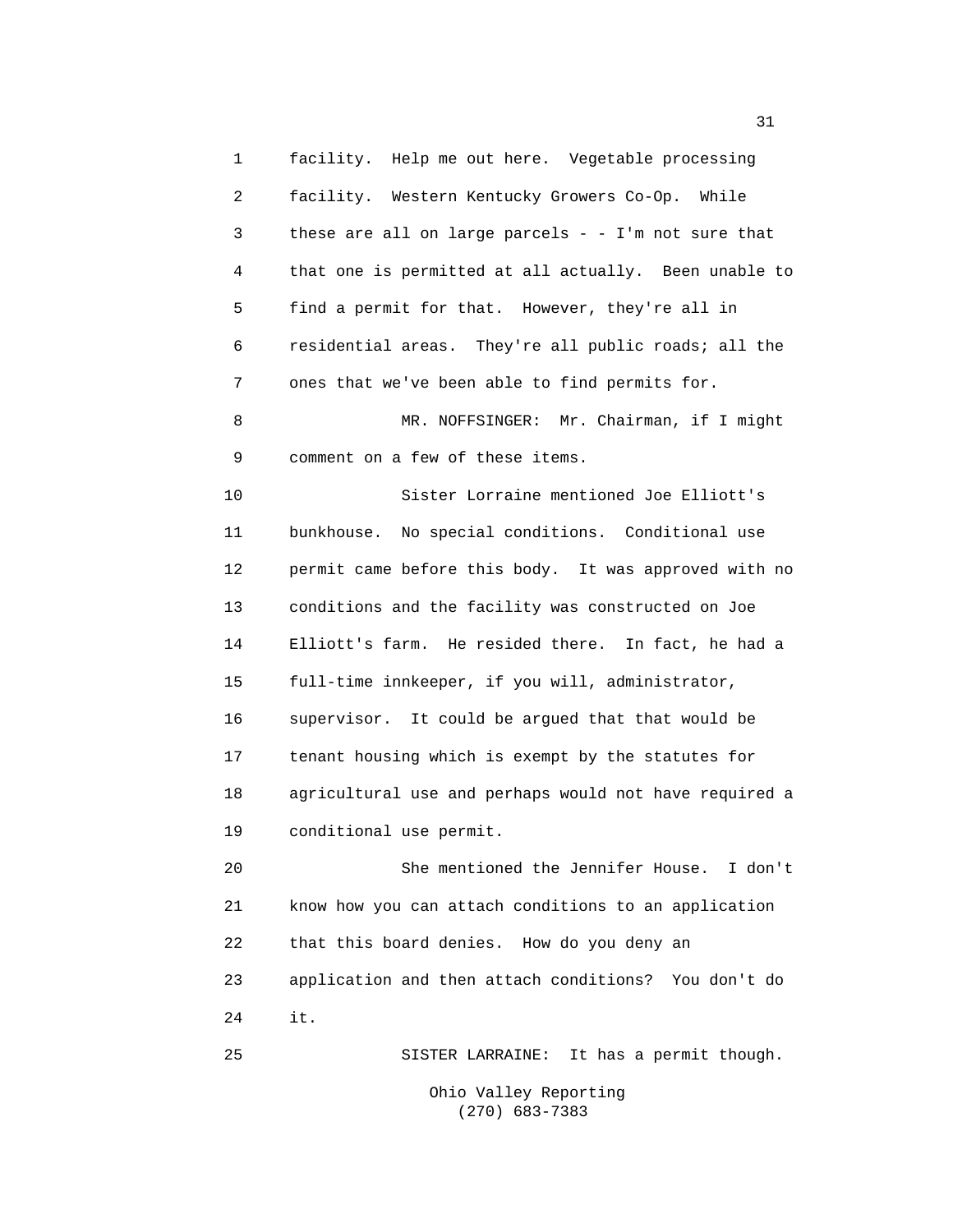1 MR. NOFFSINGER: It has a permit, but that 2 was outside of this board's decision. They were 3 directed to issue a permit by the court. So there 4 were no special conditions tied to it because it was a 5 recommendation from an action of denial. 6 She's mentioned another site. I'm not 7 aware of that facility. I can tell you that it may 8 very well have occurred prior to the time we started 9 enforcing the ordinance in January of 2000 and could 10 be a situation where it existed prior to, predates the 11 zoning ordinance. I don't know. 12 This body did not review those. How can 13 this board set conditions on those? In fact, this is 14 the first application of its type to come before this 15 board. It is before this board as a dormitory. 16 Dormitories by their nature have some type of 17 supervision. If we go to a university dormitory, they 18 have live-in resident hall administrators. 19 I disagree and take issue of Sister 20 Lorraine's I think accusations here that this board 21 has violated the Fair Housing Act or discriminated. I 22 can tell he it's certainly not the staff's intent to 23 do that nor is it the intent of this board to do that. 24 In fact, the board has approved the 25 conditional use permit on one occasion and each of the

 Ohio Valley Reporting (270) 683-7383

 $32<sup>2</sup>$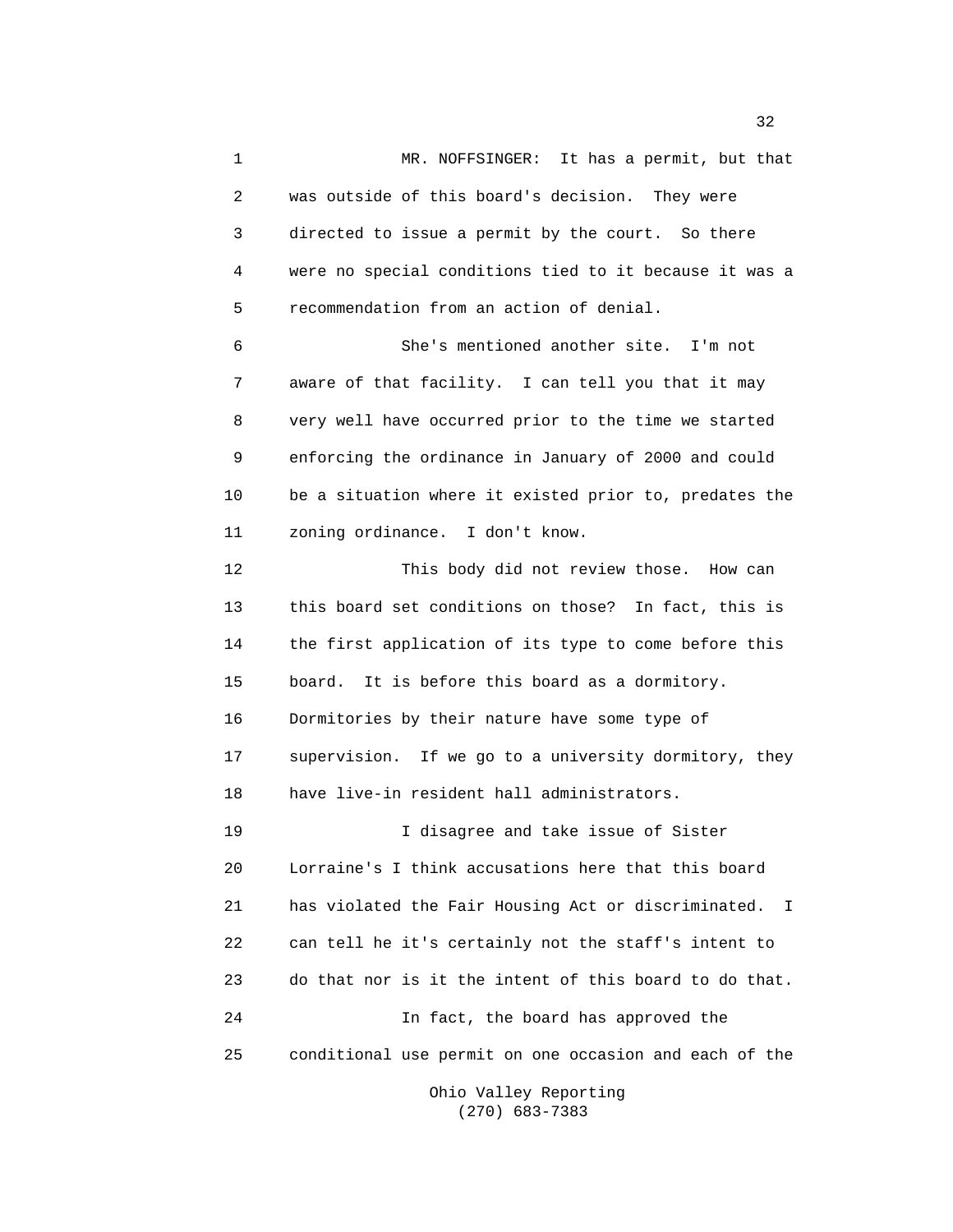1 conditions listed speak directly to the project 2 overview. You presented that to us. We can't control 3 what the general public says in these meetings. You 4 know, we have the fifth amendment which talks about 5 freedom of speech. I think you need to be very 6 careful what you say, but you have the freedom of 7 speech. I don't think it's this gentleman's job right 8 here to tell us you can't say that, but what they 9 speak on record and what comes out is the way other 10 people will perceive them and understand them. I 11 don't think anyone on this board has done that. In 12 fact, I think this board is in favor of this project 13 and has worked to find a way to make this project come 14 about in line with what's been presented to us. 15 Condition 1, we talked about number of 16 residents. You're bound by law with a conditional use 17 permit to have 15 beds. If you want to come back or 18 if you want to expand, you have to come before this 19 board. 20 It's not out of the ordinary for this

 21 board to set a condition reminding the applicant of 22 that because I can tell you our staff, and we deal 23 with folks on a daily basis, once a conditional use 24 permit is issued they believe that they can do 25 anything they want with that property under that

> Ohio Valley Reporting (270) 683-7383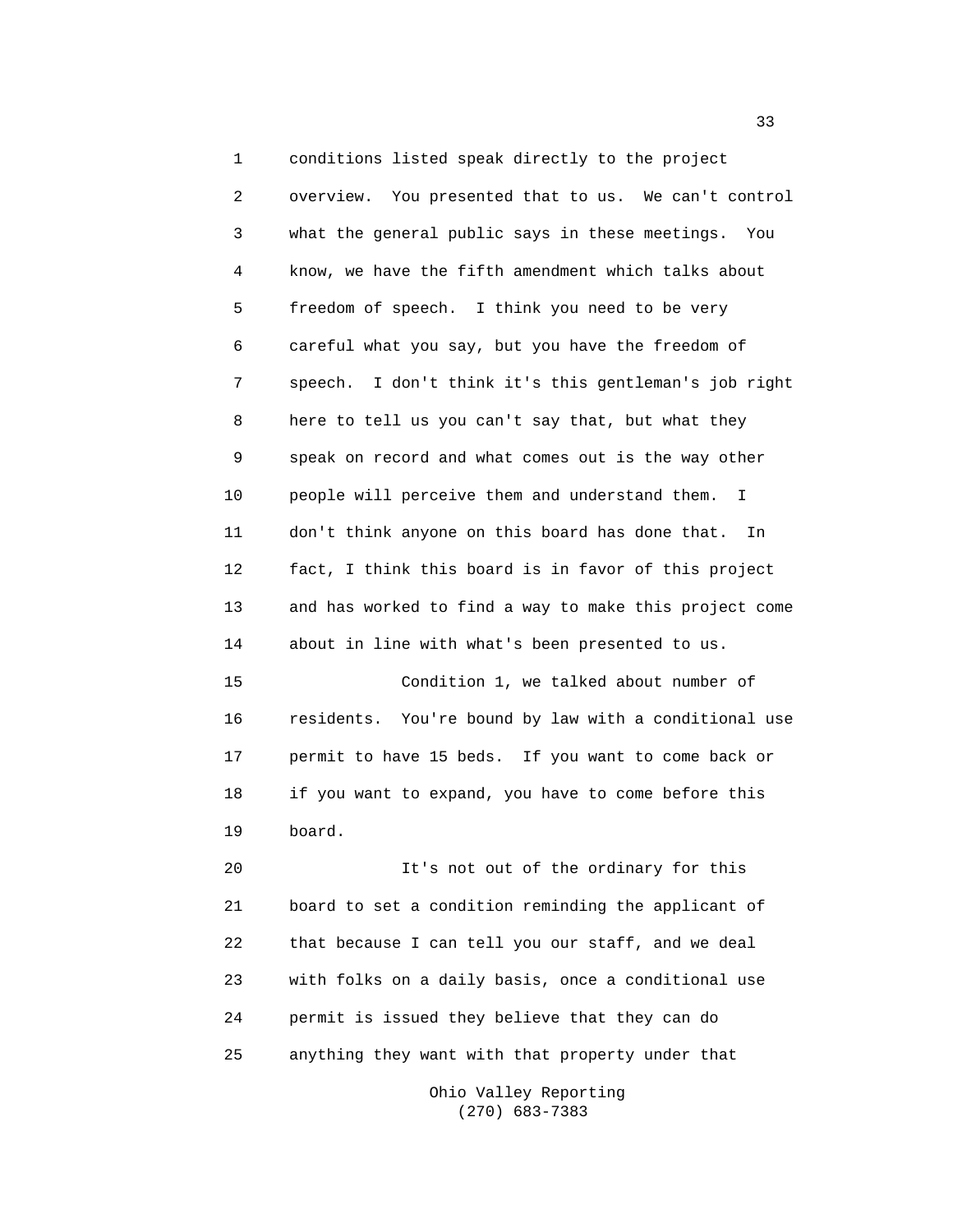1 particular use, but that's not the case. If they 2 expand, they have to come back before this board for a 3 hearing.

 4 Well, they expand. They don't get the 5 permit and someone, somehow we find out about it. 6 Well, you were suppose to get a conditional use 7 permit. Well, I didn't know that. I didn't know I 8 had to do that. That is placed there as reminder and 9 as a favor to the applicant to help the staff to 10 assist boards in the future and staff in the future. 11 Hey, here it was. It's a matter of record. We can 12 take that condition off.

 13 We have you on record and this board on 14 record stating that 15 is the maximum. It's not that 15 big of an issue whether we leave that condition on. 16 There was a condition about severe 17 regulations and rules. You had indicated in that 18 public hearing that there would be rules and 19 regulations, as with most dormitories. I know when I 20 was college I had rules and regulations I had to go 21 by. You had presented that to the board and the board 22 wanted to have an absence of specific rules and 23 regulations just to know, hey, there was going to be 24 some type of order to the living arrangements no 25 matter who lived there. It doesn't matter to me who

> Ohio Valley Reporting (270) 683-7383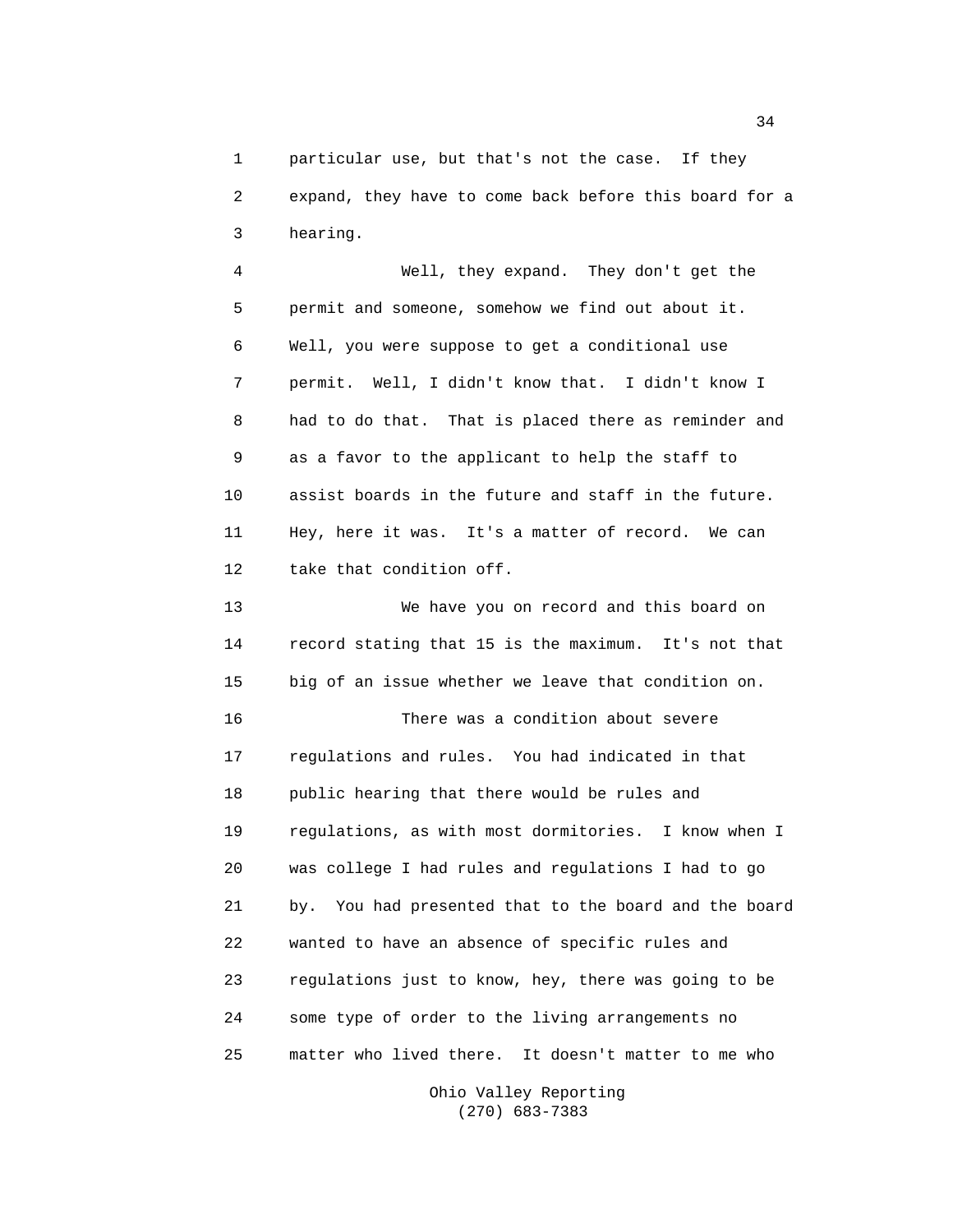1 lives there. Anyone can live there. That's an issue, 2 but there be some type of rules that you have a group 3 of people living together and someone supervising it. 4 Condition 3, I'm sure you want to delete 5 that. We do too because it's already been 6 fulfilled. 7 Item 4, a full-time live-in administrator 8 must be on site at all times. You stated in the 9 application that you'll have a full-time innkeeper. 10 You know, generally a dormitory you have a 11 live-in administrator. I can tell you it certainly is 12 not my intent to discriminate against anyone or to 13 violate a fair housing act. 14 The Planning Staff, we've reviewed the 15 application. This application is in order and ready 16 for consideration. 17 SISTER LARRAINE: If I may respond. 18 First of all, I would like to reclarify as 19 I said at the beginning. I do not, MISAS is not 20 saying that the board is guilty of intentional 21 violation of the fair housing. Indeed by saying that, 22 I hold myself responsible for the acceptance of those 23 conditions. I'm trying to clearly demonstrate that. 24 I have no doubt of the goodwill of the Board of 25 Adjustors.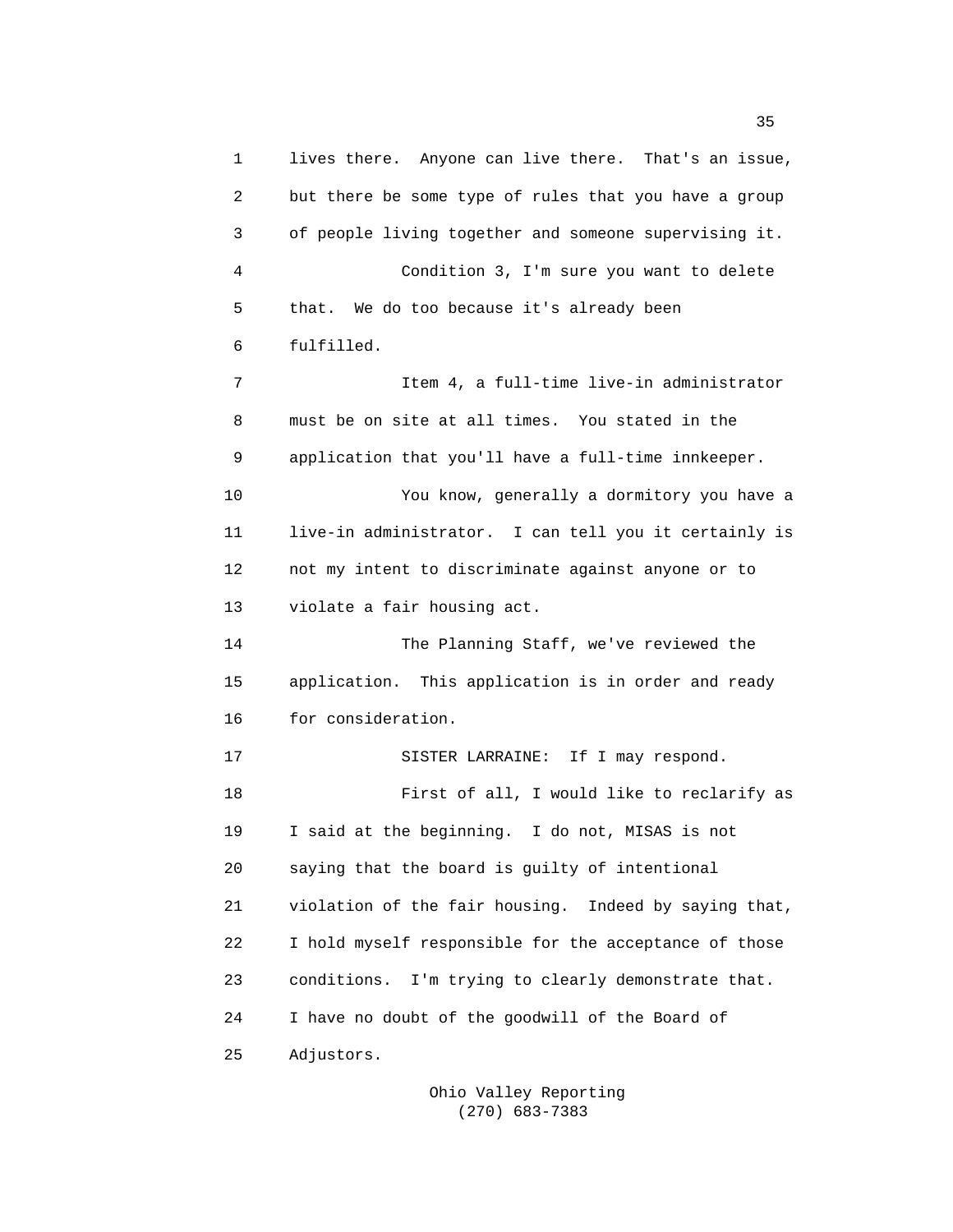1 Secondly, as someone who is familiar 2 because of other experiences with fair housing, not 3 experiences that I've personally been involved with 4 but that members of my family who rent have been 5 involved with in Louisville. I can assure you that if 6 you appear to be, we appear to be in violation of fair 7 housing, any concern at all our intentions do not 8 matter. Our intentions do not matter and they should 9 not. 10 There is no much there to respond to I'm 11 trying to sort this out. 12 I don't really see a need to reiterate 13 the need for supervision or the need for programs or 14 whatever when we have clearly demonstrated our 15 interest and concern with that piece of it. By being 16 interested in that ourselves, we don't see ourselves 17 to be in violation of fair housing. It's the nature 18 of the condition set in an environment where 19 prejudicial comments were made that renders this an 20 unfortunate kind of situation. 21 I would also say that I think, for 22 example, that the dormitory at Brescia, most recent 23 dormitory at Brescia was built since 2000. I would 24 just submit that I'm doubtful that it's possible to 25 find any permit in the city, in the county that calls

 Ohio Valley Reporting (270) 683-7383

 $36<sup>2</sup>$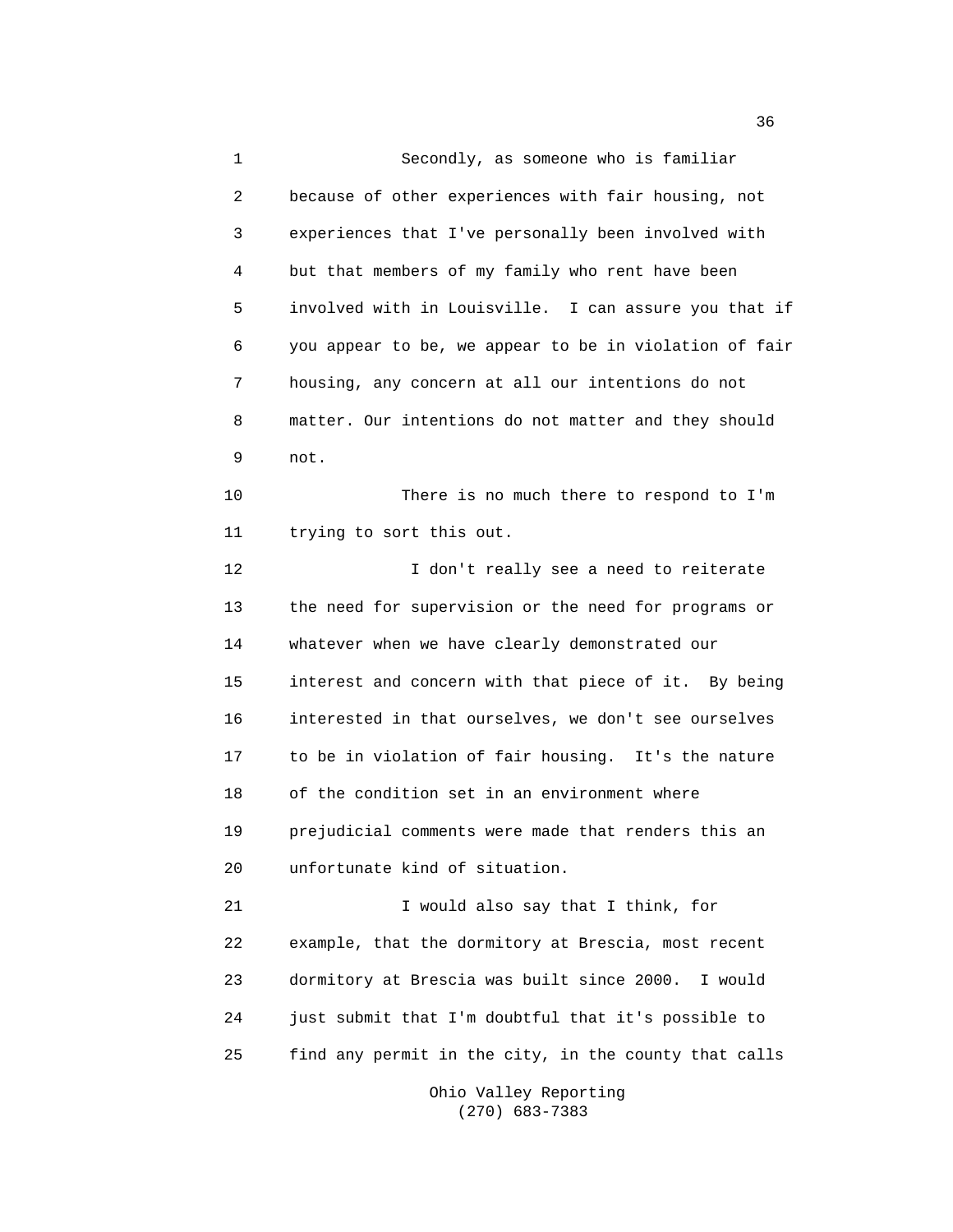1 for conditions like this.

 2 I'm also not sure that we really want to 3 follow the path of opening up the door for farmers, 4 agricultural employers who want to build housing in 5 the future, I know that some have plans there, who are 6 then vulnerable to the same kinds of attacks by people 7 who are going to be unhappy about that. 8 I can personally witness that Joe Elliott 9 tells me that he had neighbors who were very opposed 10 to that. 11 I don't think this is a good direction for 12 us to start taking with this. 13 Again, in terms of, I think MISAS has 14 clearly demonstrated that, yes, our initiative that 15 set the ideas like rules, regulations, programs, 16 etcetera, you know, that clearly came out of our 17 court. We don't feel a need to have that reiterated 18 to us. We don't feel a need to have it specially 19 reiterated for us because of the population that we're 20 serving. So we submit that it's not legally 21 defensible and that we are very uncomfortable with it 22 because it's not going to be legally defensible for us 23 either. It's something that I've researched with fair 24 housing. 25 MR. DYSINGER: I'm sorry, Sister.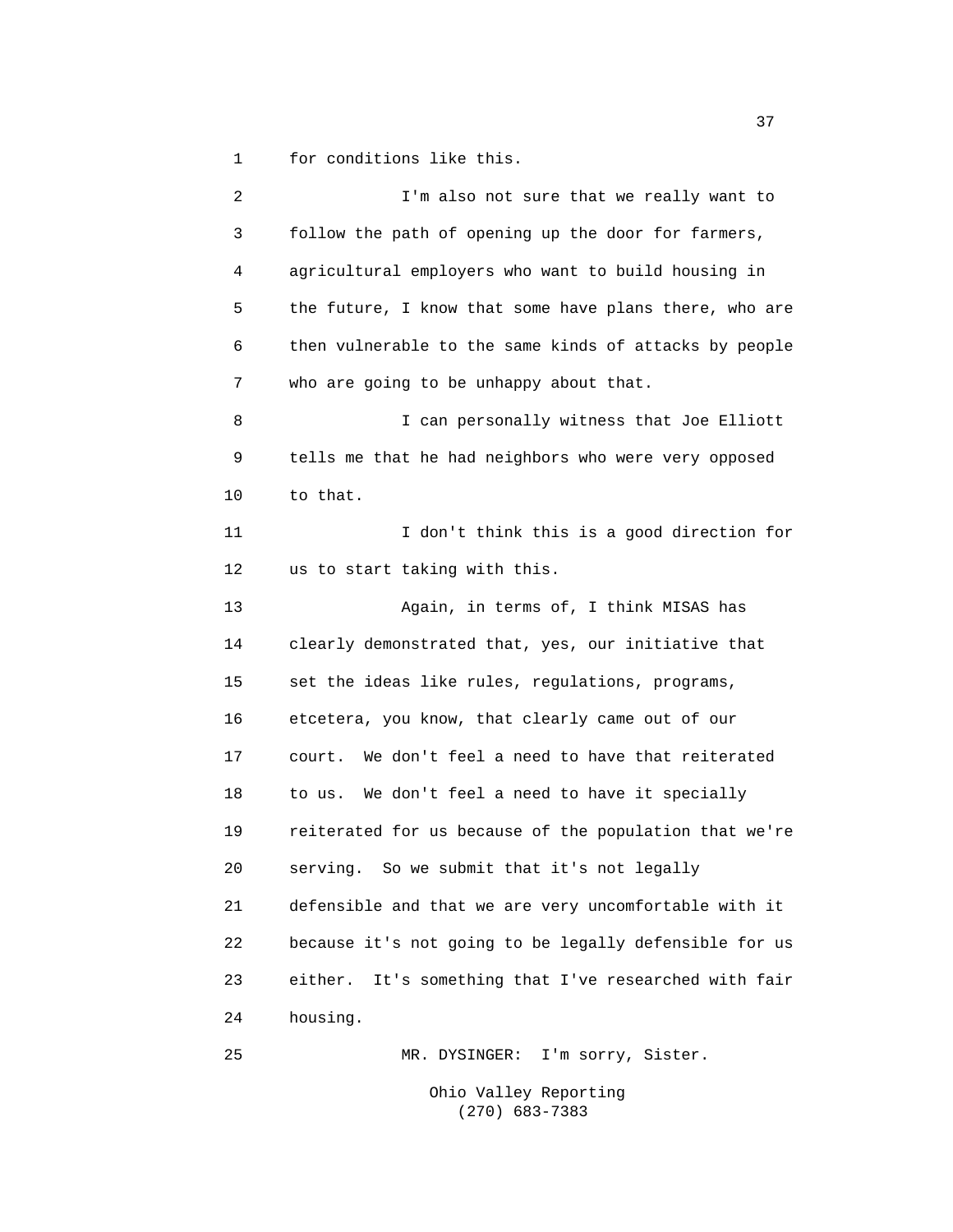1 Mr. Chair, the application that we have 2 before us includes the conditions which Sister 3 Lorraine says that she is uncomfortable with. It 4 seems to me that the question is what we do with that 5 application. 6 CHAIRMAN: She submitted it. 7 MR. DYSINGER: And she's no longer 8 comfortable with the conditions in that application. 9 CHAIRMAN: Is my understanding you want to 10 change your application? 11 SISTER LARRAINE: I don't want to change 12 our application. I want to receive a new permit, 13 which I understand is the given at this point, that 14 does not have these same sorts of conditions placed on 15 it. If we're starting over, let's start over. 16 MR. DYSINGER: If we deny this 17 application, is MISAS able to resubmit under new 18 arrangement or is that not the best way to handle 19 that, Gary? 20 We have to make a decision based on the 21 application that's in front of us. As the applicant 22 you have purview to bring in other things, other 23 people. We do not. That is completely outside of our 24 ability. I'm just trying to think - - because as Mr. 25 Noffsinger pointed out, despite what you may or may

 Ohio Valley Reporting (270) 683-7383

and the state of the state of the state of the state of the state of the state of the state of the state of the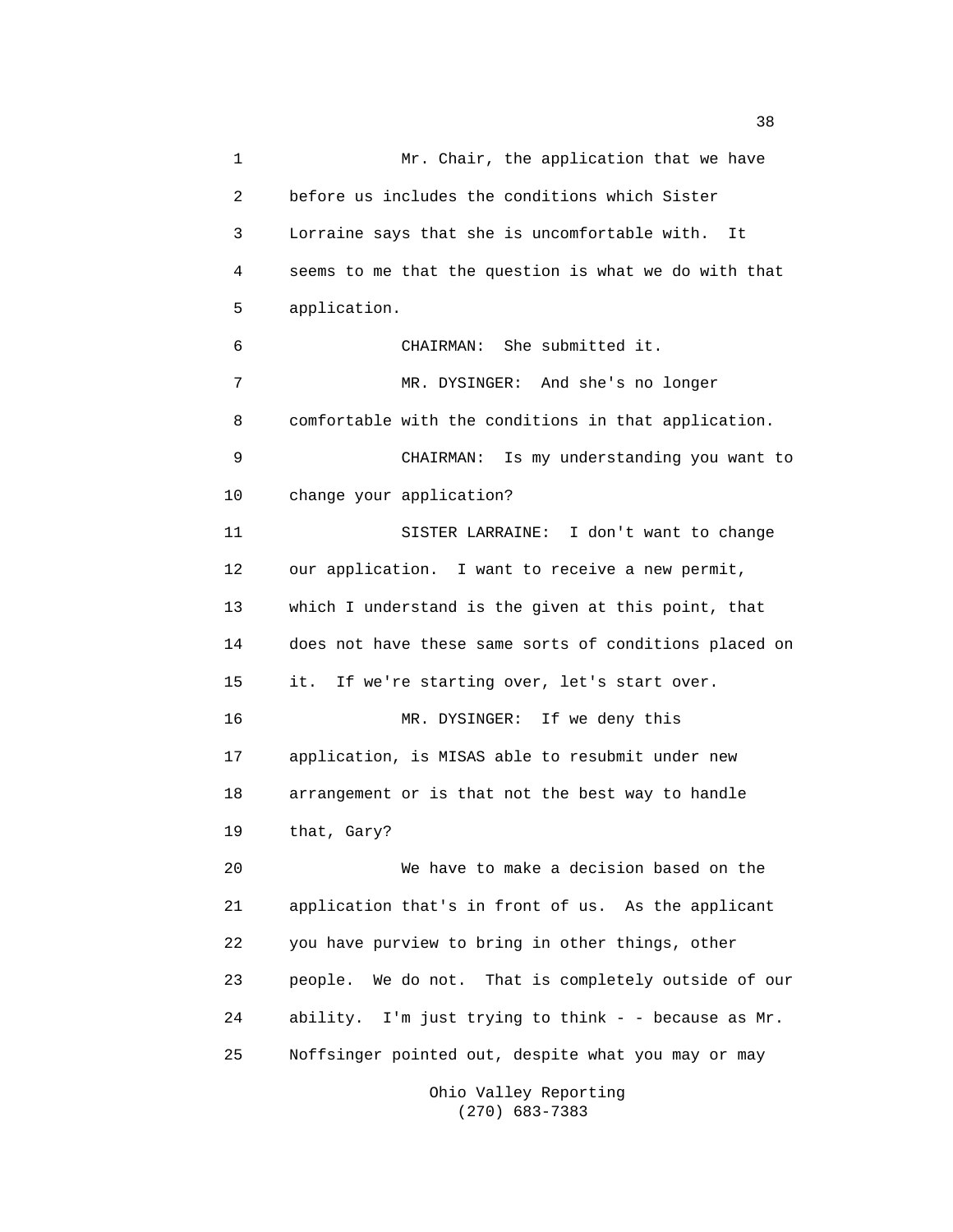1 not think or despite what the record reflects, this 2 board is supportive of what you're trying to 3 accomplish here. We also have the responsibility of 4 the safety and welfare of the people in the adjoining 5 properties. That's not to say that there's going to 6 be problems. It's to say we have to look at this 7 issue from all sides. If we have to make this 8 decision based on just the information that's in front 9 of us right now, what's the best way to handle 10 this? 11 SISTER LARRAINE: May I interject that we 12 have here a new permit that as of yet has no 13 conditions on it. We are submitting - - our 14 submission, our proposal does not change in any way. 15 It's what were placed on the permit that we're asking. 16 We're asking that the conditions of the previous 17 permit not be reiterated in this permit because of the 18 vulnerability to the concerns of fair housing. Our 19 vulnerability as well as yours. In fact, in some ways 20 more ours. 21 CHAIRMAN: Staff. 22 MR. NOFFSINGER: Mr. Chairman, I just want 23 to comment on Sister Lorraine's comments in this memo 24 regarding intentional or unintentional violation of 25 Fair Housing Act.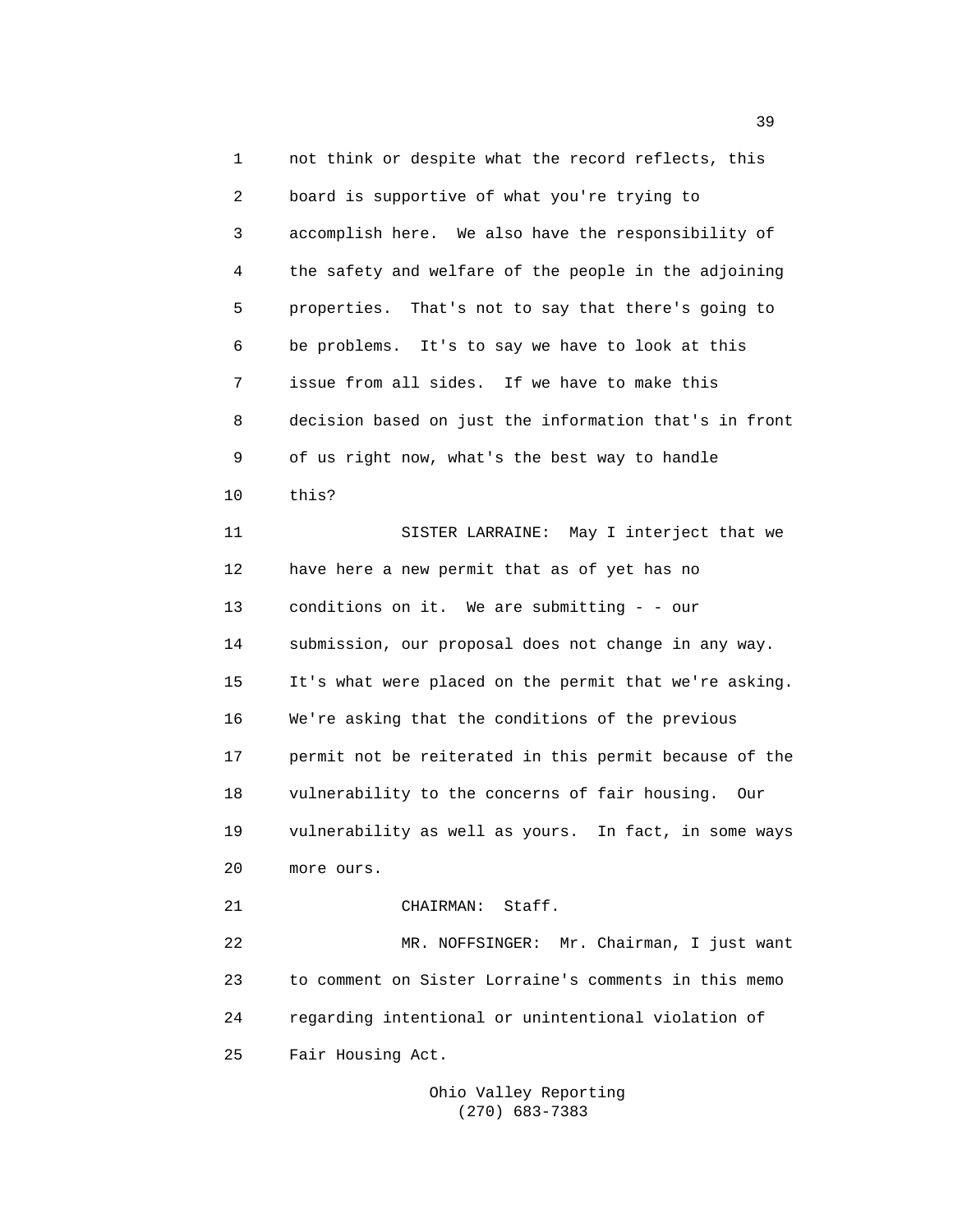1 I can tell you I'm not buying into that. 2 That I can speak, and I will speak only for myself, 3 but I feel I have not intentionally or even 4 unintentionally attempted to discriminate, violate the 5 Fair Housing Act and - - 6 SISTER LARRAINE: Mr. Noffsinger, have you 7 dealt much with fair housing? 8 MR. NOFFSINGER: - - that is the 9 indication. I think if you look at my comments at 10 what I've made - - what you're doing is coming before 11 this board telling this board that, hey, you have 12 violated and here is what you're to do and you have 13 become educated. 14 I will submit to you that you have an 15 application before this board and this application as 16 submitted is what you're agreeable to. The 17 application you submitted speaks to these same 18 conditions. 19 Now, if I'm recommending to this board, 20 I'm recommending that they hear from anyone in the 21 audience that wishes to speak and then take that 22 evidence into consideration and weigh it as to the 23 Fair Housing Act and the issues of discrimination and 24 due process, and I think they will. If the 25 recommendations is for approval, I think it should be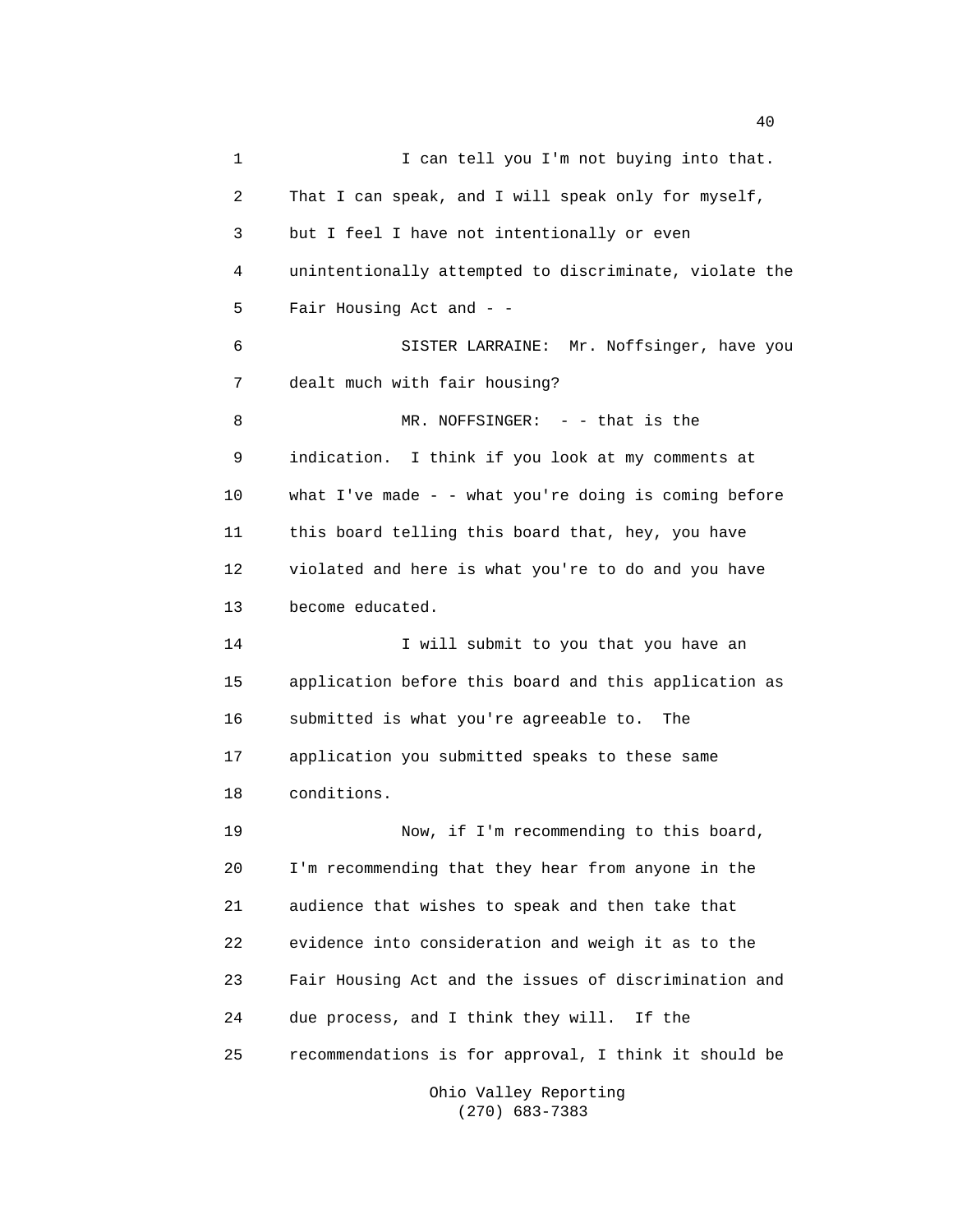1 conditioned upon the application as submitted.

| 2  | Now, we're here tonight to consider this                |
|----|---------------------------------------------------------|
| 3  | application. Not a discrimination case or fair          |
| 4  | housing case, and that's what you're speaking to. I'm   |
| 5  | not admitting to that. I think we're far away from      |
| 6  | that, unless someone raises that issue. I can tell      |
| 7  | you for the record that it's certainly not my intent    |
| 8  | to discriminate nor to violate the Fair Housing Act.    |
| 9  | I don't believe I have done that or this board.<br>I.   |
| 10 | think this board has worked with you to come up with a  |
| 11 | good project and conditions that are germane to the     |
| 12 | issue and consistent with what would be considered on   |
| 13 | other types of projects and you have the first          |
| 14 | project.                                                |
| 15 | SISTER LARRAINE: Will we see in the                     |
| 16 | future all other multi-person use residential           |
| 17 | facilities with their proposals restated as             |
| 18 | conditions? Whether those be residence halls.           |
| 19 | Whether those be bunkhouses. Whether those be           |
| 20 | However people want to characterize those.<br>whatever. |
| 21 | Shelters, halfway houses, Dismis House, the jail,       |
| 22 | Will all future conditional use permits<br>anything.    |
| 23 | carry with them a restatement of the proposals in       |
| 24 | order to remind the applicants what they wanted to      |

25 do?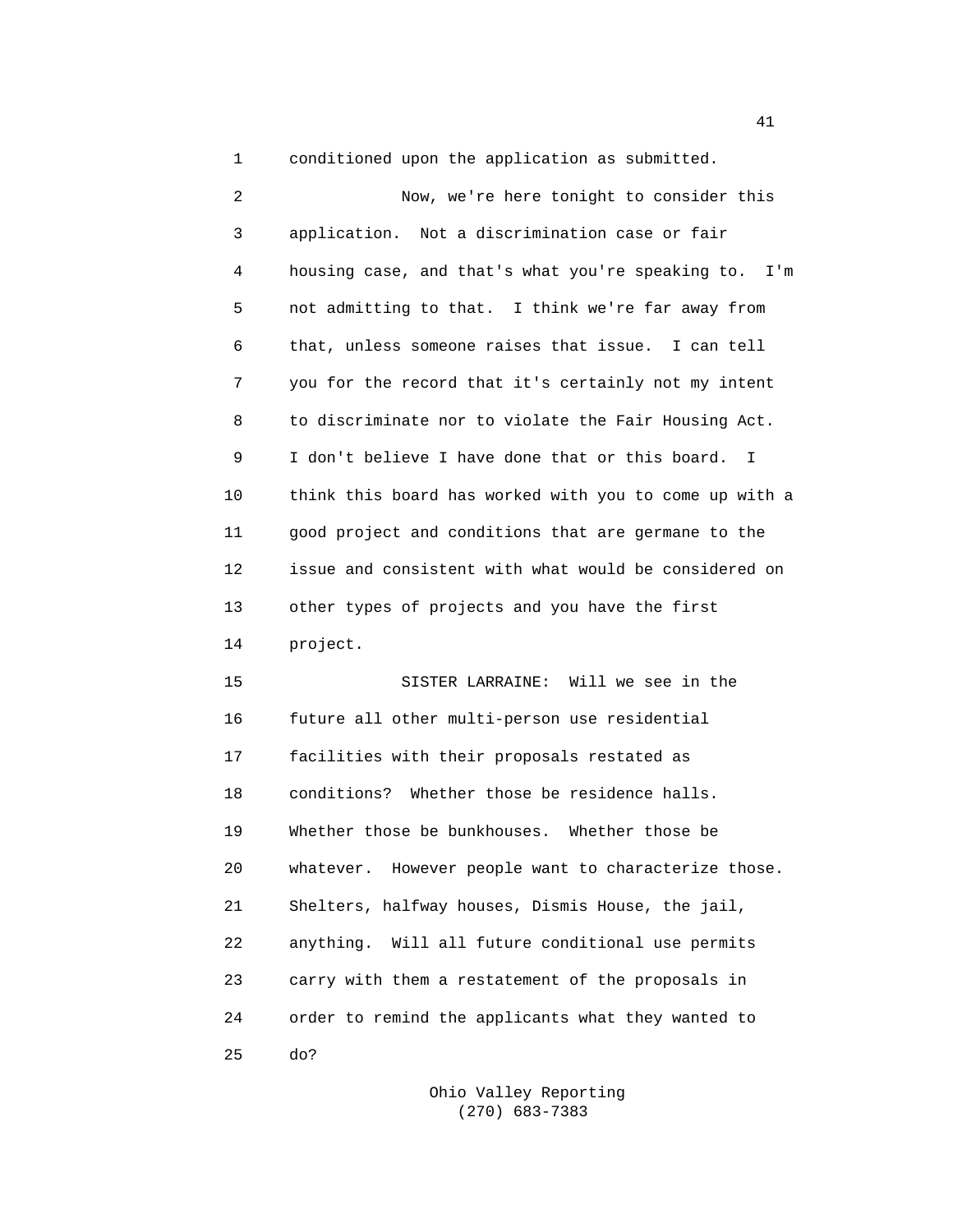1 MS. MASON: We're not here tonight to talk 2 about future. We're here tonight to talk about your 3 case. 4 CHAIRMAN: We've only got one to hear 5 tonight and that's yours. Let me make a clarification 6 of one of the things you stated. 7 Joe Elliott's operation is on his farm 8 operation. It's on a large farm application. It is 9 considered a tenant of his part of his location. 10 Yours is a private location on a private piece of land 11 of your own. So that sets different from a farm 12 operation. 13 Secondly, you made a statement on some of 14 the things made in here. Everyone that's invited in 15 here to speak for or against has the right to state 16 their feelings to the board. What they say is not 17 what we say or what we say is not what they say. So 18 be sure that is clear in the record, please. 19 With that does anyone else have any more 20 questions of her at this time? 21 MR. PEDLEY: Mr. Chairman, I'd like to 22 respond to their previous meeting and these four 23 conditions. I made the motion to these four 24 conditions and I'd like to respond to those. 25 First of all, I have in front of me Ohio Valley Reporting

(270) 683-7383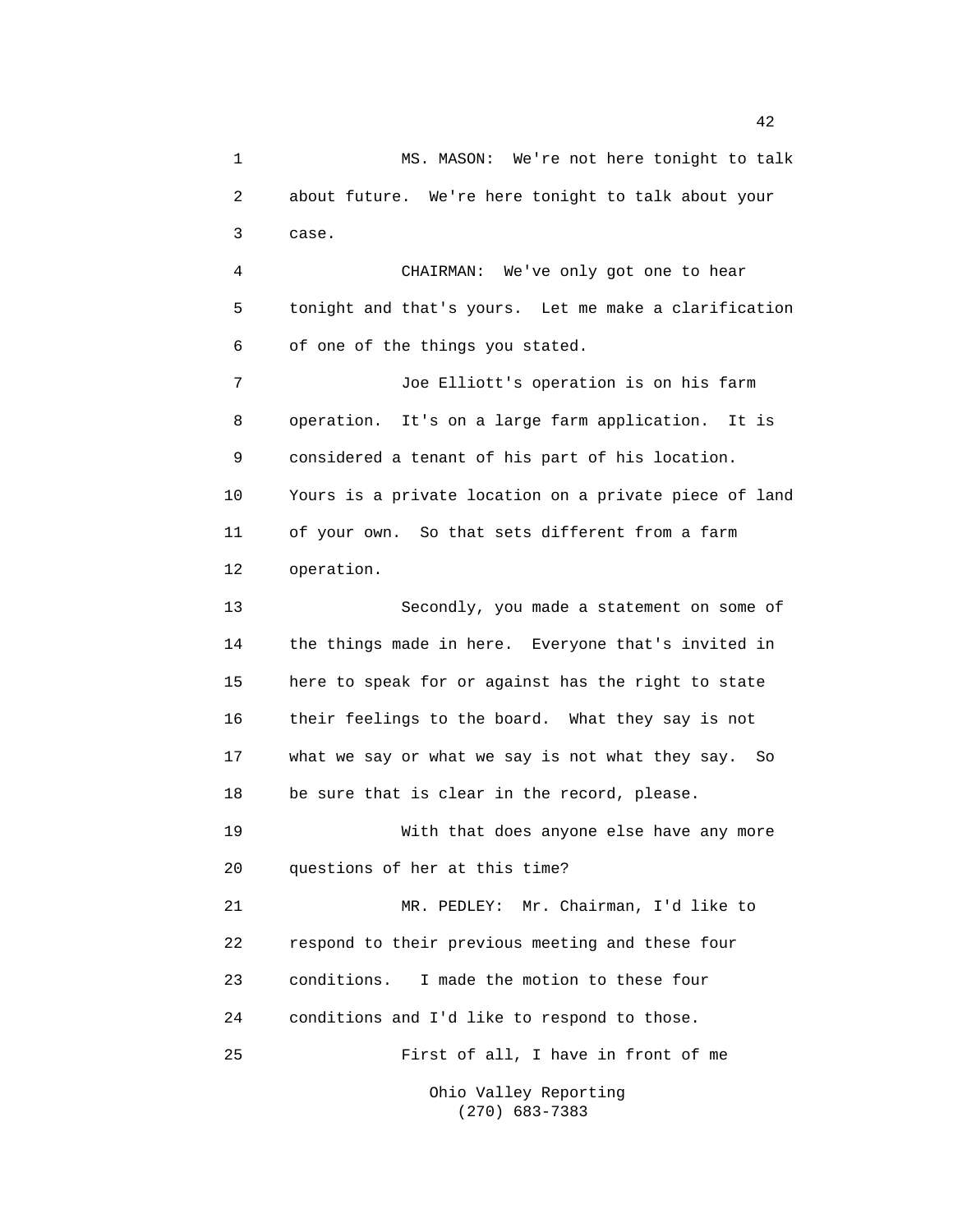1 Kentucky Statute, Planning & Zoning Statute KRS 100. 2 That's what we're bound by, Public Health Safety and 3 Welfare. That's what we make our determination on. 4 In your original application you asked for 5 14 migrant farm workers and one supervisor. That's 6 what we gave you. 7 SISTER LARRAINE: That is what we intended 8 to comply with. 9 MR. PEDLEY: Then in Condition Number 1, 10 there shall not be an expansion on the residence or on 11 the site plans submitted without coming before OMB 12 Board. That's in here. That's a requirement. We 13 gave you what you asked for in your application, 14 14 migrant workers. 15 Number 2, if there are any severe rules, 16 regulations, maintenance violations, board may require 17 permit holder to appear before the board and address 18 the problems. The board has the power to revoke the 19 conditional use permit and may do so. Right here, 20 Kentucky Statute requires the zoning administrator to 21 annually inspect. If there are violations, then he is 22 to bring you before this board to address those 23 problems. 24 Number 3, was the Staff's request. We put

> Ohio Valley Reporting (270) 683-7383

25 that in there.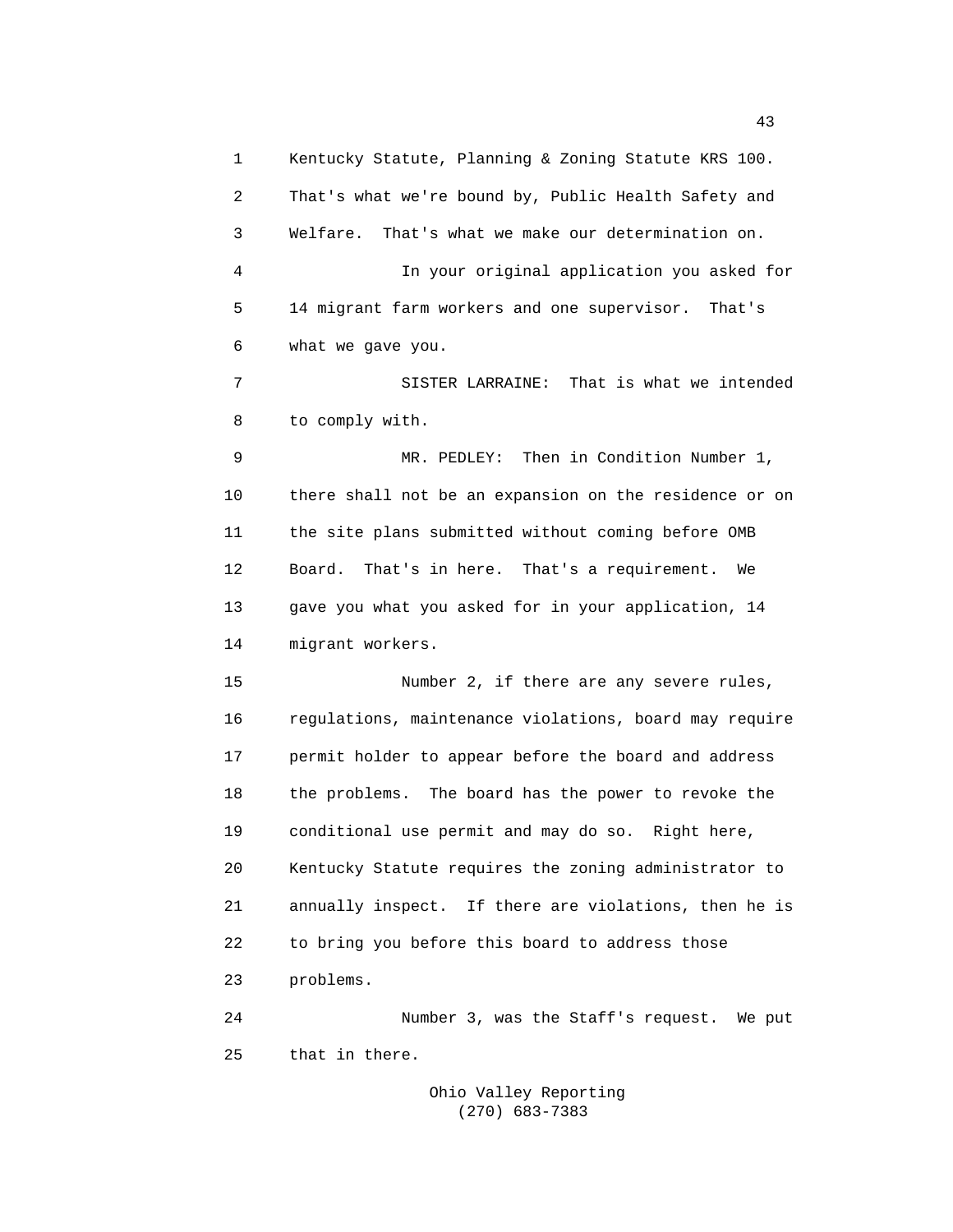1 Number 4, there's only one word in there 2 that you didn't have in your application and your 3 overview and your agreement. You said there will be a 4 full-time administrator. I said at all time. I said 5 a full-time administrator and I said at all time. 6 So these four conditions there's only one 7 word in there that you didn't have in your application 8 and asked for. 9 SISTER LARRAINE: I don't have any 10 concerns - - 11 MR. PEDLEY: There was no intent of 12 discrimination of this board. If we did, we did not 13 know that we were doing it. I know you're before this 14 board for a new application. The old application is 15 out the door. It expired in one year. We're 16 considering a new application. 17 Again, the project overview basically says 18 the same thing. Almost identical. I could go by your 19 overview and make a new motion and take out one word 20 and it would be according to your project overview and 21 your agreement before this board and what you tell 22 these people here that you're going to do. Now, we're 23 not just considering you. We're considering these 24 people over here or anybody in that community. That's 25 what we must consider and that's according to the

> Ohio Valley Reporting (270) 683-7383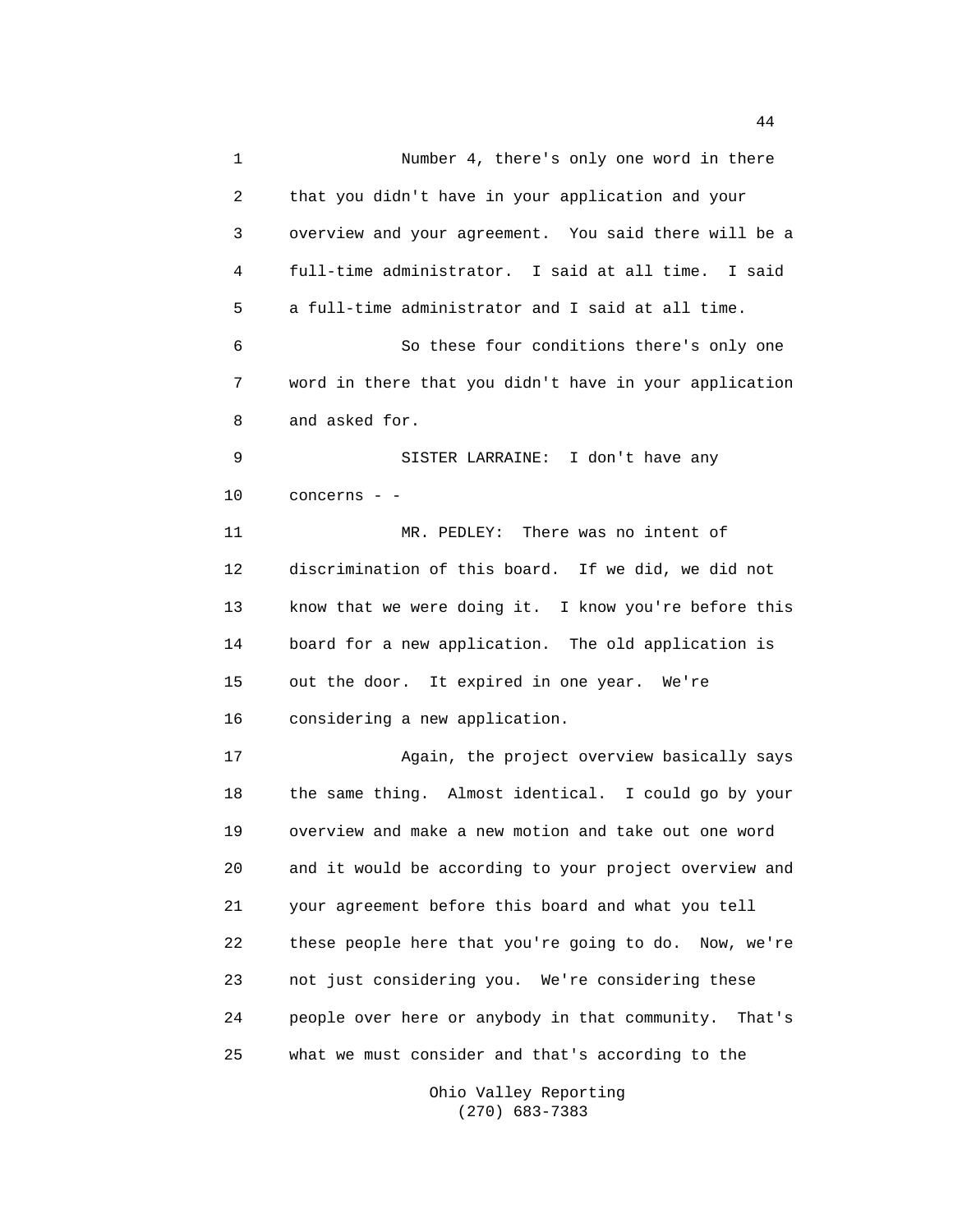1 Kentucky Statute regardless of discrimination fair 2 housing. I don't like your accusations at all. We  $3$  tried -  $-$  4 SISTER LARRAINE: I would like to clarify. 5 MR. PEDLEY: - - to accommodate you, give 6 what you want. You come before this board with the 7 accusation of discrimination. I don't like that. 8 SISTER LARRAINE: If I may interject. I 9 would like to reiterate another time that I said I do 10 not accuse the board of discrimination. I simply 11 bring up that the board and I together have 12 inadvertently violated fair housing law. 13 Inadvertently. 14 MR. NOFFSINGER: It's your opinion. 15 SISTER LARRAINE: It's my opinion that, 16 yes, you inadvertently and I inadvertently, 17 inadvertently without intention. So there's no 18 accusation here. It's simply a request that we put 19 this in line with the law. Again, I'm not sure that 20 we can find a permit where the conditions are restated 21 for the benefit of the applicant. I don't have any 22 concerns with what we said we would do. 23 CHAIRMAN: The agreements that agree to in 24 the application you're saying - - 25 SISTER LARRAINE: That is why that we said Ohio Valley Reporting

(270) 683-7383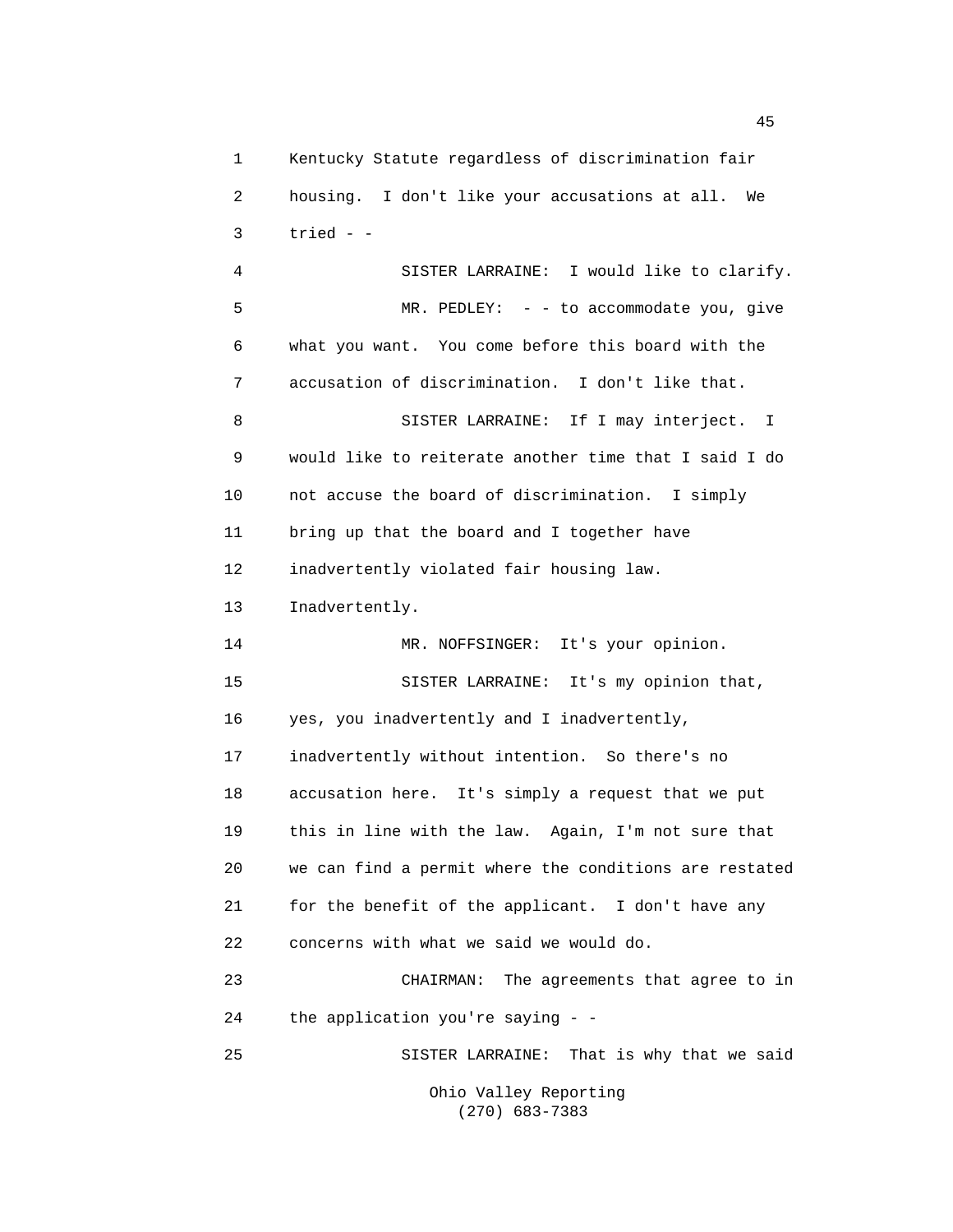1 that our - - the condition that we would be willing to 2 accept would be that the facility shall be managed by 3 MISAS, Incorporated. I'd be willing to say we could 4 add as stated in the permit application. That's 5 unusual in and of itself to be required to do that. 6 Again, I would submit that is vulnerable to inquiry as 7 to why all of the many, many applications before you, 8 including the ones tonight, there has been no 9 restatement of conditions. That's our only concern. 10 I don't want to look like I'm polluting with 11 discrimination. I don't believe that your intention 12 is discriminatory. I think we're sort in a difficult 13 place here. That can be very simply solved. I don't 14 have any intention to change the way that we go about 15 building or supervising or anything of this facility. 16 Our application stands as it is. I have no quarrel 17 with our application. I simply would say that I do 18 not understand why there's a special concern for this 19 particular application. That what we said we would do 20 has to be restated for our benefit. 21 MR. WIMSATT: Bob Wimsatt. 22 (MR. BOB WIMSATT SWORN BY ATTORNEY.) 23 MR. WIMSATT: I just have one question. I 24 realize everybody is trying to work something out 25 here. Certainly I don't understand all the issues as Ohio Valley Reporting

(270) 683-7383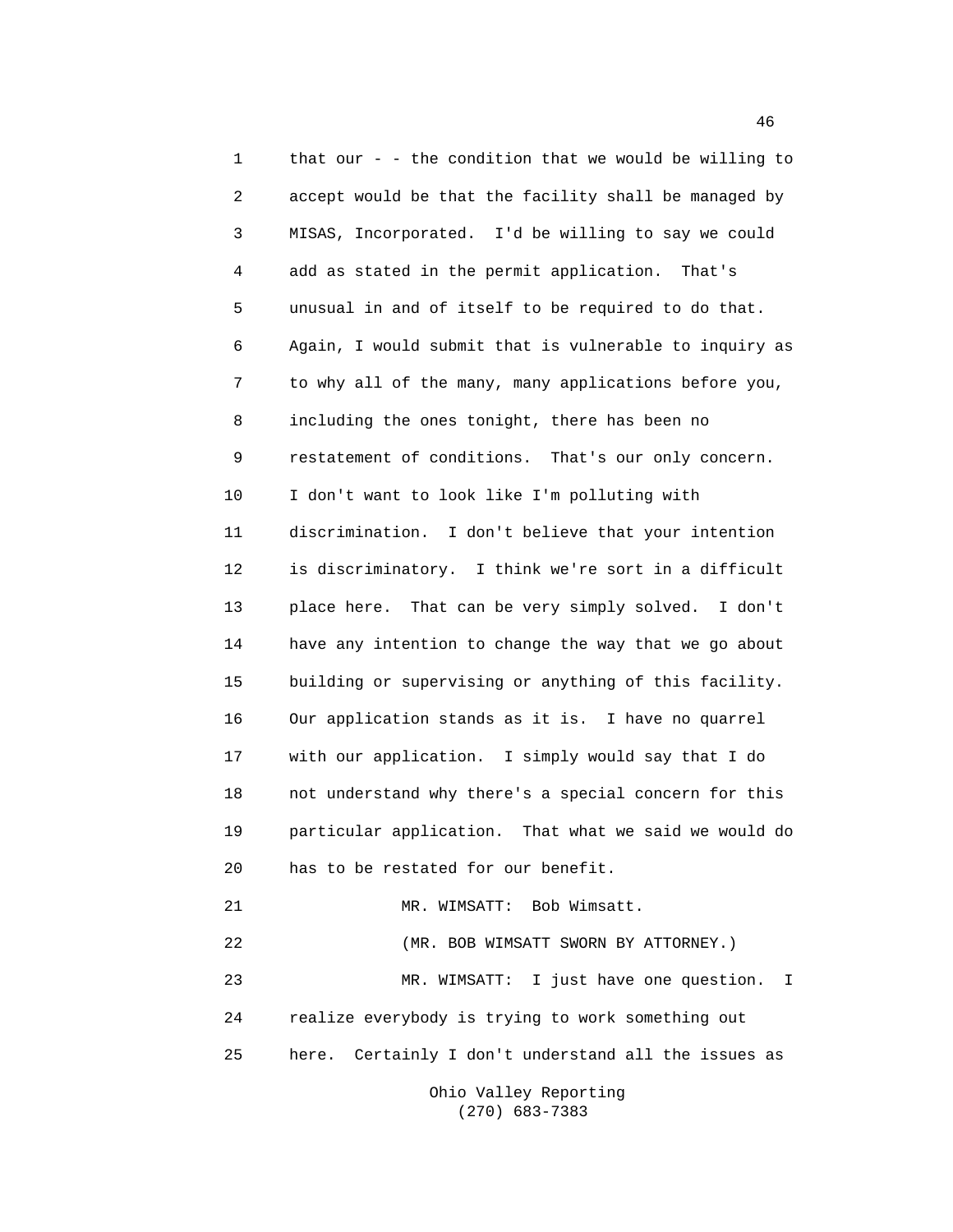1 well as Sister Lorraine as she's dealt with it, her 2 work on this project in the last year or two. I sense 3 that everybody is trying to work something out here. 4 I guess my question is: If it's in the record, Mr. 5 Pedley, I really don't understand either exactly why 6 those couldn't be restated as conditions, but 7 apparently Sister Lorraine has some concerns about 8 that. If it's in the record, isn't that sufficient? 9 I'm posing that as a question. Isn't it sufficient 10 that if everything is in the record, does it have to 11 be restated as a condition? I'm asking that 12 question.

 13 MR. PEDLEY: You have some of the same 14 language in your lease. Basically some of the things 15 we're saying you have in your lease if you read your 16 lease.

 17 MR. WIMSATT: I'm just posing the 18 question. Does it have to be stated as a condition 19 when it is on record, it's part of the application? 20 Everything that you said is part of their application 21 they've agreed to. I'm just questioning does it have 22 to be a condition because that seems to be a stumbling 23 block. It is on record. It's on record. Nobody can 24 argue that the commitments that they've made. I think 25 Sister Lorraine's concern is that it's attached as a

> Ohio Valley Reporting (270) 683-7383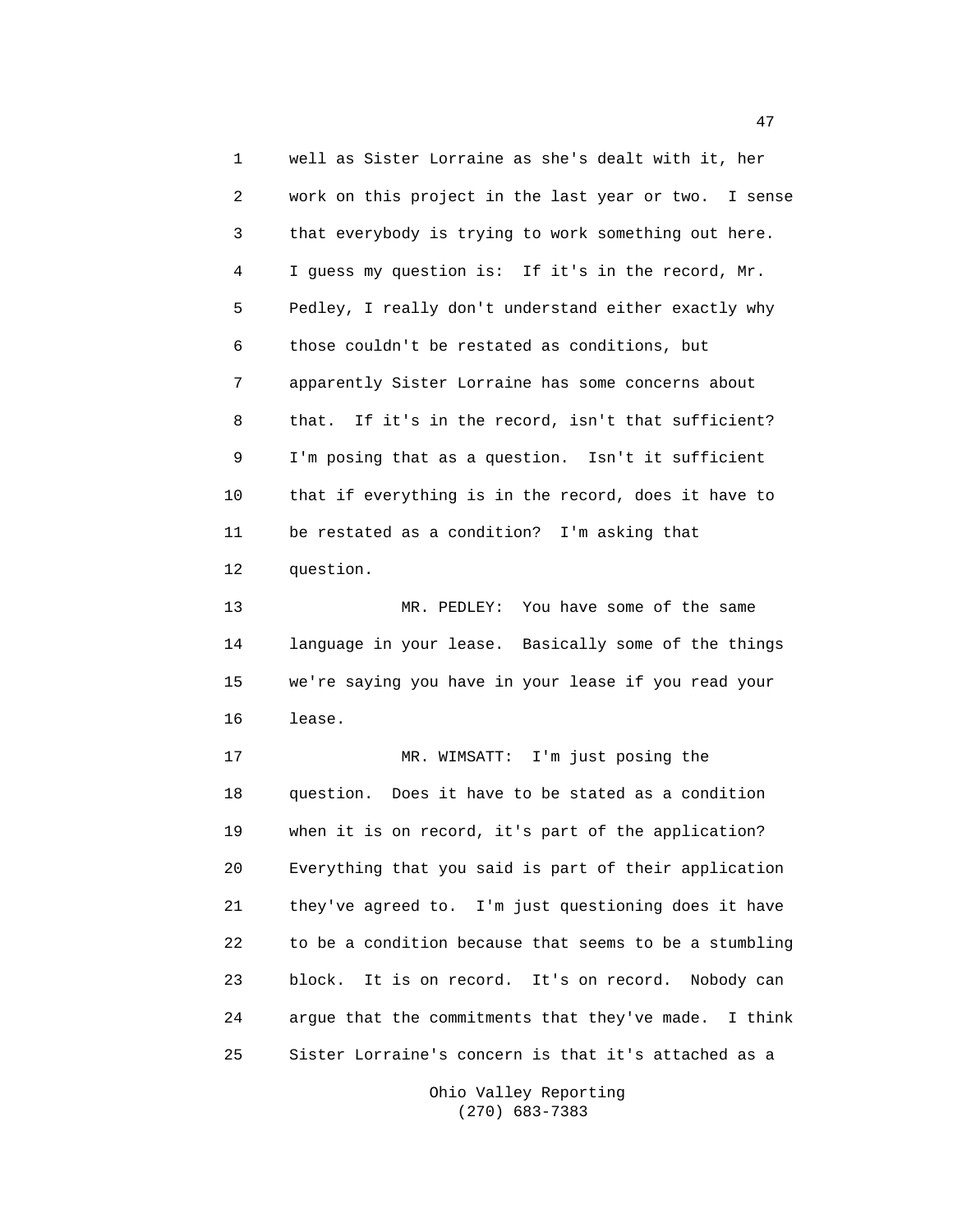1 condition.

 2 CHAIRMAN: I'll answer that for you. 3 Since I've sat on this table as chairman and there's 4 been conditions made, I have asked the people, do you 5 understand what you're agreeing to almost every time. 6 I'll say every time just about. The restrictions that 7 we put on to be sure they understand. It's for their 8 benefit and safety. It's also on the record. 9 Sometimes you all don't listen to what is written in, 10 the secretary writes up. We want to be sure you 11 understand it. That's the reason they're stated. 12 SISTER LARRAINE: I really do not mean 13 this in an adversarial way. I would like to point out 14 that I do not believe the other conditions granted 15 tonight that there was any restatement or a need to 16 remind other than verbally. I'm not sure I heard 17 verbally. I could have missed that. I'm not sure 18 there was a need to restate in any way any of the -- 19 there was a discussion of it, whatever. In the 20 permits that were granted tonight, we do not see 21 similar line of thought. There is no previous history 22 of discriminatory comments made. If you look closely 23 at what happens with fair housing, when fair housing 24 suits are pursued legally in court, the concern is 25 simply with the response. You know, what's the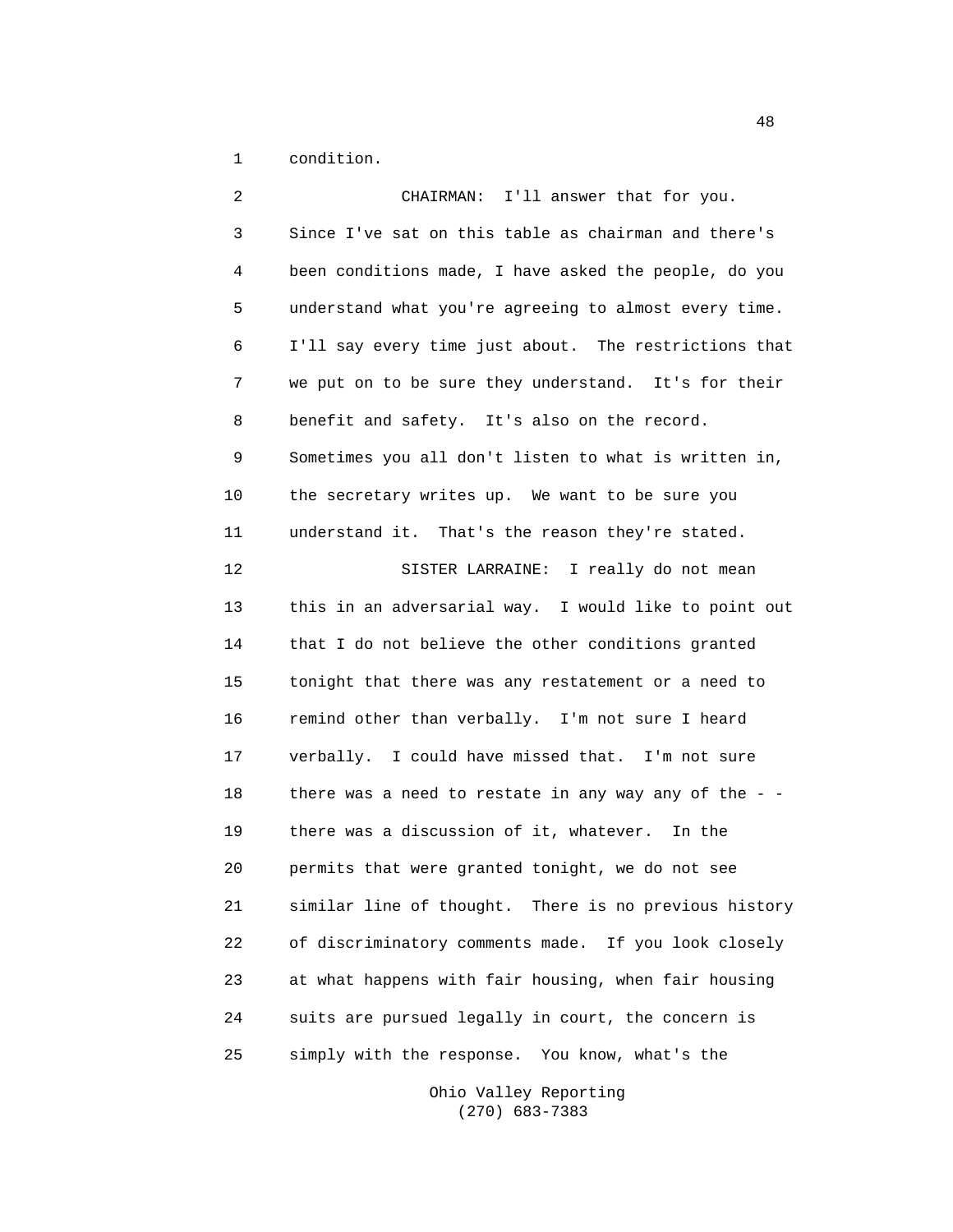1 action. Intention is not a defense. It's not a 2 defense for me. It's not a defense. I'm trying to 3 say that not as a strong Army tactic. Not as a - - 4 simply to say this is something we can work out very 5 easily together. To keep telling me that there's no 6 particular, nothing special here, you know, I can't 7 accept that. It is not the conditions themselves. 8 It's the perceived need to state special conditions 9 for this special project. That's the problem. 10 CHAIRMAN: The three applicants we made 11 this evening there were no three any major 12 restrictions stated in the type they presented. So 13 they weren't stated. Yours have been last time, this 14 time so they have been restated and they've been put 15 in the record and restate for your benefit. Not for 16 your harm, but for your benefit. 17 SISTER LARRAINE: But the entire 18 application is part of the record. I mean there are 19 other things I have in the application that are not 20 stated as conditions. 21 CHAIRMAN: With that we're going to change 22 to the other side and see if they have anything. You 23 may say something else if you desire. 24 Sir, do you have anything else you'd like 25 to bring this evening?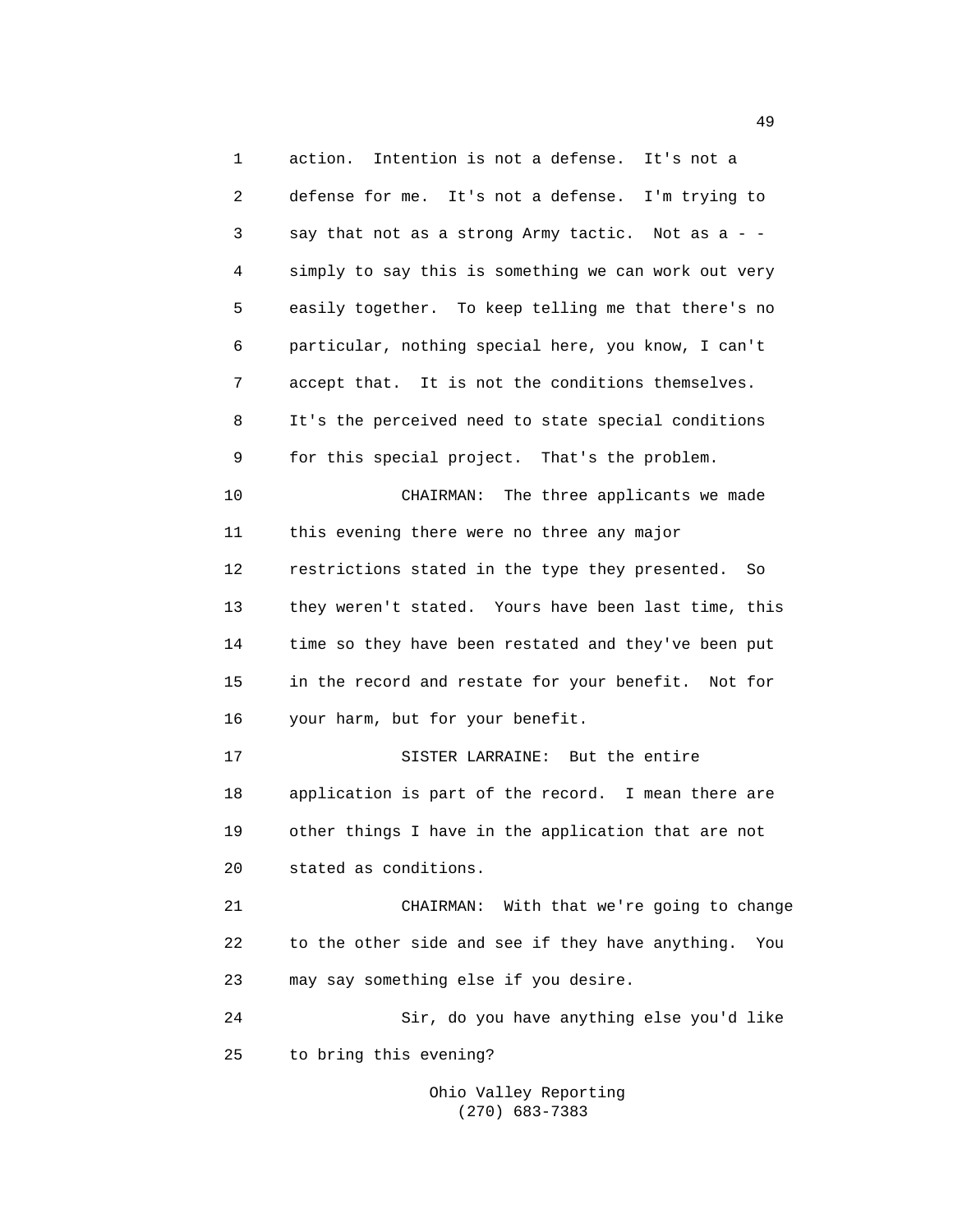1 MR. JACKSON: Brian Jackson. 2 (MR. BRIAN JACKSON SWORN BY ATTORNEY.) 3 MR. JACKSON: Only to say to the board 4 that I'm extremely confused now. I've been upset 5 about this project since word one. I do not come to 6 this as a bystander. I've lived in this community for 7 20 years. I've been awarded United Way Volunteer of 8 the Year Award. I've been awarded the Civitan 9 Owensboro Citizen of the Year Award. Pitino Shelter, 10 the Oasis Center, they've all given me awards and 11 honors for one reason and that's the work I've done 12 over the past two decades. Finding and funding ways 13 to provide adequate housing for low income people in 14 this county. So when I rise to object to the project 15 in principal as a matter FOLLY (CHECK), it is not 16 without some knowledge of what I'm talking about. 17 First off I was here when the applicant 18 agreed to the conditions of the board. There were 19 many witnesses in the room. It's on public record 20 when the applicant a year ago agreed to the conditions 21 of the board. 22 Now a month ago I was also here when the 23 applicant admitted to the board that they had only 24 made that agreement as a matter of convenience and had 25 no intention to comply because they found the

> Ohio Valley Reporting (270) 683-7383

 $50<sub>2</sub>$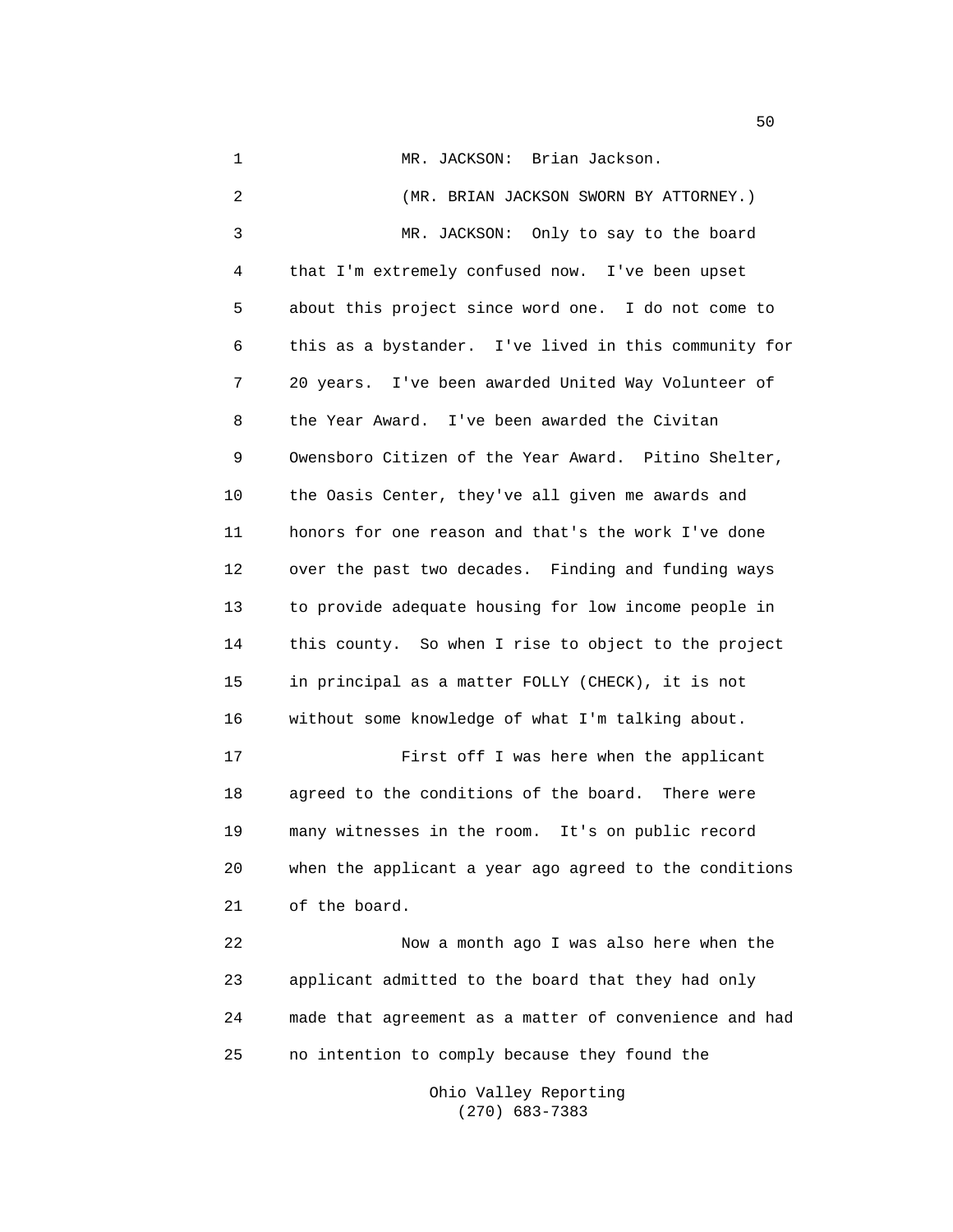1 conditions disagreeable. Now I'm hearing

 2 co-applicants dictate to the board what conditions 3 they will and will not accept. 4 This seems very inappropriate to me. The 5 board has counsel. The board does not need applicants 6 to interpret the law to it. This makes me very 7 uncomfortable indeed with the whole process. I just 8 want to restate my objections. Thank you. 9 CHAIRMAN: At this time the board is going 10 to take about 15 minutes, recess, and ask a couple of 11 things of our lawyer and at that time we'll start back 12 up. So within 15 minutes we'll start the program 13 again. Adjourn for 15 minutes. 14  $- - - (-$  (OFF THE RECORD)  $- - -$  15 CHAIRMAN: Does any board members have any 16 more questions of the applicant they want to ask? 17 (NO RESPONSE) 18 CHAIRMAN: Staff very anything else to 19 add? 20 MR. NOFFSINGER: Only to reiterate what I 21 said earlier at the beginning without going into full 22 details. Staff would recommend that if you consider 23 this item for approval that you place a condition on 24 the approval that the facility be operated as stated 25 in the application which was prepared by the

 Ohio Valley Reporting (270) 683-7383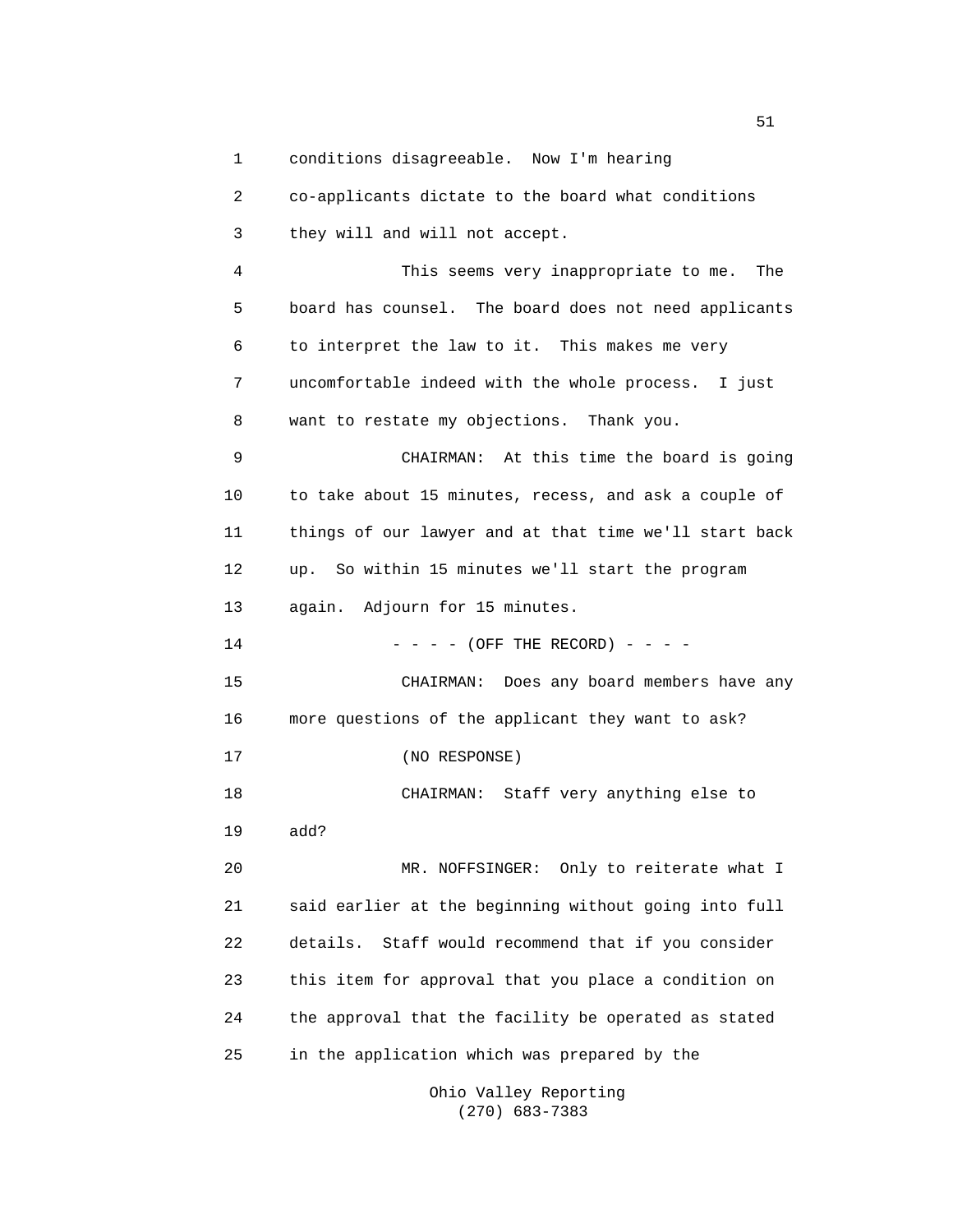1 applicant. All members have a copy and has been 2 entered into the record. 3 CHAIRMAN: Does the applicant have 4 anything else you'd like to add at this? 5 SISTER LARRAINE: No. 6 CHAIRMAN: Do you have anything else you'd 7 like to add at this time? Change your mind? 8 SISTER LARRAINE: No. I'm agreeable to 9 that because I'm agreeable with our application. 10 CHAIRMAN: Any board member have anything 11 else you want to add or comment? 12 (NO RESPONSE) 13 CHAIRMAN: Ready to make a motion. 14 MR. PEDLEY: Mr. Chairman, I make a motion 15 for approval based on statements in the application by 16 Sister Lorraine. Findings are the Conditional Use 17 Permit is a farm-related use and is compatible with 18 the community in an A-R zone. Two, the permit will 19 not cause adversely influence on the existing or 20 future development or the property or surrounding 21 neighborhood. Complies with the site development 22 requirements of the Zoning Ordinance. With the 23 condition the facility will be operated in a manner as 24 described in the project overview provided in the 25 application by MISAS and Sister Lorraine.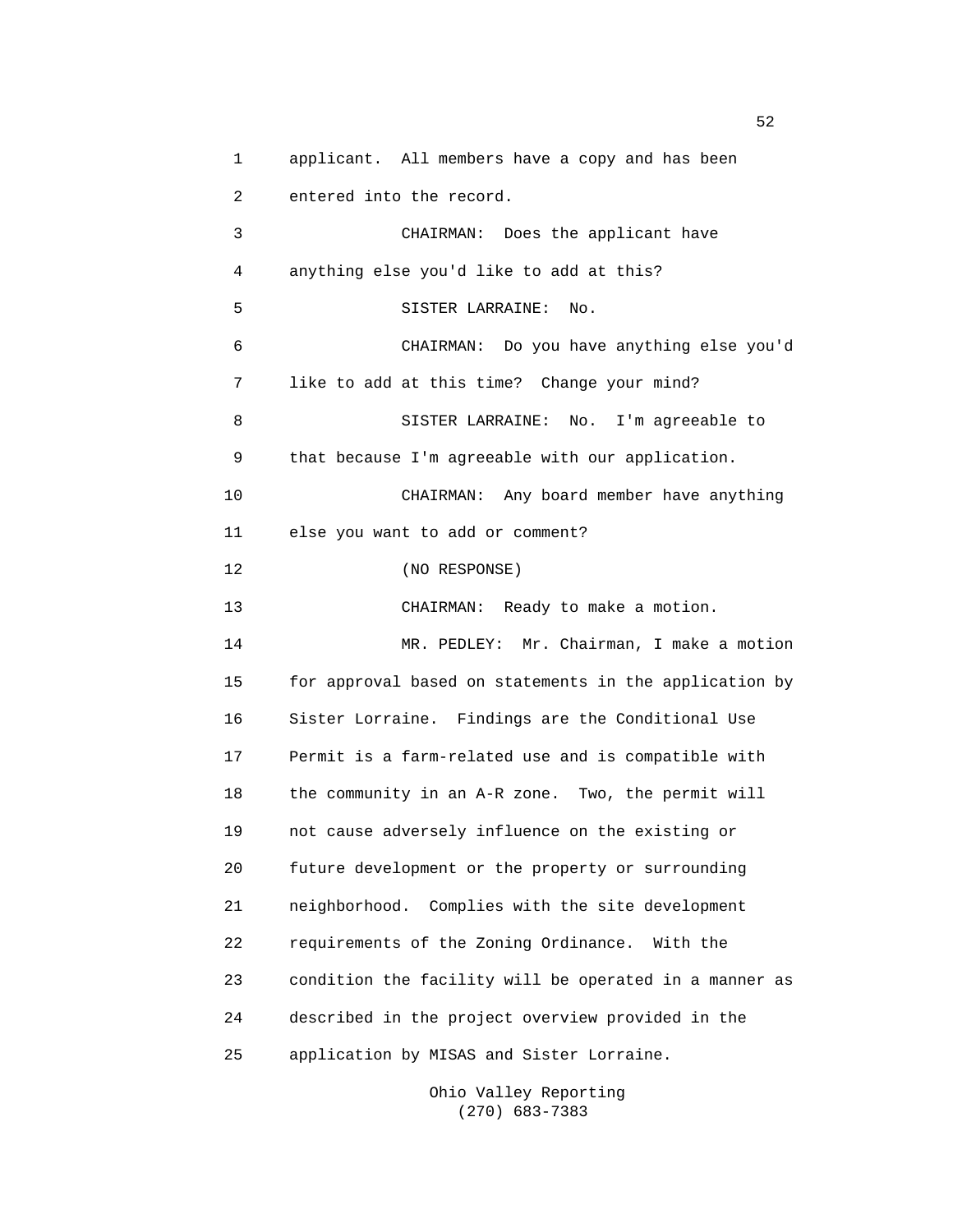1 CHAIRMAN: Is there a second to the 2 motion? 3 MS. DIXON: Second. 4 CHAIRMAN: Any other comments from the 5 board members? 6 (NO RESPONSE) 7 CHAIRMAN: staff have any questions? 8 MR. NOFFSINGER: No, sir. 9 CHAIRMAN: Do you understand the motion 10 has been made? 11 SISTER LARRAINE: I understand the motion 12 has been made to accept the application based on the 13 condition of the application, yes. 14 CHAIRMAN: Thank you. With that all in 15 favor of the motion raise your right hand. 16 (ALL BOARD MEMBERS PRESENT RESPONDED AYE.) 17 CHAIRMAN: Motion carries. 18 Anything else on the agenda? 19 MR. NOFFSINGER: No, sir. 20 CHAIRMAN: If not, entertain one final 21 motion. 22 MR. MILLER: Move to adjourn. 23 MS. DIXON: Second. 24 CHAIRMAN: All in favor raise your right 25 hand.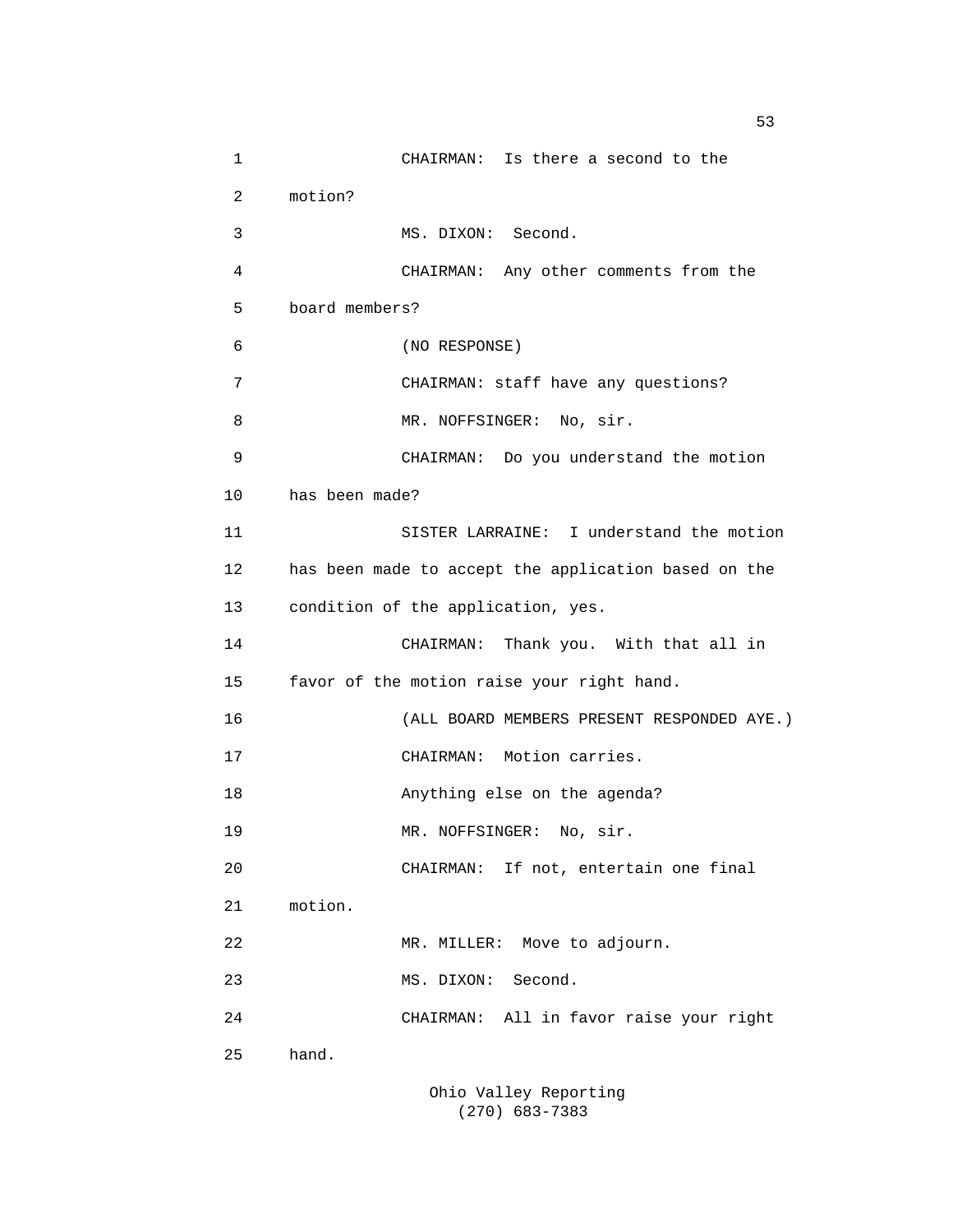| $\mathbf 1$    | (ALL BOARD MEMBERS PRESENT RESPONDED AYE.)           |
|----------------|------------------------------------------------------|
| $\sqrt{2}$     | CHAIRMAN: Everybody have a Merry                     |
| $\mathbf{3}$   | Christmas and Happy New Year and hope to see you all |
| $\overline{4}$ | next year. Meeting is adjourned.                     |
| 5              |                                                      |
| $\epsilon$     |                                                      |
| $\sqrt{ }$     |                                                      |
| $\,8\,$        |                                                      |
| $\mathsf 9$    |                                                      |
| $10\,$         |                                                      |
| $11\,$         |                                                      |
| $1\,2$         |                                                      |
| $13$           |                                                      |
| $14\,$         |                                                      |
| $15\,$         |                                                      |
| 16             |                                                      |
| $17\,$         |                                                      |
| $18\,$         |                                                      |
| 19             |                                                      |
| 20             |                                                      |
| 21             |                                                      |
| 22             |                                                      |
| 23             |                                                      |
| 24             |                                                      |
| 25             |                                                      |
|                |                                                      |